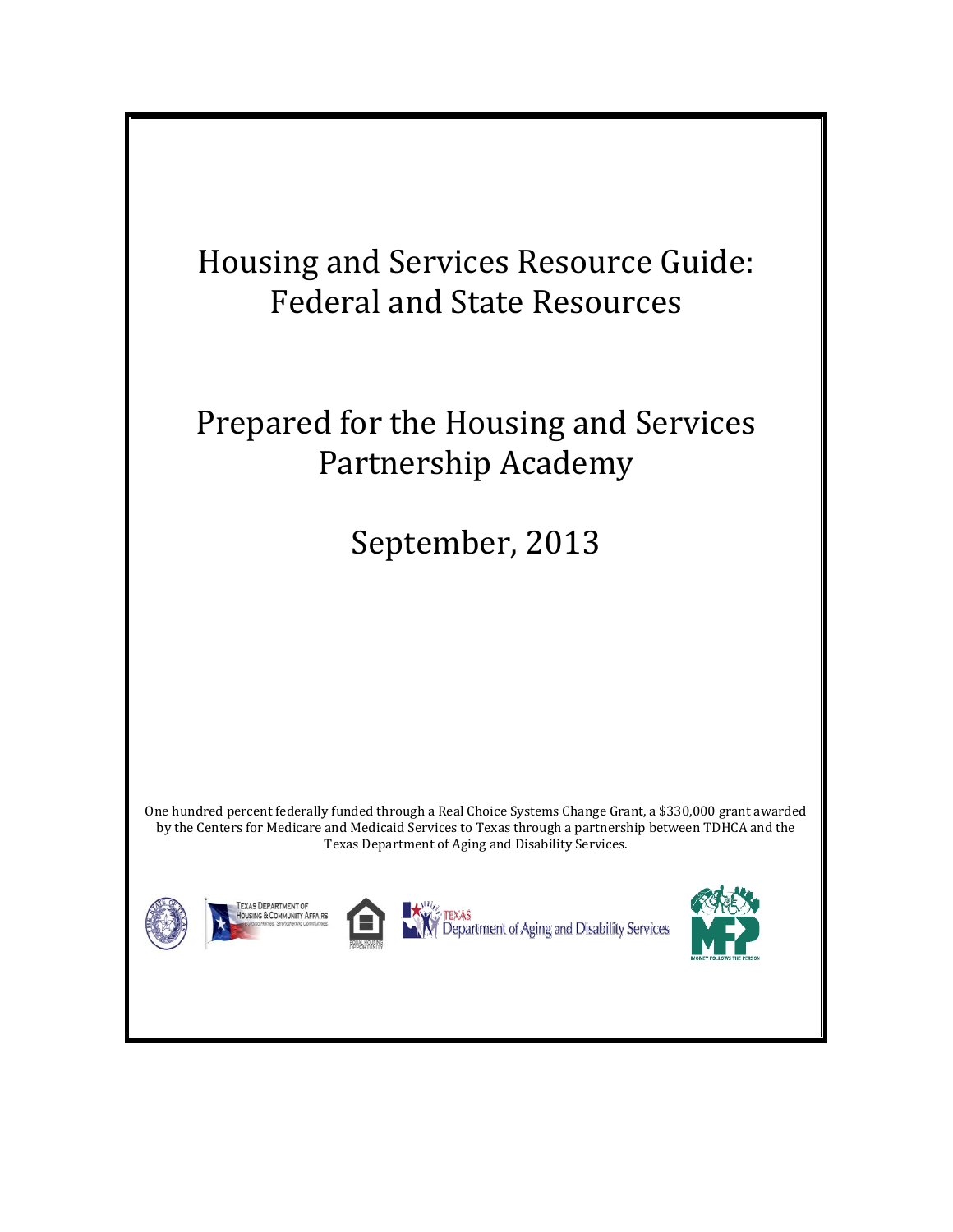| Community Development Block Grant Program (CDBG)5              |  |
|----------------------------------------------------------------|--|
|                                                                |  |
|                                                                |  |
| Housing Opportunities for Persons with AIDS Program (HOPWA)  6 |  |
| Section 811Supportive Housing for People with Disabilities7    |  |
|                                                                |  |
|                                                                |  |
|                                                                |  |
|                                                                |  |
|                                                                |  |
| Texas Department of Housing and Community Affairs (TDHCA)  10  |  |
|                                                                |  |
|                                                                |  |
|                                                                |  |
|                                                                |  |
|                                                                |  |
|                                                                |  |
|                                                                |  |
|                                                                |  |
|                                                                |  |
|                                                                |  |
|                                                                |  |
|                                                                |  |
|                                                                |  |
|                                                                |  |

# **Table of Contents**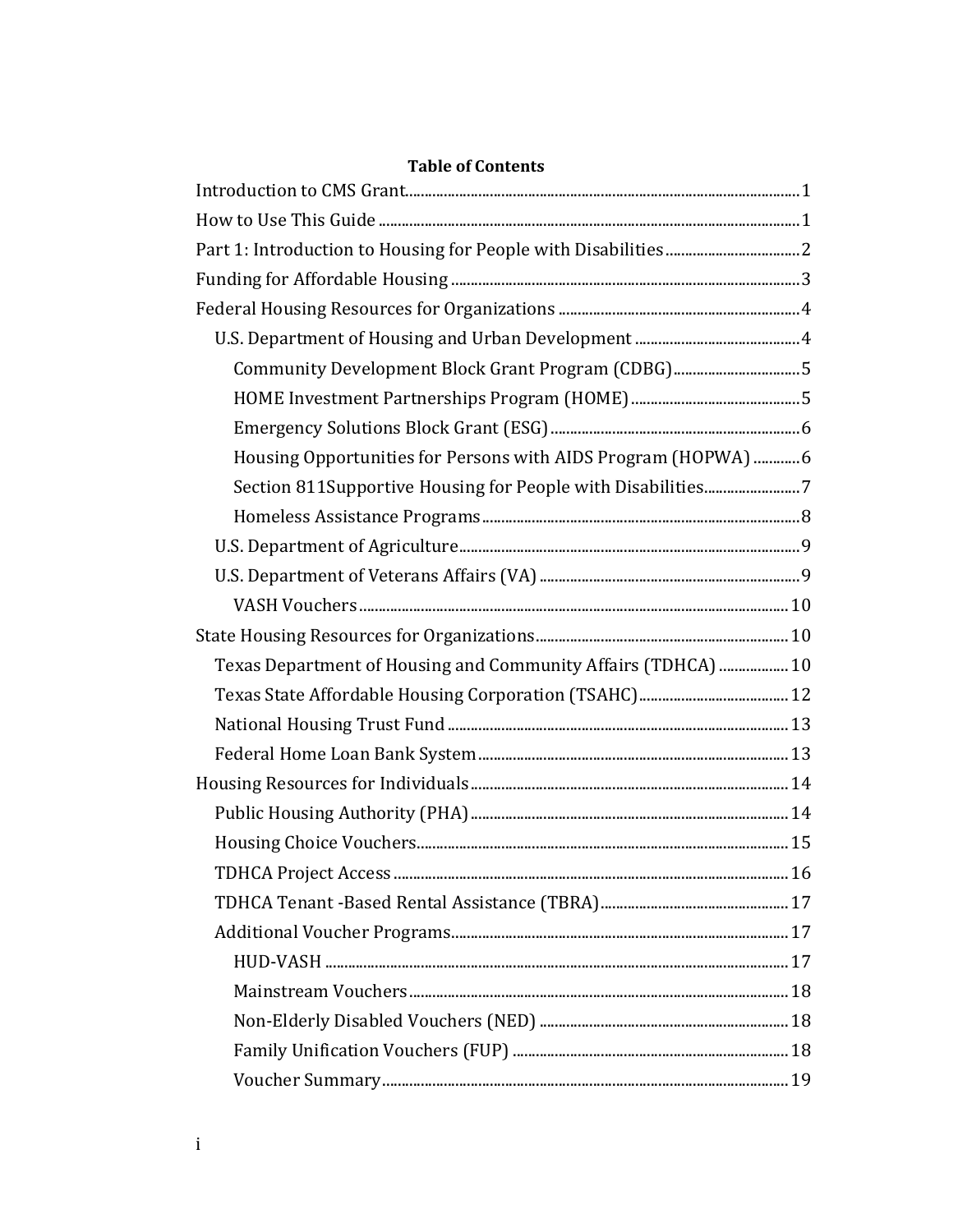| HOMEowner Rehabilitation Assistance (HRA) Program 21                          |  |
|-------------------------------------------------------------------------------|--|
|                                                                               |  |
|                                                                               |  |
|                                                                               |  |
| Important Opportunities for Input - Making a Difference at the Local Level 22 |  |
|                                                                               |  |
|                                                                               |  |
| Housing and Health Services Coordination Council (HHSCC) 24                   |  |
|                                                                               |  |
|                                                                               |  |
|                                                                               |  |
|                                                                               |  |
|                                                                               |  |
|                                                                               |  |
|                                                                               |  |
|                                                                               |  |
|                                                                               |  |
| Texas Department of Aging and Disability Services (DADS)  28                  |  |
| Promoting Independence: Outreach, Awareness and Relocation  28                |  |
|                                                                               |  |
|                                                                               |  |
|                                                                               |  |
|                                                                               |  |
|                                                                               |  |
|                                                                               |  |
|                                                                               |  |
| Texas Resilience and Recovery (TRR, formerly RDM)  31                         |  |
|                                                                               |  |
|                                                                               |  |
|                                                                               |  |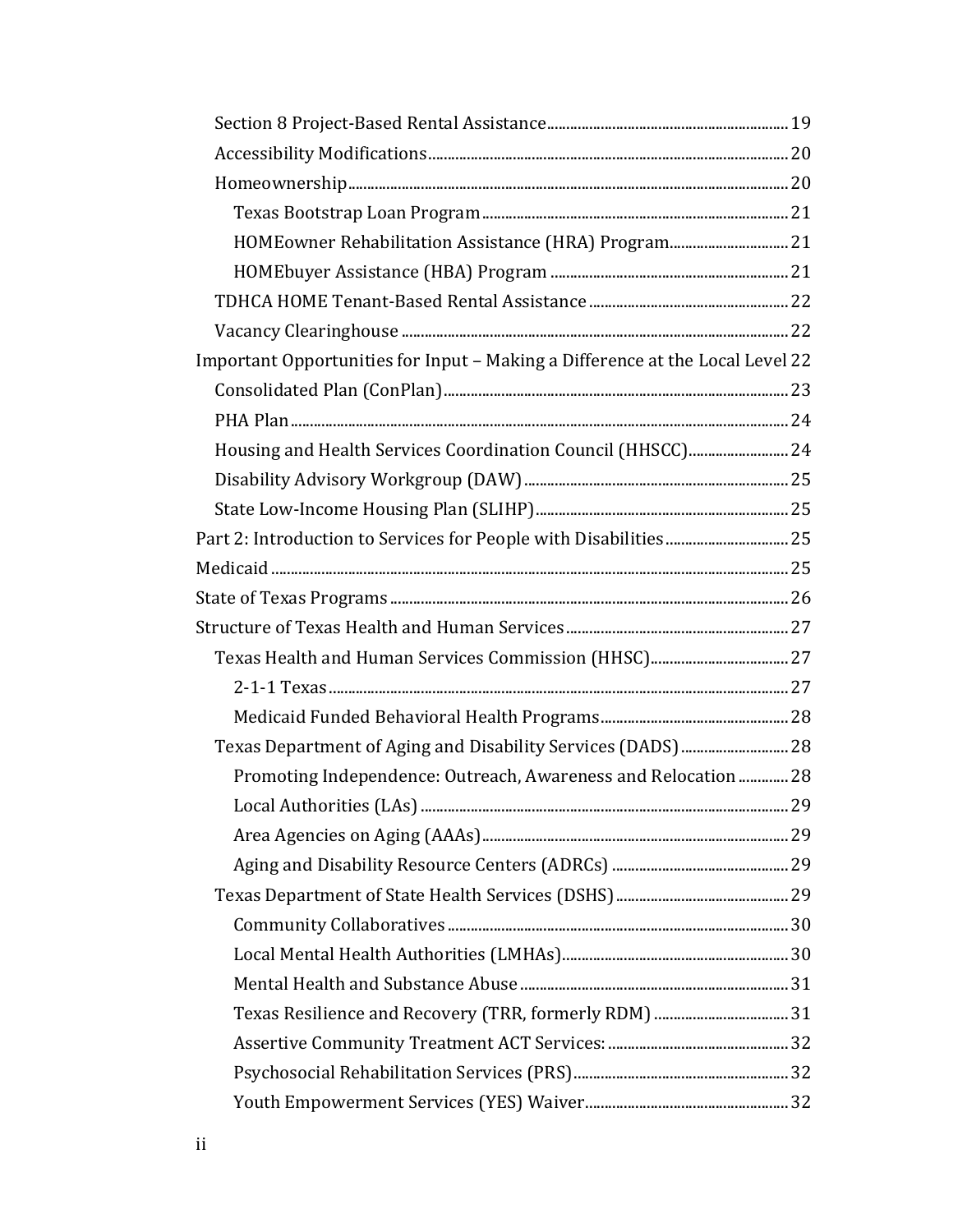| Housing Opportunities for Persons with AIDS Program (HOPWA)  33      |  |
|----------------------------------------------------------------------|--|
| Projects for Assistance in Transition from Homelessness (PATH) 34    |  |
|                                                                      |  |
|                                                                      |  |
|                                                                      |  |
|                                                                      |  |
|                                                                      |  |
|                                                                      |  |
|                                                                      |  |
|                                                                      |  |
| Texas Department of Assistive and Rehabilitative Services (DARS)  48 |  |
|                                                                      |  |
|                                                                      |  |
|                                                                      |  |
|                                                                      |  |
| DARS Specialized Telecommunications Assistance Programs (STAP)  55   |  |
|                                                                      |  |
|                                                                      |  |
| Community Services and Supports - Medicaid Entitlement  56           |  |
|                                                                      |  |
|                                                                      |  |
|                                                                      |  |
|                                                                      |  |
|                                                                      |  |
|                                                                      |  |
|                                                                      |  |
|                                                                      |  |
|                                                                      |  |
|                                                                      |  |
|                                                                      |  |
|                                                                      |  |
|                                                                      |  |
|                                                                      |  |
|                                                                      |  |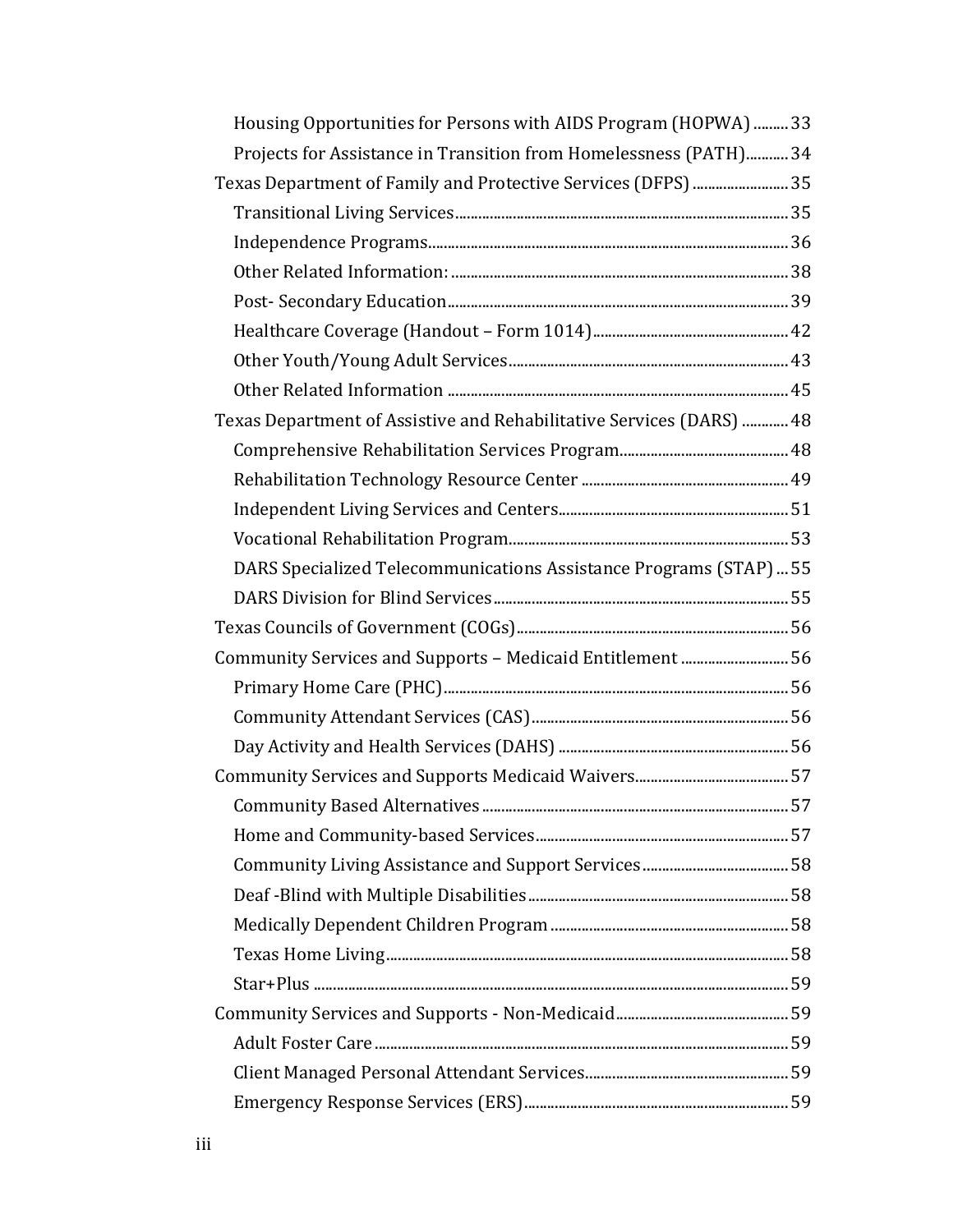| Community Supports for Older Americans - Non-Medicaid 60                      |  |
|-------------------------------------------------------------------------------|--|
|                                                                               |  |
| Non-Medicaid Intellectual Disability Community Services 60                    |  |
|                                                                               |  |
|                                                                               |  |
|                                                                               |  |
|                                                                               |  |
|                                                                               |  |
|                                                                               |  |
|                                                                               |  |
|                                                                               |  |
| Important Opportunities for Input - Making a Difference at the Local Level 62 |  |
|                                                                               |  |
|                                                                               |  |
|                                                                               |  |
|                                                                               |  |
|                                                                               |  |
| Intellectual and Developmental Disability System Redesign Advisory  63        |  |
|                                                                               |  |
|                                                                               |  |
|                                                                               |  |
|                                                                               |  |
|                                                                               |  |
|                                                                               |  |
|                                                                               |  |
|                                                                               |  |
| Texas Department of Assistive and Rehabilitative Services 65                  |  |
|                                                                               |  |
|                                                                               |  |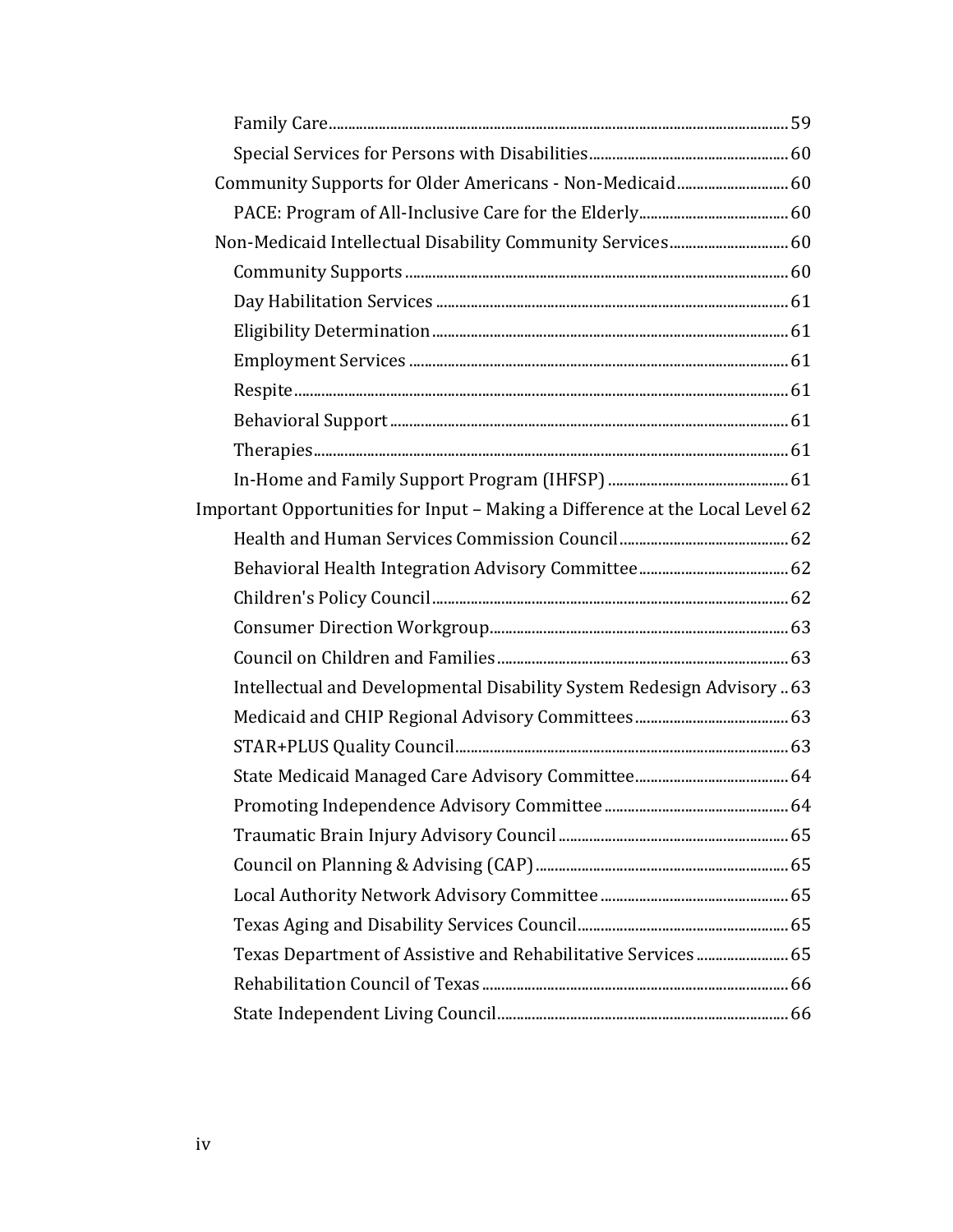#### **Introduction to CMS Grant**

<span id="page-5-0"></span>The U. S. Department of Health and Human Services, through its Centers for Medicare and Medicaid Services (CMS) awarded the Real Choice Systems Change grant to the Texas Department of Housing and Community Affairs (TDHCA) and the Texas Department of Aging and Disability Services (DADS) to develop long-term strategies to provide permanent and affordable rental housing for people with disabilities, particularly for those receiving Medicaid services. This guide is produced with 100% federal funding from this grant.

The lack of decent, safe, affordable, and integrated housing is one of the most significant barriers to full participation in community life for people with disabilities. Historically, people with disabilities have lacked access to affordable, accessible, integrated housing. Only recently, however, has the number of individuals experiencing this lack of access begun to grow by leaps and bounds. According to one the recent U.S. Department of Housing and Urban Development (HUD) study, between 2007 and 2009, the number of households of persons with disabilities experiencing the most dire or severe forms of housing need increased by 100,000, reaching 1.1 million households. In this time period, the prevalence of worst case needs among very low-income renters with disabilities increased from 38 to 41 percent.

Many of these individuals with disabilities confronting housing challenges reside in Texas. In fact, during this same period, the number of persons with disabilities in Texas grew to more than 24 million. Approximately 1.5 million of those individuals fall between the ages of 21 to 64 years. Also in 2009, the number of working-age people with disabilities receiving Supplemental Security Income payments (SSI) in Texas was 228,100. Thus, roughly one quarter of a million Texans are adults of working age whose incomes fall far below 30% of area median income. For this population, opportunities to reside in integrated, accessible housing are rare, and they are almost never affordable.

Individuals with disabilities receive their housing from one provider and their long-term services and supports (LTSS) from another provider. Housing and LTSS providers use different terminology about the services they each provide. When both housing and disability service providers work together in successful partnerships, the housing and services needs can be more effectively met. This Resource Guide seeks to assist both housing and disability service providers with information that will benefit people receiving these services.

#### **How to Use This Guide**

<span id="page-5-1"></span>This guide was developed to identify federal and state housing and service resources for people with disabilities. Part 1 of the guide provides an introduction to housing for people with disabilities, followed by specific federal and state housing programs. Part 2 of the guide provides an introduction to services and supports for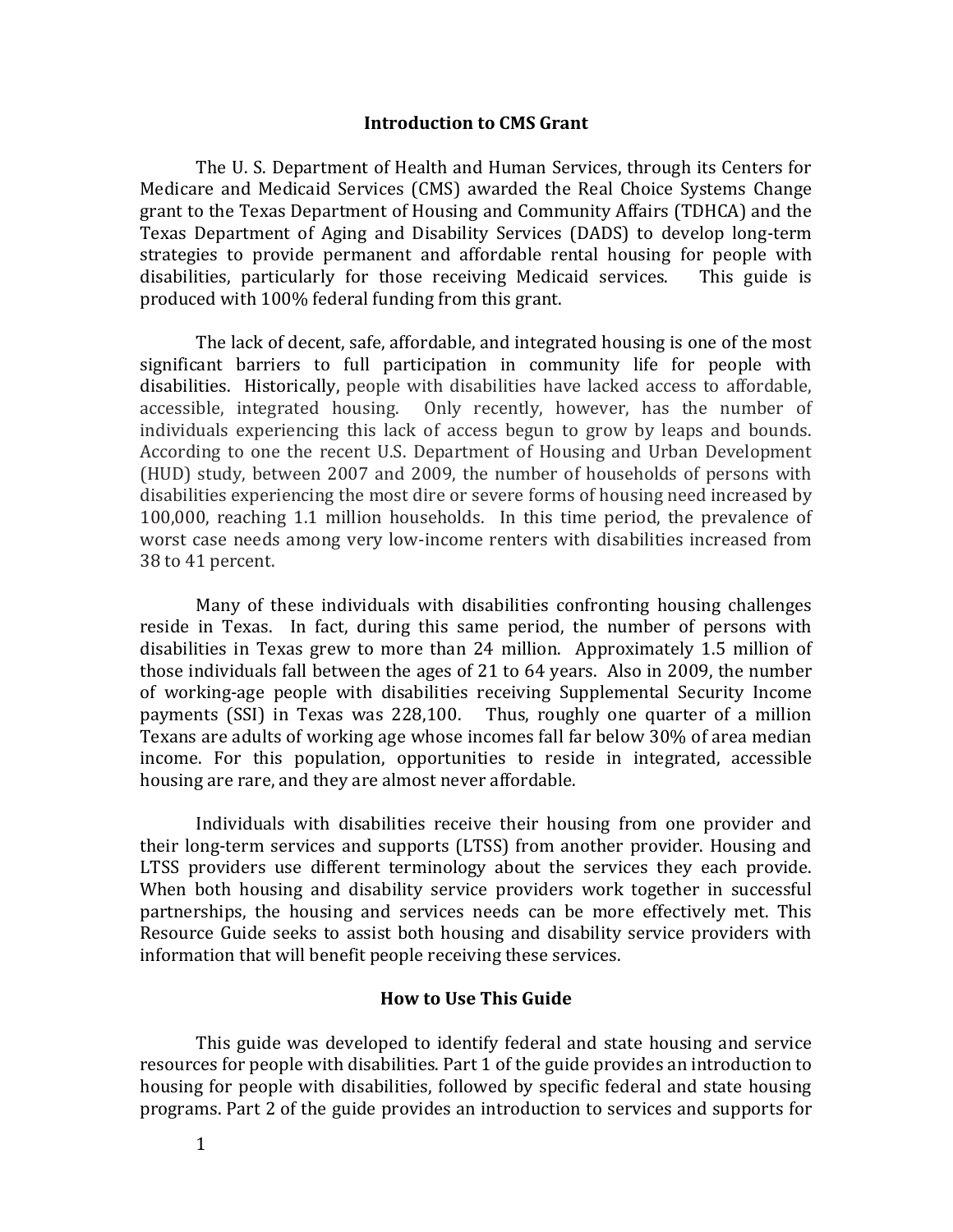people with disabilities. Information about specific programs in Texas is provided. The goal of this guide is to provide information to identify the various types of programs that are available and where to get more detailed material about these programs in Texas.

### **Part 1: Introduction to Housing for People with Disabilities**

<span id="page-6-0"></span>The housing challenges facing people with disabilities are well documented. Each year, the National Low Income Housing Coalition analyzes data from HUD, the U.S. Census Bureau, the Bureau of Labor Statistics, the Department of Labor, and the Social Security Administration to compare renters' wages to the cost of housing across the country. The *Out of Reach 2013* report shows that the average hourly wage among renters is \$14.32. But the "housing wage" (the estimated hourly wage that a household must earn in order to afford the Fair Market Rent of a twobedroom unit, without paying more than 30% of their monthly income toward rent and utilities) is \$18.79, making affordable housing for low-income renters out of reach.<sup>1</sup>

The State of Texas ranks  $22<sup>nd</sup>$  most expensive out of 52 jurisdictions (50 states plus the District of Columbia and Puerto Rico). Texas's housing wage is \$16.67/hour. That means that a minimum wage worker would need to work 92 hours a week in order to afford a two-bedroom unit at Fair Market Rent.<sup>2</sup>

Of course, the story for people with disabilities is much more dire. Current Supplemental Security Income (SSI) payments are \$710/month for an individual and \$1,066/month for a couple.3 While many states supplement federal SSI payments, Texas does not. Accordingly, people with disabilities living on SSI are extremely low-income.

An individual on SSI should pay no more than \$213/month on rent and utilities (that amount increases to \$320/month for a couple on SSI). But the Fair Market Rent for a two-bedroom unit in Texas is \$867/month. Accordingly, a person with a disability living on SSI would need to spend more than their entire monthly income on rent.

The full *Out of Reach 2013* report – including both state and county-level data - can be downloaded here:

[http://nlihc.org/sites/default/files/oor/2013\\_OOR.pdf](http://nlihc.org/sites/default/files/oor/2013_OOR.pdf)

 $\overline{a}$ 

<sup>1</sup> National Low Income Housing Coalition, *Out of Reach 2013*, page 3.

<sup>2</sup> Ibid., pages 11-13.

<sup>3</sup> Detailed information on SSI payments is available through the Social Security Administration at [www.ssa.gov/pressoffice/factsheets/colafacts2013.htm.](http://www.ssa.gov/pressoffice/factsheets/colafacts2013.htm)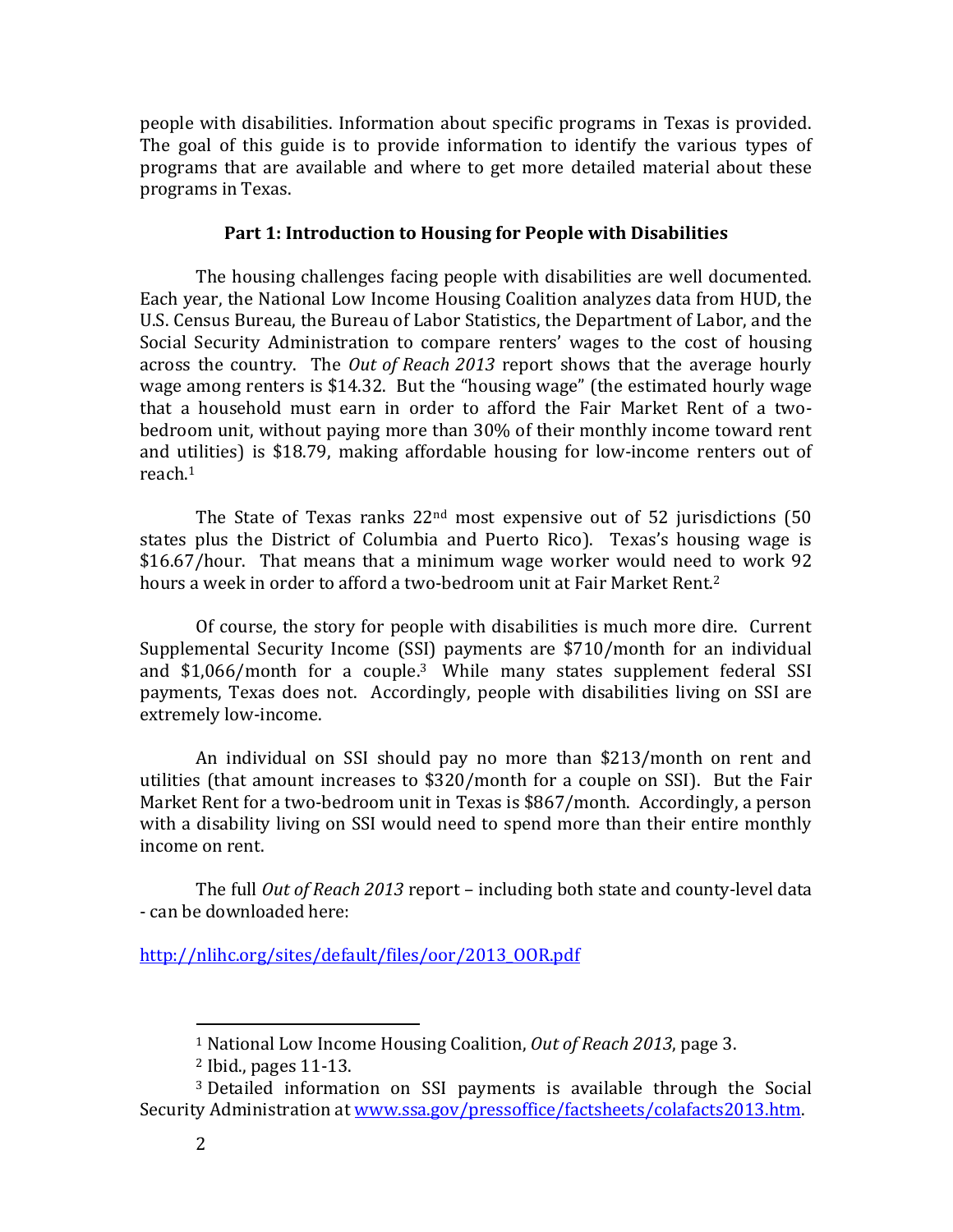In February 2013, HUD issued its annual "Worst Case Housing Needs" report to Congress.<sup>4</sup> The data showed a dramatic increase in worst case housing needs between 2009 and 2011 (the most current time period studied). This increase could primarily be attributed to declining incomes and increasing demand for affordable housing across the country. The report concludes that the need for affordable housing and rental assistance across the country outpaced the ability of the federal, state, and local governments to meet the demand.

People with disabilities are disproportionately represented among renters with worst case needs. In fact, one in six renters with worst case needs included a non-elderly person with disabilities. The number of households with worst case needs that included a non-elderly person with disabilities increased more than 32% between 2009 and 2011 – from 990,000 to 1,310,000 households.<sup>5</sup>

## **Funding for Affordable Housing**

<span id="page-7-0"></span>Funding for affordable housing is distributed through a variety of federal agencies, most notably the U.S. Department of Housing and Urban Development (HUD), U.S. Department of Veterans Affairs, and the U.S. Department of Agriculture. Although many federal agencies manage affordable housing programs, HUD administers the largest amount of federal funding for affordable housing.



Funding for affordable housing is complex and often fragmented. There are a multitude of programs, a myriad of agencies, and a long list of acronyms.

<sup>4</sup> *Worst Case Housing Needs: 2011 Report to Congress*, Summary. [http://www.huduser.org/Publications/pdf/HUD-506\\_WorstCase2011.pdf](http://www.huduser.org/Publications/pdf/HUD-506_WorstCase2011.pdf)

<sup>5</sup> Ibid., page 2.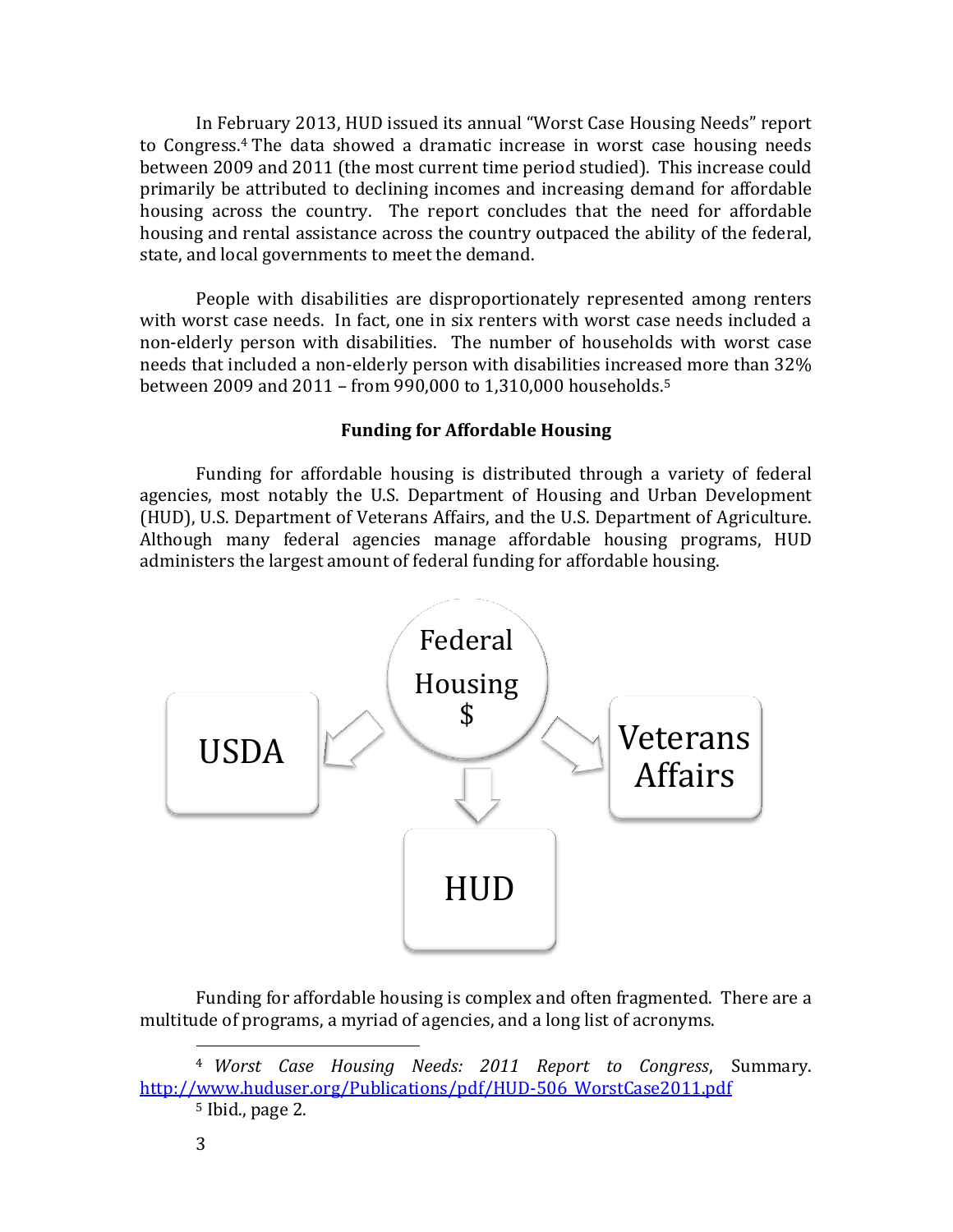Creating housing opportunities – affordable, accessible, and integrated - for people with disabilities takes both patience and persistence. This resource manual is designed to provide an overview of the most pertinent programs that can help both individuals and organizations work toward creating new opportunities in their communities. It provides information on federal and state housing resources, as well as federal and state disability services. For people with disabilities to successfully live in affordable, accessible, and integrated housing, both housing and service resources must be identified and utilized.

### **Federal Housing Resources for Organizations**

#### <span id="page-8-1"></span><span id="page-8-0"></span>**U.S. Department of Housing and Urban Development**

The U.S. Department of Housing and Urban Development (HUD) was created as a cabinet-level agency in 1965. HUD's mission is to create strong, sustainable, inclusive communities and quality affordable homes for all. With an annual budget of more than \$40 billion, HUD administers a variety of programs through its core departments – Community Planning and Development (CPD), Office of Housing, which oversees the Federal Housing Administration (FHA), Public and Indian Housing (PIH), Fair Housing and Equal Opportunity (FHEO), Policy Development and Research (PDR), and Office of Sustainable Communities.<sup>6</sup>

Primary HUD programs that impact affordable housing and people with disabilities include Community Development Block Grants (CDBG), HOME Investment Partnerships Program (HOME), Emergency Solutions Grant Program (ESG); Section 811; and Public Housing. Each of these programs is discussed below.

HUD CPD distributes funds directly to designated municipalities, including state and local governments, through the following formula grants: CDBG, HOME, ESG, and Housing Opportunities for Persons with AIDS (HOPWA). Most large cities and highly populated counties receive one or more formula grants.

This distinction is important because it can determine the availability of resources to you and your organizations. The localized Community Resource Guide that accompanies this manual will help you to determine which geographic areas receive formula grants. In addition, the Community Resource Guides provide you with contact information for accessing a variety of resources.

<sup>6</sup> HUD's discretionary budget authority for FY2012 was \$43.4 billion. For a detailed breakdown of HUD's budget (with a comparison of FY2011-2013), visit <http://portal.hud.gov/hudportal/HUD?src=/fy2013budget>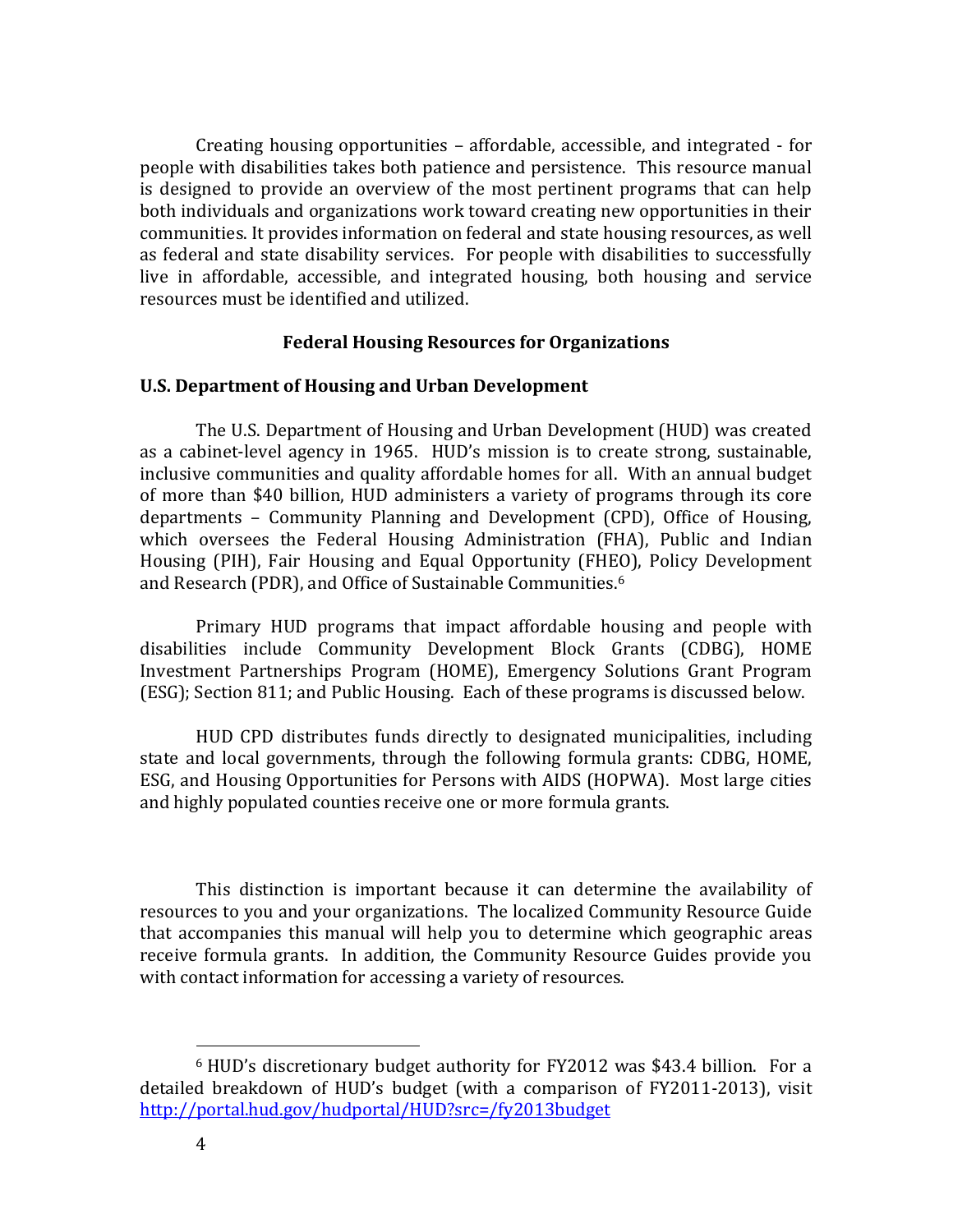# **Community Development Block Grant Program (CDBG)**

<span id="page-9-0"></span>Authorized in 1975, CDBG is a formula-based federal grant to states and localities for housing and community development activities that benefit low- and moderate-income households. Eligible activities include:

- $\triangleright$  Housing rehabilitation loans and grants
- $\triangleright$  New construction for housing
- $\triangleright$  Purchasing of land and buildings
- $\triangleright$  Construction of public facilities
- $\triangleright$  Construction of neighborhood centers
- $\triangleright$  Accessibility modifications
- $\triangleright$  Public services

CDBG funds are distributed by HUD to eligible entitlement communities. A full list of entitlement communities in Texas can be found here:

<http://portal.hud.gov/hudportal/HUD?src=/states/texas/community/cdbg>

The Texas Department of Agriculture also administers CDBG funds to communities in Texas that are not entitlement communities. Information on eligibility and the application process can be found online:

[http://www.texasagriculture.gov/GrantsServices/RuralEconomicDevelopment/Rur](http://www.texasagriculture.gov/GrantsServices/RuralEconomicDevelopment/RuralCommunityDevelopmentBlockGrantCDBG.aspx) [alCommunityDevelopmentBlockGrantCDBG.aspx](http://www.texasagriculture.gov/GrantsServices/RuralEconomicDevelopment/RuralCommunityDevelopmentBlockGrantCDBG.aspx)

# **HOME Investment Partnerships Program (HOME)**

<span id="page-9-1"></span>Authorized in 1990, HOME is a formula grant to states and local jurisdictions for affordable housing activities that benefit low- and very low-income households. Eligible activities include:

- $\triangleright$  Rental housing production
- $\triangleright$  Rehabilitation loans and grants
- $\triangleright$  First-time homebuyer assistance
- $\triangleright$  Rehabilitation loans for homeowners
- Tenant-Based Rental Assistance

HOME funds are distributed by HUD to participating jurisdictions. A full list of participating jurisdictions in Texas can be found here:

<http://portal.hud.gov/hudportal/HUD?src=/states/texas/community/home>

As a Participating Jurisdiction (PJ), TDHCA also receives HOME funds from the federal government and administers a variety of housing-related activities, including homebuyer assistance, homeowner rehabilitation, housing development, and Tenant Based Rental Assistance (TBRA).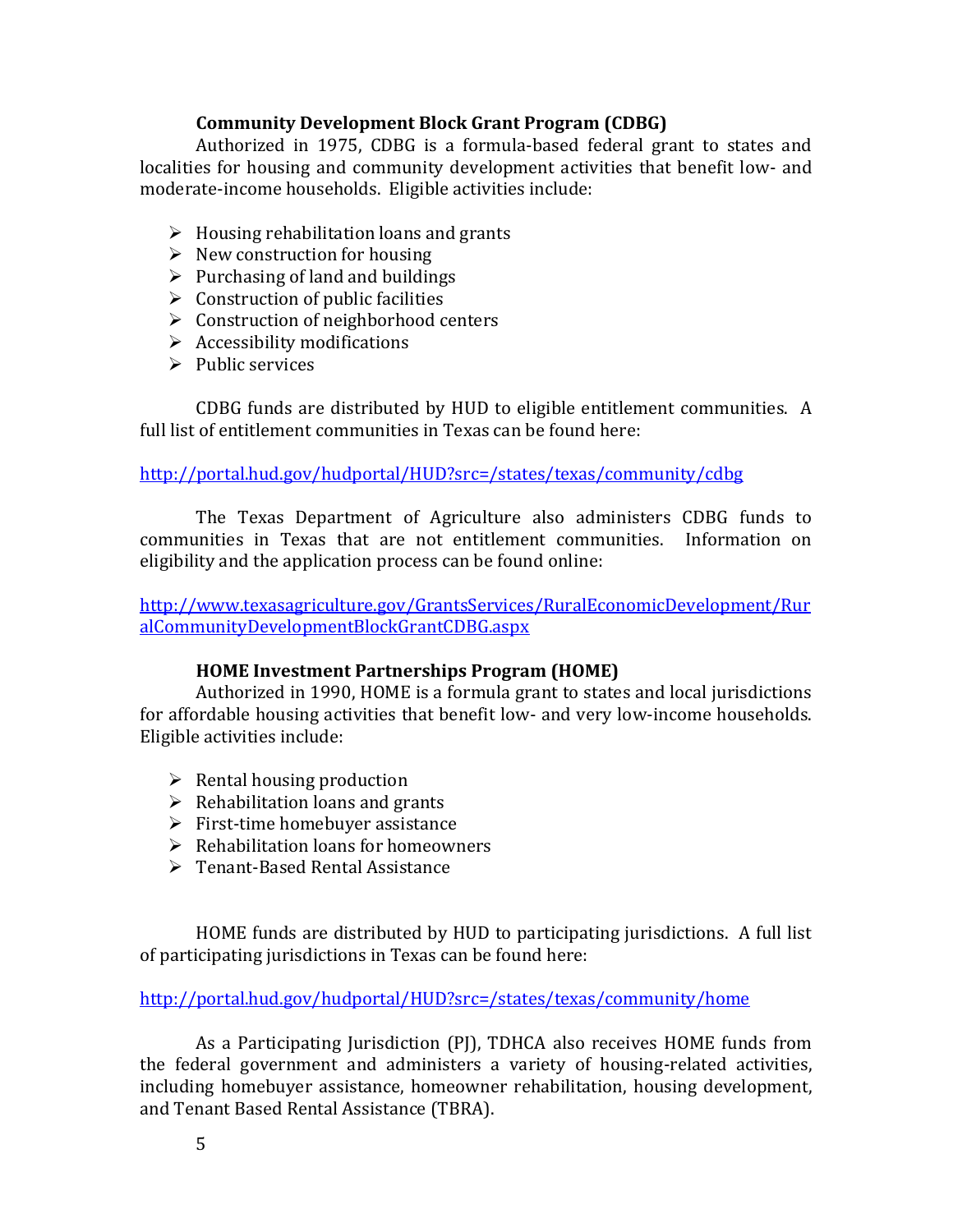For further information on TDHCA's HOME program, including eligibility and application process, contact the HOME Program Division at

<http://www.tdhca.state.tx.us/home-division/index.htm>

# **Emergency Solutions Block Grant (ESG)**

<span id="page-10-0"></span>Authorized in 1987, ESG is a formula grant to states and localities for emergency shelter, supportive services, and other assistance for the homeless. Eligible activities include:

- $\triangleright$  Renovation, major rehabilitation, or conversion of buildings for emergency shelter
- $\triangleright$  Essential services for the homeless (within certain limits)
- $\triangleright$  Homeless prevention (within certain limits)
- $\triangleright$  Operating costs (e.g., maintenance, insurance, utilities, rent, etc.)

ESG funds are distributed to urban cities and counties throughout Texas. To learn more, go to:

[http://portal.hud.gov/hudportal/HUD?src=/program\\_offices/comm\\_planning/hom](http://portal.hud.gov/hudportal/HUD?src=/program_offices/comm_planning/homeless/programs/esg) [eless/programs/esg.](http://portal.hud.gov/hudportal/HUD?src=/program_offices/comm_planning/homeless/programs/esg)

TDHCA also administers the Emergency Solutions Grant (ESG). Each year, TDHCA issues a Notice of Funding Availability (NOFA) for ESG funds. Eligible applicants include units of general purpose local governments and private nonprofit organizations with a  $501(c)(3)$  tax-exempt status apply to TDHCA through a competitive process. Contact the TDHCA ESG Division at:

<http://www.tdhca.state.tx.us/community-affairs/esgp/>

# **Housing Opportunities for Persons with AIDS Program (HOPWA)**

<span id="page-10-1"></span>Authorized in 1990, HUD operates the HOPWA program which includes a a federal block grant to certain states and larger metropolitan areas. The formula grant is based on the documented incidence of AIDS in those areas. The program is designed to meet the housing needs of low-income people with AIDS and related diseases. Eligible activities include:

- $\triangleright$  Housing information and service coordination
- $\triangleright$  Acquisition, rehabilitation, leasing of property
- $\triangleright$  Project-based or tenant-based rental assistance
- $\triangleright$  Homeless prevention activities
- $\triangleright$  Supportive services
- $\triangleright$  Housing operating costs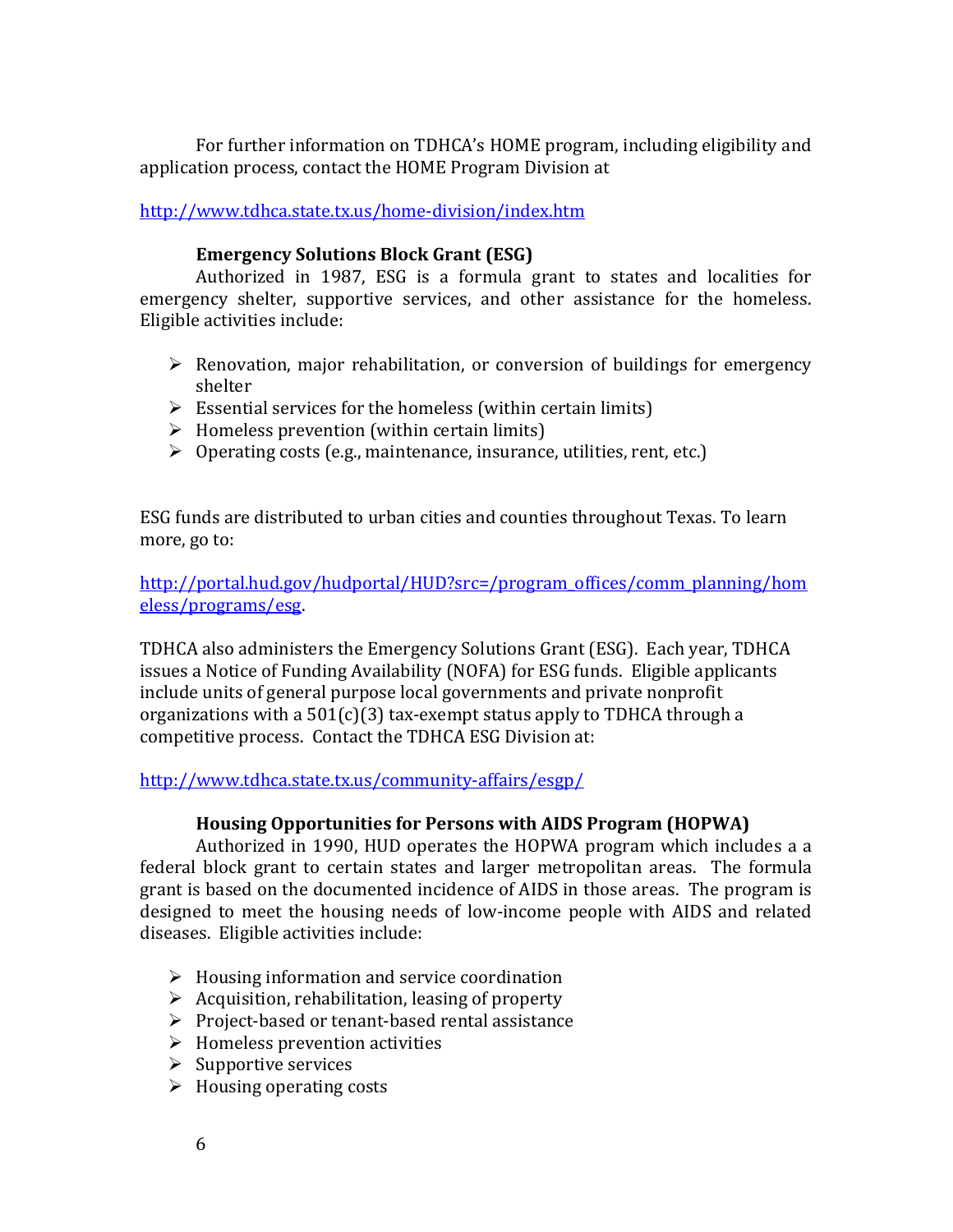HOPWA funds are distributed to communities throughout Texas. To learn more, go here:

[http://portal.hud.gov/hudportal/HUD?src=/program\\_offices/comm\\_planning/aids](http://portal.hud.gov/hudportal/HUD?src=/program_offices/comm_planning/aidshousing/programs) [housing/programs.](http://portal.hud.gov/hudportal/HUD?src=/program_offices/comm_planning/aidshousing/programs)

The Department of State Health Services is administers the HOPWA grant at the state level. Contact the HOPWA program at:

## <http://www.dshs.state.tx.us/hivstd/hopwa/>

#### **Section 811Supportive Housing for People with Disabilities**

<span id="page-11-0"></span>In response to the enormous need for affordable and accessible housing for people with disabilities, the U.S. Department of Housing and Urban Development (HUD) developed a special housing program called Section 811 Supportive Housing for People with Disabilities.

Traditionally, the Section 811 program has provided a dual subsidy to nonprofit sponsors to develop housing for people with disabilities. HUD provides a "capital advance" (non-amortizing, forgivable loan) to nonprofits for new construction or acquisition and rehabilitation of housing. The loan is forgivable after the length of the capital advance (40 years), provided that the nonprofit sponsor maintains the housing as affordable (at or below 50% of the median area income) and for the designated population (e.g., people with disabilities).

In addition to the capital advance, HUD provides an operating subsidy, which is known as a Project Rental Assistance Contract (PRAC). The PRAC ensures that none of the qualified residents pay more than 30% of his/her adjusted gross income toward rent. The PRAC is guaranteed for five years, but is renewable for the length of the capital advance.

In January 2010, Congress passed the Frank Melville Supportive Housing Investment Act, which modernizes and reforms the 20+ year old Section 811 program. The Frank Melville Act focuses on leveraging housing and services dollars to create integrated, affordable, and accessible housing for people with disabilities.

Most significantly, the Frank Melville Act creates a new development option – the Project Rental Assistance (PRA) option. This program transforms Section 811 funding to project rental assistance dollars that are leveraged with development funding from the State's Housing Finance Agency, or other eligible housing entity, and funding for services from Medicaid and the U.S. Department of Health and Human Services.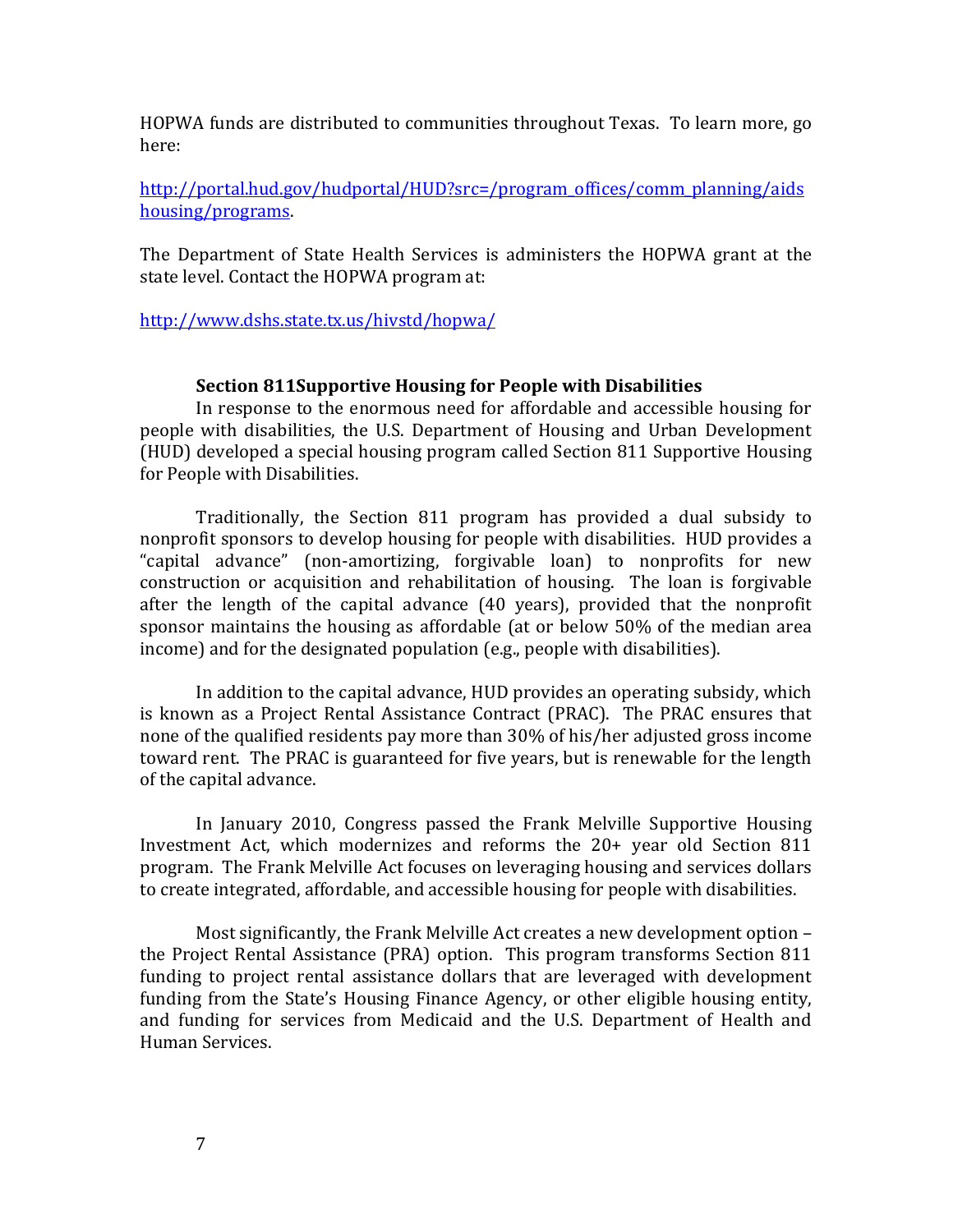In 2012, the only Section 811 funding available was through a Section 811 Project Rental Assistance Demonstration program. The traditional Section 811 Capital Advance program was unfunded.

In February 2013, HUD awarded 13 states more than \$97 million in Section 811 PRA Demonstration funds. The State of Texas applied for and was awarded \$12 million to create an addition 385 units of affordable, accessible, and integrated housing for very low-income people with disabilities. TDHCA plans to work with existing and pipeline multifamily developments to layer on Section 811 PRA funds, enabling very low-income people with disabilities from identified priority populations to live in affordable, accessible, and integrated housing.

Unlike the traditional Section 811 program, the PRA option targets people with disabilities who have lower incomes (30% MFI versus 50% MFI) and has more stringent integration standards. In any Section 811PRA Demonstration-funded development, no more than 25% of the units can be set aside for people with disabilities.

TDHCA's "integrated housing rule" (10 TAC, Chapter 1, Subchapter A, §1.11) actually promotes greater levels of integration than the federal Frank Melville Act. Codified under Title 10 of the Texas Administrative Code, TDHCA's Integrated Housing Rule, implemented the following policy for all of its housing programs:

- $\triangleright$  Large housing developments (50 units or more) shall provide no more than 18 percent of the units of the development set-aside exclusively for people with disabilities. The units must be dispersed throughout the development.
- $\triangleright$  Small housing developments (less than 50 units) shall provide no more than 36 percent of the units of the development set-aside exclusively for people with disabilities. These units must be dispersed throughout the development.

## **Homeless Assistance Programs**

<span id="page-12-0"></span>Authorized by the McKinney-Vento Homeless Assistance Act, HUD administers a variety of homeless assistance programs. Communities are required to coordinate needs and programs through the development of a Continuum of Care (CoC) system. A Continuum of Care system is designed to address the critical problem of homelessness through a coordinated community-based process of identifying needs and building a system to address those needs.

There are 14 CoC agencies currently operating in the State of Texas. Maps showing the various CoC geographies, as well as the Continuum of Care lead agency community contacts, can be found online through HUD's Homeless Resource Exchange:

<http://www.hudhre.info/index.cfm?do=viewCocContacts&st=TX&cSort=#tl>

Continuum of Care Homeless Assistance Programs are awarded annually.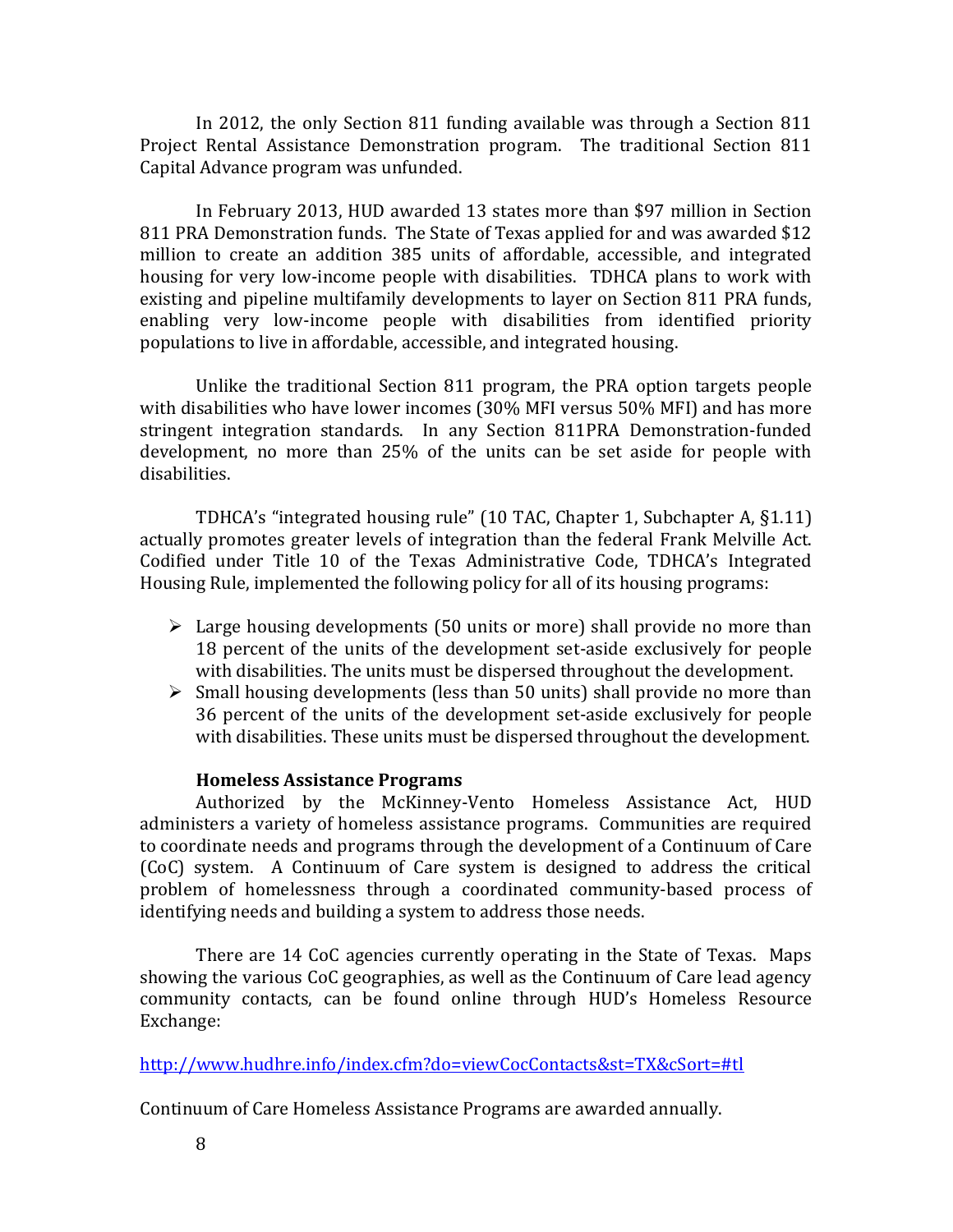### <span id="page-13-0"></span>**U.S. Department of Agriculture**

USDA's mission is to provide leadership on food, agriculture, natural resources, rural development, nutrition, and related issues based on sound public policy, the best available science, and efficient management. With an annual budget of more than \$150 billion, USDA operates a myriad of programs. One of its key activities is providing financing needed to help expand job opportunities and improve housing, utilities and infrastructure in rural America. USDA's Rural Development is the lead agency ensuring that rural families have access to safe, well-built, affordable homes.

Rural Development offers both direct loans and guaranteed loans for singlefamily housing (through its Section 502 program) and multifamily housing (through its Section 515 Direct Loan program and Section 538 Guaranteed Loan Program). In 2012, the agency helped more than 145,000 moderate-income families purchase single-family homes under the single-family guaranteed loan program.

In addition, Rural Development administers Section 504, which is a home repair program for very low-income households. Rural Development helped more than 7,000 rural individuals or families repair their existing homes under the USDA home repair loan and grant program.

One of Rural Development's largest programs is the Section 502 and 521 Rental Assistance Program. In 2012, USDA Rural Development helped more than 270,000 low- and very low-income families, to live in safe, USDA-financed multifamily housing thanks to rental assistance to bring their rents to an affordable level. The annual budget for the rental assistance program is more than \$900 million.

For more information on Rural Development in Texas, contact the state office:

<http://www.rurdev.usda.gov/Home.html>

#### <span id="page-13-1"></span>**U.S. Department of Veterans Affairs (VA)**

Formerly the Veterans Administration, the U.S. Department of Veterans Affairs (VA) became a cabinet-level department in 1989. The VA is responsible for a variety of programs and initiatives, including both management of the national cemetery system to management of the national VA hospital system. The VA is also tasked with veterans' health, mental health, and the challenge of rising rates of homelessness among veterans.

The VA offers a variety of home loan guaranty programs for active duty service members, veterans, and National Guard and Reserve members. In addition, the VA offers grants to veterans with service-related disabilities to modify or adapt an existing home to accommodate the veteran's disabilities.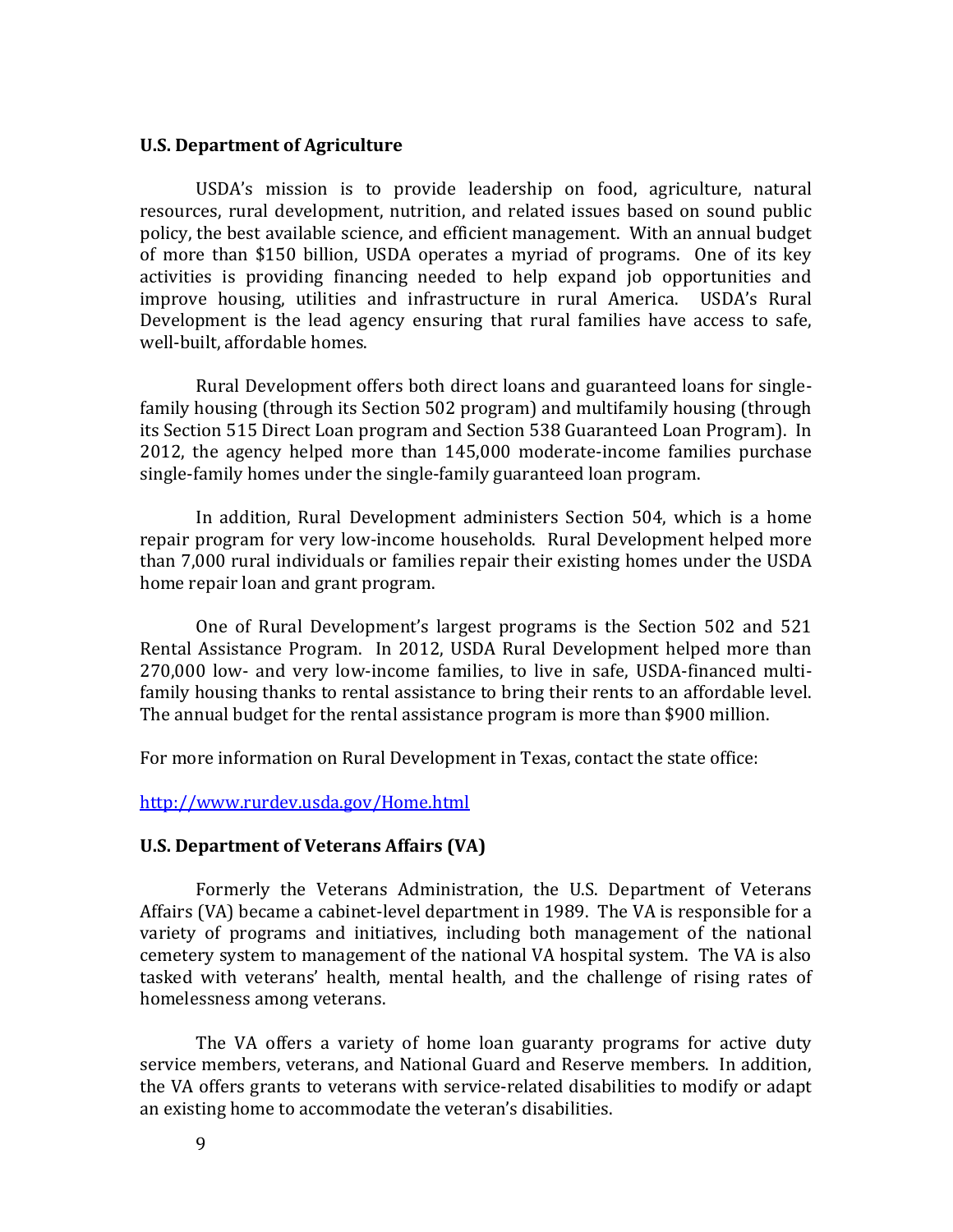The Houston Regional Loan Office provides assistance and information regarding VA Home Loans and Specially Adapted Housing Grants. Contact information:

Department of Veterans Affairs VA Regional Loan Center 6900 Almeda Road Houston, TX 77030-4200

**Phone:** 1-888-232-2571

### <http://www.vba.va.gov/ro/houston/lgy/home.html>

In addition, the Texas Veterans Commission administers a variety of programs, including the Fund for Veterans Assistance, which can be used for housing assistance. Contact information is below:

<http://www.tvc.state.tx.us/Home.aspx>

### **VASH Vouchers**

<span id="page-14-0"></span>The Department of Housing and Urban Development – VA Supportive Housing (HUD-VASH) Program is a joint effort between HUD and VA to move Veterans and their families out of homelessness and into permanent housing. HUD provides housing assistance through its Housing Choice Voucher Program (Section 8) that allows homeless Veterans to rent privately owned housing. VA offers eligible homeless Veterans clinical and supportive services through its health care system across the 50 states, the District of Columbia, Puerto Rico and Guam.

Since 2008, HUD has awarded more than 37,000 vouchers to local Public Housing Authorities (PHAs) through the VASH program. The PHAs administer the vouchers, and the VA provides dedicated case managers to assist the veterans with securing stable, permanent housing and appropriate support services.

## **State Housing Resources for Organizations**

## <span id="page-14-2"></span><span id="page-14-1"></span>**Texas Department of Housing and Community Affairs (TDHCA)**

The Texas Department of Housing and Community Affairs (TDHCA) is the state agency responsible for promoting and preserving home ownership, financing the development and ensuring the long-term stability of affordable rental housing, supporting community and energy assistance programs, and colonia housing activities.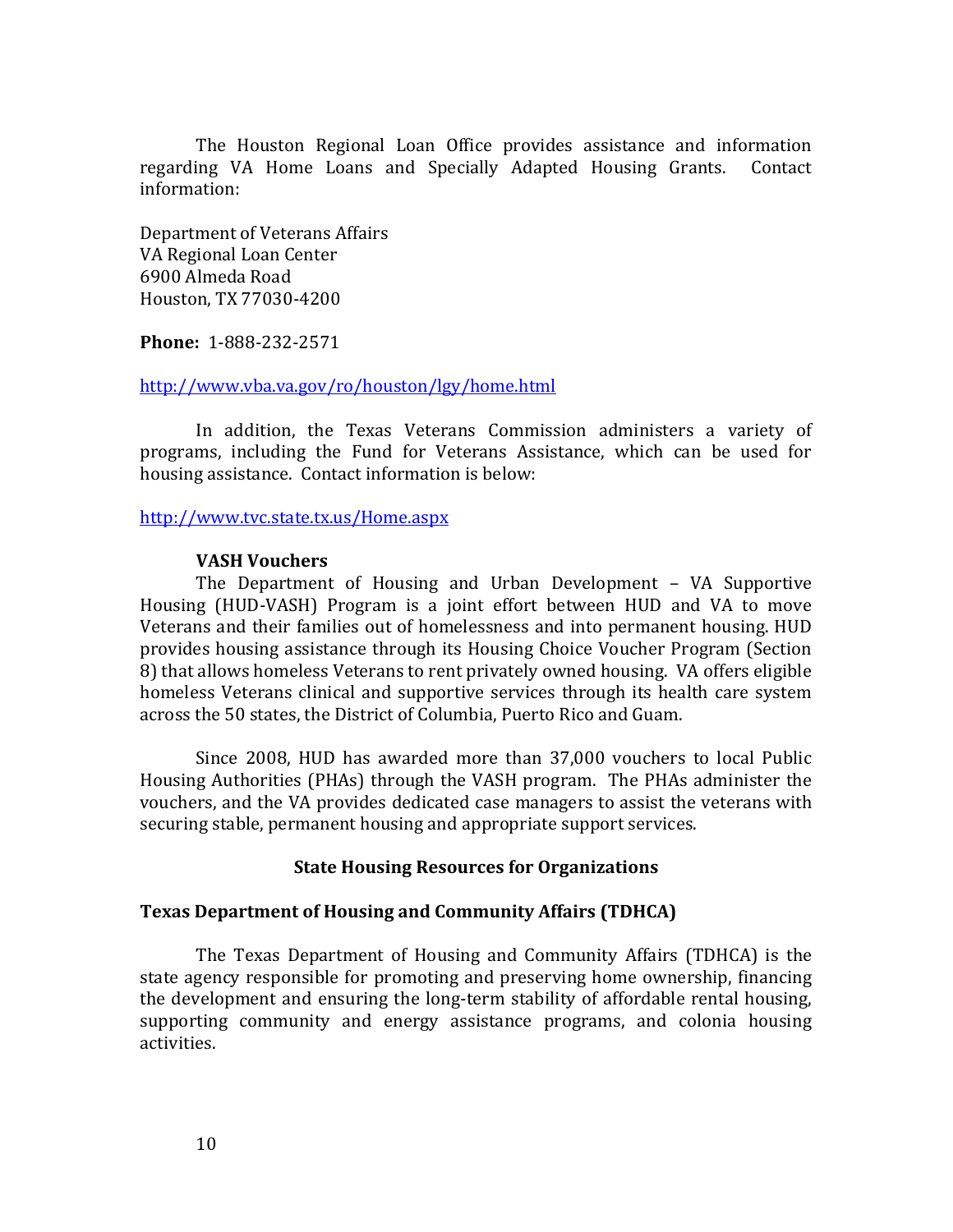In 2012, TDHCA administered more than \$695 million in state and federal funds for housing and community services. Approximately 98% of TDHCA's total committed funding in FY2012 came from federal sources, including the following:

- Community Services Block Program (HHS)
- $\star$  Emergency Solutions Grant Program (HUD)
- $\star$  HOME Investment Partnerships Program (HUD)
- $*$  Housing Trust Fund Program (Texas General Revenue)
- $\star$  Low Income Home Energy Assistance Program (HHS)
- $\star$  Low Income Housing Tax Credit Program (Department of Treasury)
- $\star$  Multifamily Bond Program (Department of Treasury)
- $\star$  Single Family Bond Program (Department of Treasury)
- Neighborhood Stabilization Program (HUD)
- $\star$  Section 8 Housing Choice Voucher Program (HUD)
- $\star$  Weatherization Assistance Program (DOE)

As the state's Housing Finance Agency, TDHCA is experienced in administering multifamily programs including the Housing Tax Credit Program, Multifamily Bond Program, HOME Program, and Neighborhood Stabilization Program. Since 1990, TDHCA has funded 1,887 projects, with a total of 206,976 apartment units across the State.

As the State's Housing Finance Agency, TDHCA develops the State's Qualified Allocation Plan to establish the procedures and requirements relating to an allocation of Housing Tax Credits7, provide detailed reviews of applications for competitive funding, provide comprehensive financial underwriting, award applicants based on competitive scoring criteria, and provide monitoring and compliance for a diverse and extensive multifamily portfolio.

Through the Housing Tax Credit program alone, TDHCA awards more than \$56 million each year to qualified projects throughout the State. Because TDHCA awards tax credits through its Regional Allocation Formula, typically one or two projects are awarded in each of TDHCA's 13 regions across the State. TDHCA's Housing Tax Credit program funds approximately 5,000 units of affordable housing in Texas each year.8 Typically, there are between 10,000 and 12,000 units in the TDHCA pipeline.

From the 2% of the funds that are not federal, TDHCA's Housing Trust Fund (HTF) provides the Texas Bootstrap Loan Program and the Amy Young Barrier Removal Program. Both of these programs are discussed below.

 $8$  In 2011, TDHCA funded 50 projects with a total of 4,984 units through the tax credit program.

<sup>7</sup> The Governor approved Texas Qualified Allocation Plan can be found at: <http://www.tdhca.state.tx.us/multifamily/htc>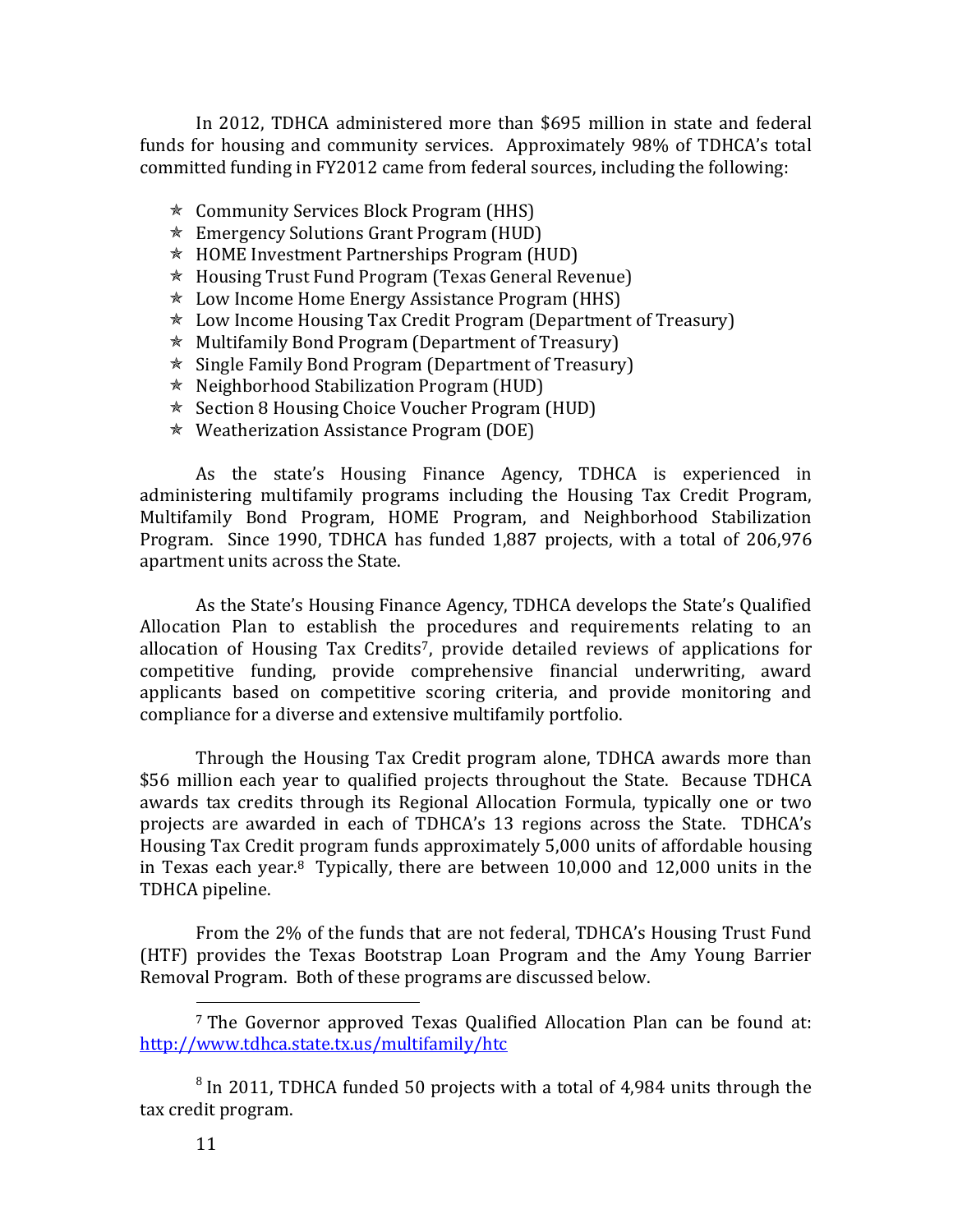## <span id="page-16-0"></span>**Texas State Affordable Housing Corporation (TSAHC)**

In 1994, the Texas State Legislature created the Texas State Affordable Housing Corporation (TSAHC) as a self-sustaining nonprofit entity. TSAHC's mission is to serve the housing need of low-, very low-, and extremely low-income Texans (and other underserved populations) who do not have the same housing opportunities through traditional financial channels.

TSAHC issues mortgage revenue bonds and other private activity bonds to finance the creation of affordable housing. Since its inception, TSAHC has utilized \$880 million in single-family bonding authority and \$169 million in multifamily bonding authority.

TSAHC funds homeownership by issuing Single Family Mortgage Revenue Bonds. TSAHC offers homeownership through three unique programs:

- (1) The Professional Educators Home Loan Program (serving Texas teachers, teacher's aides, school librarians, school nurses and school counselors);
- (2) The Homes for Texas Heroes Home Loan Program (serving Texas peace officers, fire fighters, EMS personnel and correctional officers); and
- (3) The Home Sweet Texas Loan Program (serving Texas families at or below 80% of the Area Median Family Income (AMFI).

Additional TSAHC programs include Direct Lending, Foreclosure Prevention, Asset Oversight and Compliance, and the Affordable Communities of Texas Program.

TSAHC's Direct Lending Program offers permanent financing for multifamily rental developments, construction line of credit for single-family homes, and revolving line of credit for acquisition/rehabilitation of single-family homes. TSAHC's Direct Lending Program has provided more than \$13 million in loans to create nearly 2,000 affordable housing units.

TSAHC's Affordable Communities of Texas program is a land bank and land trust program to help stabilize communities experiencing a high rate of foreclosure. TSAHC works with local partners (nonprofits and local governmental entities) to acquire, rehabilitate, and ultimately sell or rent the properties to qualified lowincome families. Through this initiative, TSAHC has acquired nearly 500 properties across the state, with a value of nearly \$10 million.

Contact information for TSAHC:

<http://www.txhomeprograms.org/program/programdetail.php?id=241>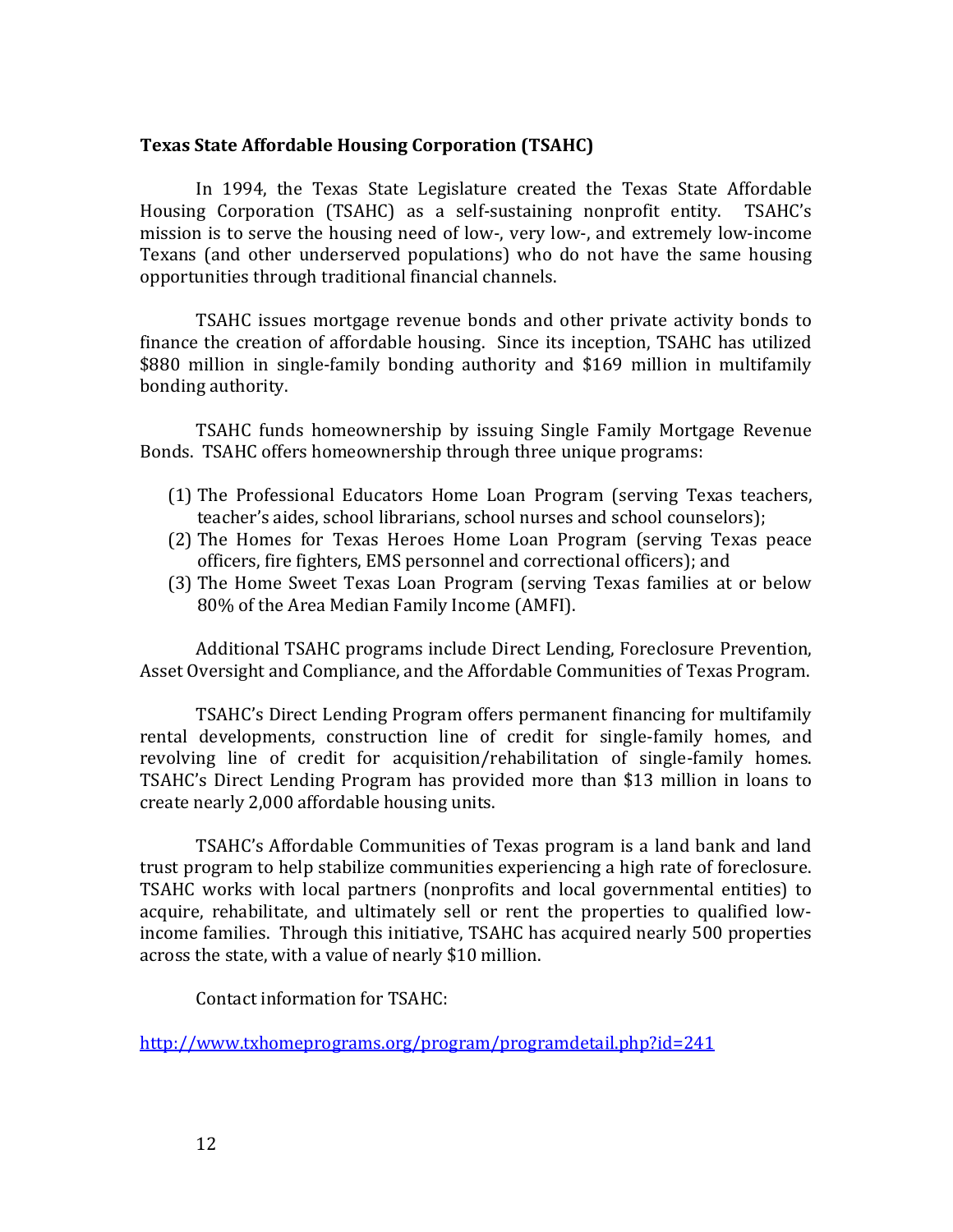#### <span id="page-17-0"></span>**National Housing Trust Fund**

The National Housing Trust Fund (NHTF) is a new, dedicated fund that will provide grants to states to build, preserve, and rehabilitate housing for people with the lowest incomes. The NHTF was established by the Housing and Economic Recovery Act of 2008 [\(P.L. 110-289\)](http://www.gpo.gov/fdsys/pkg/PLAW-110publ289/pdf/PLAW-110publ289.pdf). Although the program has been authorized, it is currently unfunded due to federal budget constraints. However, many local jurisdictions administer local Housing Trust Funds. Your local housing and community development department would be the best resource for additional information.

### <span id="page-17-1"></span>**Federal Home Loan Bank System**

The Federal Home Loan Bank system consists of regional banks, each of which is comprised of member institutions (including commercial banks, savings institutions, credit unions, and insurance companies). For the State of Texas, the regional bank is the Federal Home Loan Bank of Dallas.

FHLB administers a variety of programs to foster affordable housing development and community economic development. The most competitive program is the Affordable Housing Program (AHP). Since 1990, FHLB Dallas has provided more than \$213 million to assist 40,000 low-income households in the region.

The AHP provides grants and subsidized loans to assist member institutions in helping to meet their community's local housing needs. FHLB Dallas provides funding to member institutions to develop affordable housing. Local nonprofits act as the project sponsor. They partner with a membership organization to submit an AHP application.

AHP funds are intended to assist members in financing the purchase, construction, and/or rehabilitation of single-family, rental, transitional, and singleroom housing in their community. Funds must be used to benefit households with incomes at or below 80 percent of the median income for the area.

AHP funds may also be used to:

- $\triangleright$  pay closing costs or down payments;
- $\triangleright$  buy down principal amounts or interest rates;
- $\triangleright$  refinance an existing loan (provided that the equity proceeds are used for the development of AHP-eligible housing); or
- $\triangleright$  assist with rehabilitation or construction costs

In 2012, FHLB Dallas provided \$8.3 million in grants to 31 organizations across the region. The grants will help to create (new construction or rehabilitation) more than 1,200 units of affordable housing.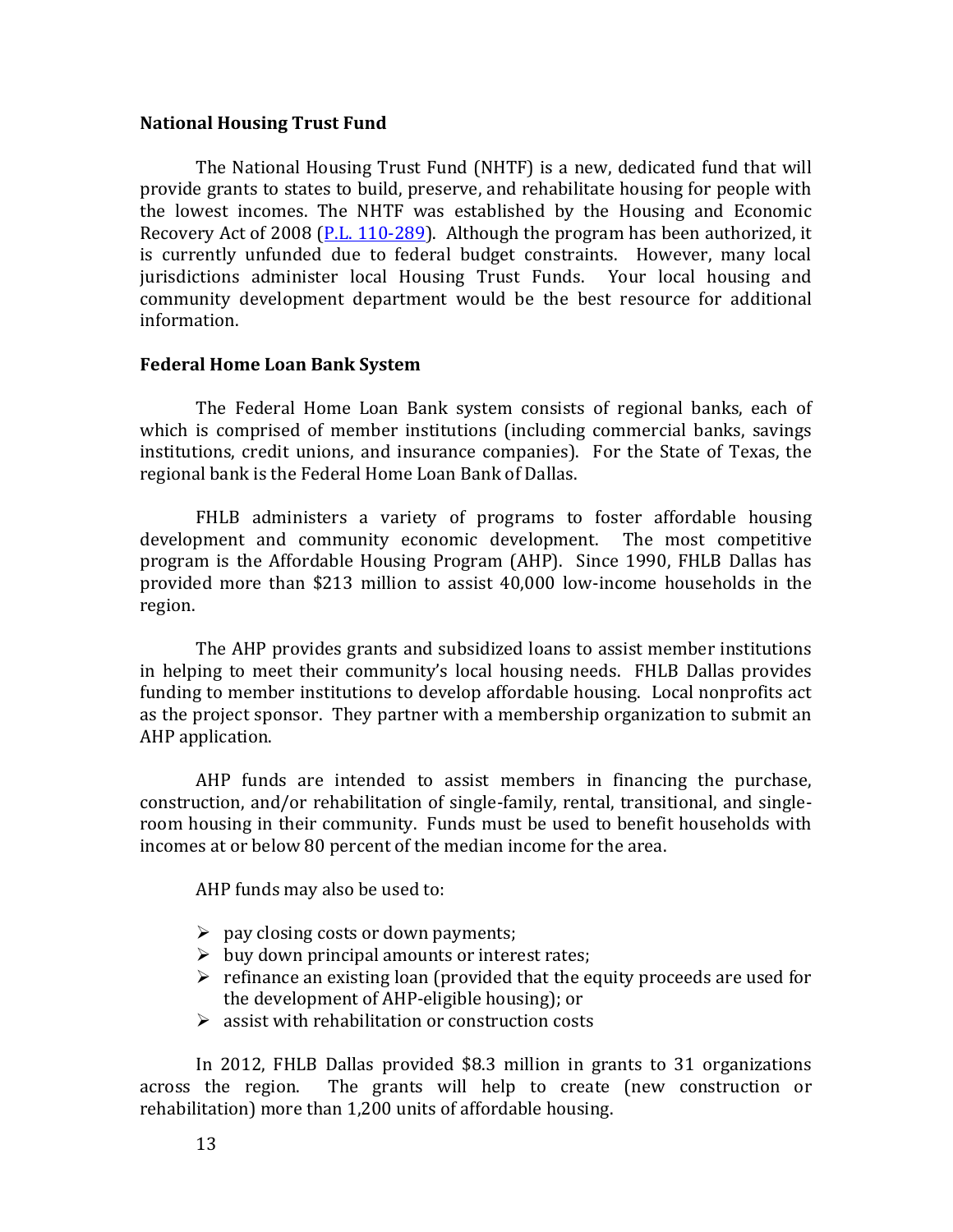Applications are made available annually and are due on April  $1<sup>st</sup>$  of each year. For more information on the AHP Program, contact FHLB of Dallas:

<span id="page-18-0"></span><https://www.fhlb.com/>

# **Housing Resources for Individuals**

This section is designed to provide resources that are directly accessible to an individual, as opposed to an organization.

Approximately 37% of Texas households are renters. That means there are more than 3.2 million renter households in Texas. Federal rental assistance programs, which are administered by a variety of agencies and organizations, enable more than 277,000 low-income Texas households to rent housing at an affordable cost. Approximately 24% of these renter households are headed by people with disabilities.<sup>9</sup>

A detailed breakdown of rental assistance programs is provided below.

| Program                        | Number   | Extremely | Elderly | <b>Disabled</b> | Families |
|--------------------------------|----------|-----------|---------|-----------------|----------|
|                                | of Units | Low       |         |                 | with     |
|                                |          | Income    |         |                 | Children |
| <b>Housing Choice Vouchers</b> | 146,507  | 68%       | 17%     | 26%             | 48%      |
| <b>Public Housing</b>          | 56,040   | 59%       | 28%     | 22%             | 42%      |
| Section 8 Project-Based        | 51,413   | 72%       | 35%     | 18%             | 39%      |
| <b>Rental Assistance</b>       |          |           |         |                 |          |
| Section 202/811                | 7,168    | 74%       | 86%     | 14%             | $0\%$    |
| Other HUD                      | 1,687    | 95%       | $3\%$   | 95%             | $1\%$    |
| <b>USDA Section 521</b>        | 14,200   | N/A       | 56%     | N/A             | N/A      |
| <b>TOTAL</b>                   | 277,015  | 67%       | 24%     | 24%             | 43%      |

# Federal Rental Assistance in Texas**<sup>10</sup>**

# <span id="page-18-1"></span>**Public Housing Authority (PHA)**

Public Housing Authorities (PHAs) are in an important resource for affordable housing within the local community. There are more than 400 PHAs in the State of Texas. Some PHAs own and manage housing units, while others

<sup>&</sup>lt;sup>9</sup> Center on Budget and Policy Priorities, December 2012. <http://www.cbpp.org/cms/index.cfm?fa=view&id=3586> <sup>10</sup> Ibid.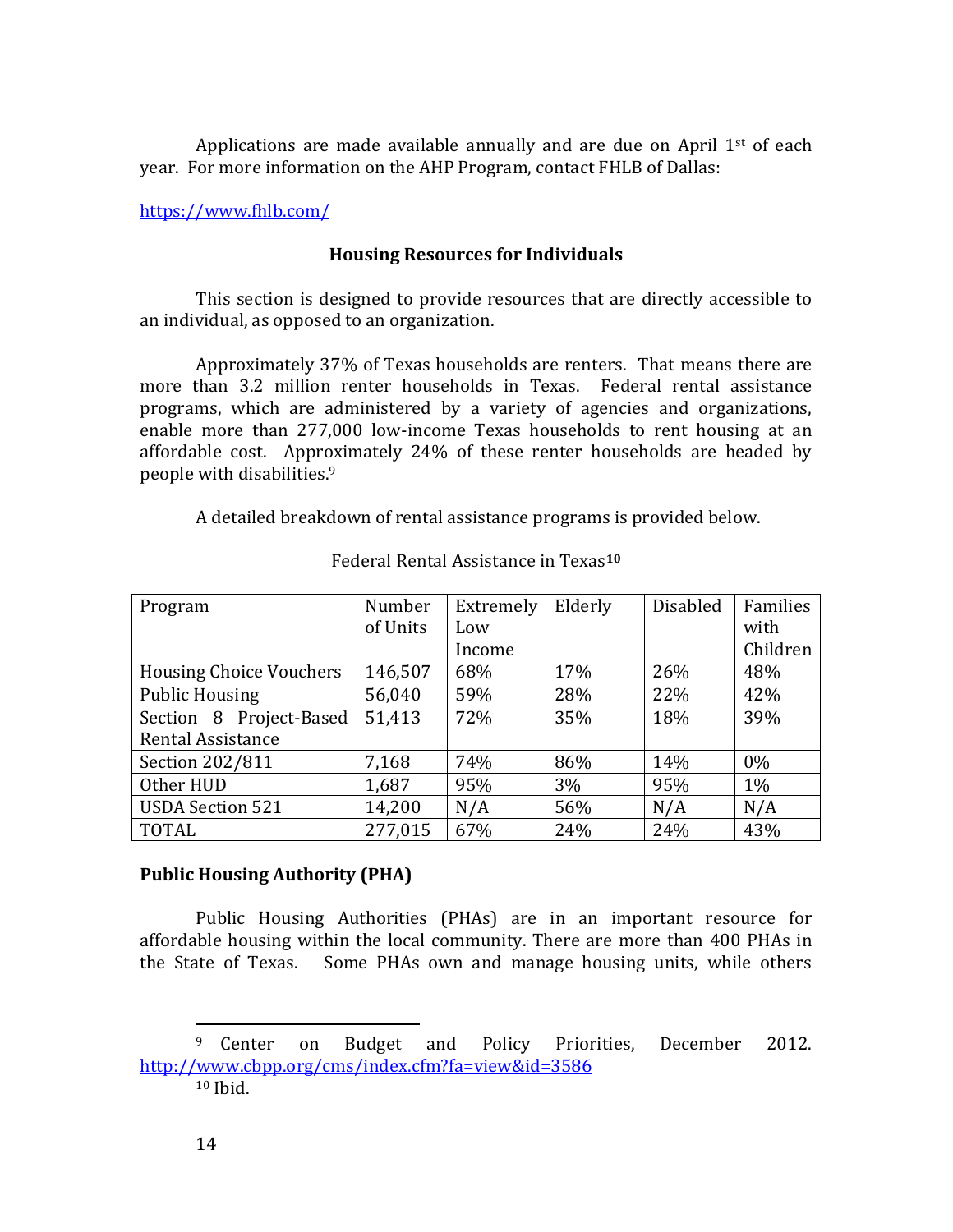administer Section 8 Housing Choice Vouchers (discussed below). Many PHAs do both.

Public housing comes in all sizes and types, from scattered single- family houses to high-rise apartments. PHAs own and manage more than 56,000 affordable housing units in Texas. PHAs are located in rural areas, as well as urban areas. In fact, approximately 20% of public housing units are located outside of metropolitan areas.

Approximately 22% of households living in public housing are headed by a non-elderly (under age 62) person with disabilities. Tenants must be low-income, and typically pay 30 percent of their income for rent. Like Section 8 vouchers, availability is limited and applicants may be on waiting lists for years.

To find more about eligibility and availability, contact your local PHA. There are more than 400 PHAs in the State of Texas. You can find your PHA (and the relevant contact information) by visiting the following website:

<http://www.hud.gov/offices/pih/pha/contacts/states/tx.cfm>

### <span id="page-19-0"></span>**Housing Choice Vouchers**

The Housing Choice Voucher program is the federal government's major program for assisting very low-income families, the elderly, and people with disabilities to afford decent, safe, and sanitary housing in the private market. Participants choose their own housing, which can range from single-family homes to townhouses to apartments.

The Housing Choice Voucher program was originally created in 1975. It was initially called the Section 8 program, which refers to the part of the federal legislation that created the program. Oftentimes, "Housing Choice Voucher" and "Section 8 voucher" are used interchangeably.

Housing Choice Vouchers are administered locally by Public Housing Authorities (PHAs). The PHAs receive federal funds from the U.S. Department of HUD to administer the voucher program.

A household that is issued a housing voucher is responsible for finding a suitable housing unit of the family's choice where the owner agrees to rent under the program. Rental units must meet minimum standards of health and safety, as determined by the PHA.

The household pays 30% of its income toward rent and the PHA (through the HUD subsidy) pays the difference between the Fair Market Rent and the tenant's rental contribution. HUD determines the Fair Market Rent each year and is based on local market conditions.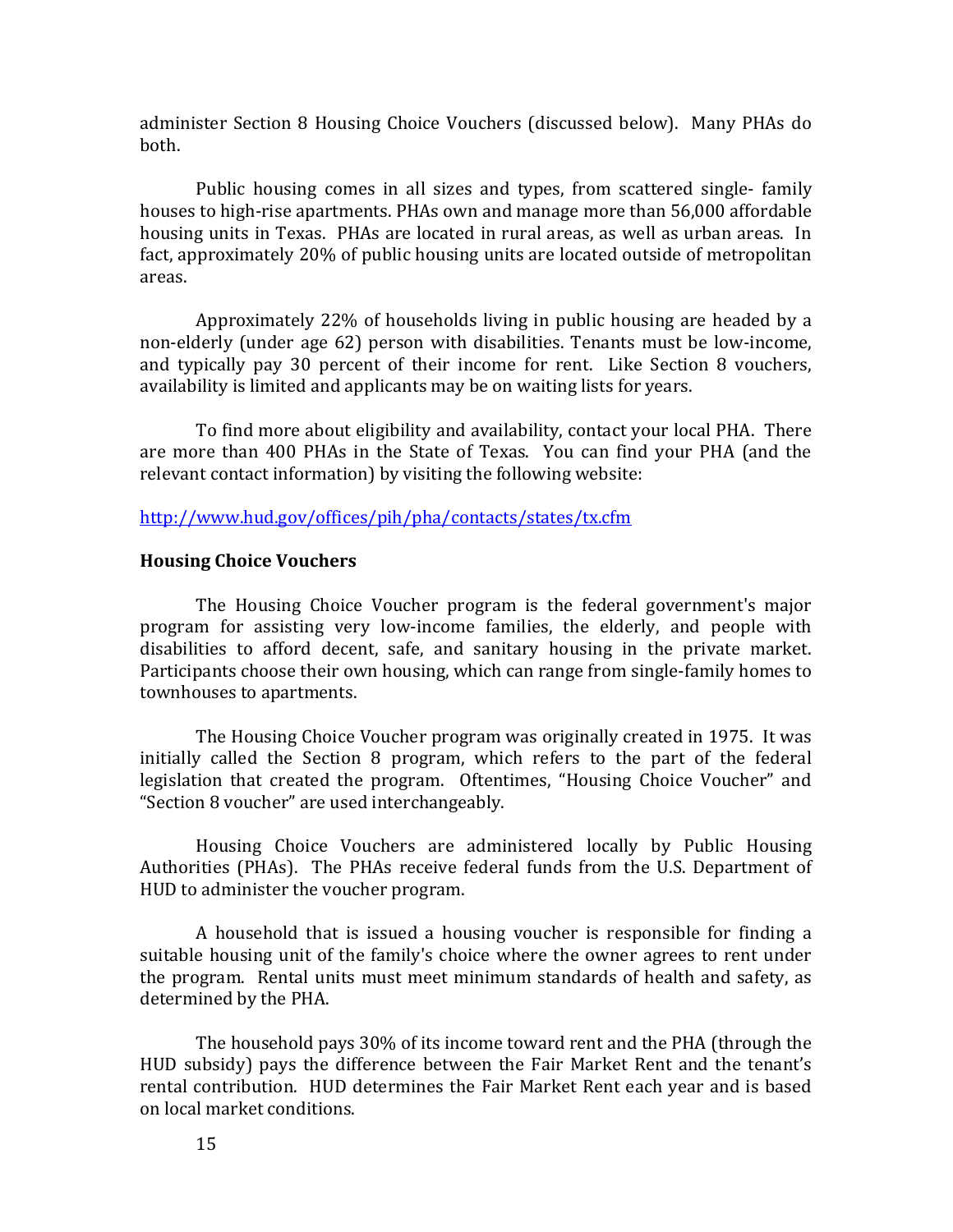Under certain circumstances, if authorized by the PHA, a family may use its voucher to purchase a modest home.

More than 2.1 million families rely on the Housing Choice Voucher program across the country. <sup>11</sup> In the State of Texas, 140,642 families used the Housing Choice Voucher in 2010 (most current data available). Twenty-six percent of voucher holders were people with disabilities.<sup>12</sup>

A complete listing of Housing Choice Vouchers available in Texas, broken down by the local agency administering the program is available at:

## <http://www.cbpp.org/cms/index.cfm?fa=view&id=3586>

To find more about eligibility and availability, contact your local Public Housing Authority. There are more than 400 PHAs in the State of Texas. You can find your PHA (and the relevant contact information) by visiting the following website:

## <http://www.hud.gov/offices/pih/pha/contacts/states/tx.cfm>

As a Public Housing Authority (PHA), TDHCA administers the Section 8 Housing Choice Voucher Program directly to individuals across the State of Texas in areas that may not have their own PHA. Currently, TDHCA administers approximately 850 vouchers in 22 counties across the state. TDHCA's program serves households in small cities and rural areas that are not served by other housing voucher programs. Eligible households earn at or below 50% MFI. TDHCA prioritizes 75% of its vouchers for households earning at or below 30% MFI.

For additional information on eligibility and availability, contact TDHCA's Section 8 Division at (800) 237-6500.

# <span id="page-20-0"></span>**TDHCA Project Access**

The Project Access Program utilizes Section 8 Housing Choice Vouchers administered by TDHCA to assist low-income persons with disabilities in transitioning from institutions into the community by providing access to affordable housing.

The program serves those transitioning from nursing facilities, ICF/IDs, and state psychiatric hospitals. When the program began in 2002, Project Access included 35 vouchers. By 2013, Project Access expanded to 140 vouchers. TDCHA

 $11$  Ibid.

<sup>12</sup> T*exas Federal Rental Assistance Facts.* Center on Budget and Policy Priorities, December 19, 2012. http://www.cbpp.org/files/4-13-11hous-TX.pdf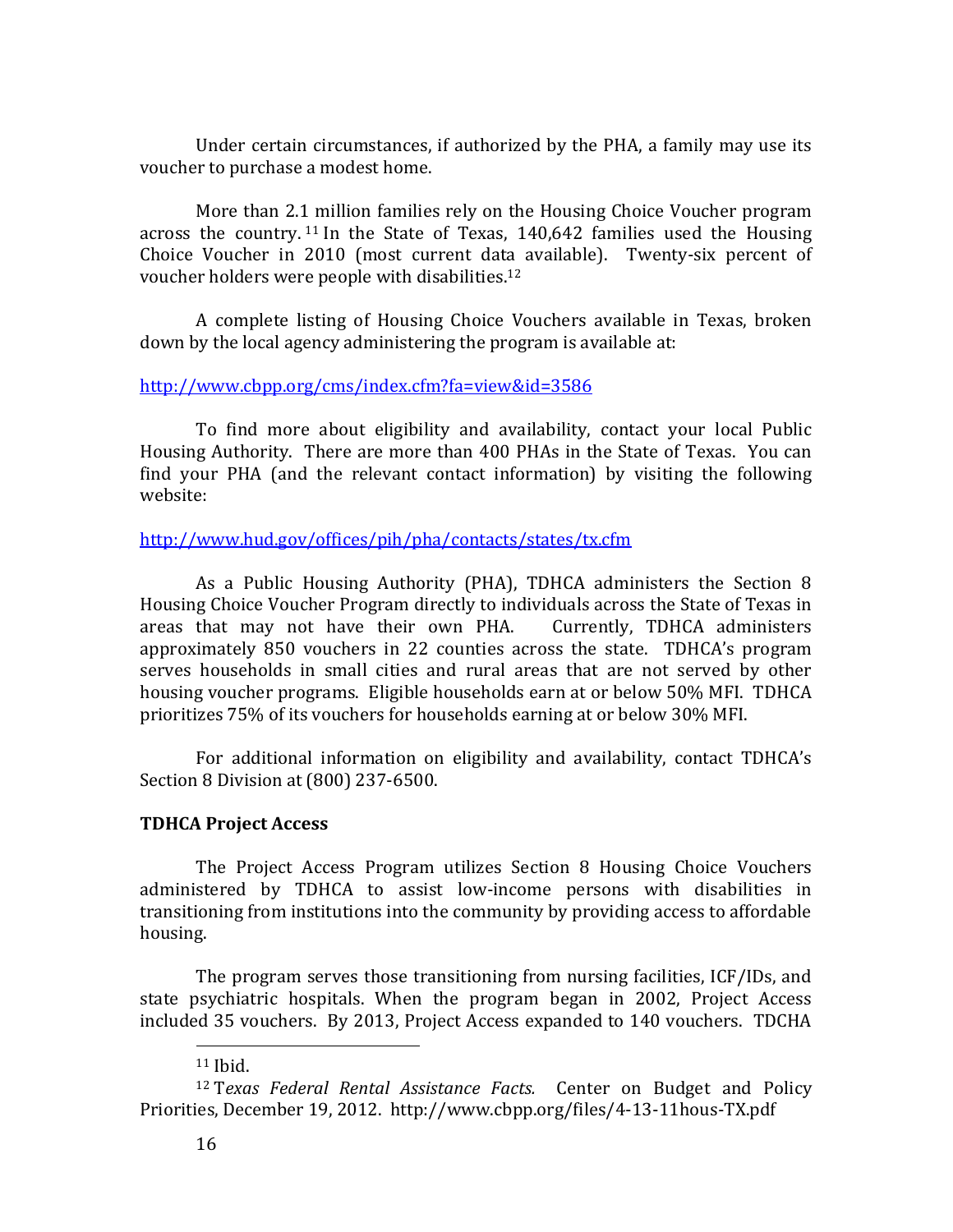works closely with the Department of Aging and Disability Services and the Department of State Health Services to coordinate this program.

For additional information on Project Access, contact the TDHCA Section 8 Division, at:

<http://www.tdhca.state.tx.us/section-8/contacts.htm>

#### <span id="page-21-0"></span>**TDHCA Tenant -Based Rental Assistance (TBRA)**

TDHCA's Tenant Based Rental Assistance (TBRA) program provides funding to local governments, PHAs, and nonprofit organizations for rental subsidies, security deposits (up to two months' rent), and utility deposits for low-income renters. TBRA funding is available for up to 24 months while the participating household engages in a self-sufficiency program. If available, additional funds may be set aside to provide assistance beyond 24 months for individuals meeting certain program requirements.

TDHCA's TBRA is funded through the federal HOME program. TDHCA HOME funds are available to non-Participating Jurisdictions<sup>13</sup>, except for the set-aside for people with disabilities. TDHCA has five percent of its HOME funds (including TBRA funds) set aside to serve people with disabilities. The set-aside for people with disabilities can be utilized throughout the State (Participating Jurisdictions and non-Participating Jurisdictions).

For additional information on Tenant Based Rental Assistance (TBRA), contact TDHCA's HOME Program Division:

<http://www.tdhca.state.tx.us/home-division/index.htm>

#### <span id="page-21-1"></span>**Additional Voucher Programs**

#### **HUD-VASH**

<span id="page-21-2"></span>The HUD-VASH Program is a joint effort between HUD and VA to move veterans and their families out of homelessness and into permanent housing. HUD provides housing assistance through its Housing Choice Voucher Program (Section 8) that allows homeless Veterans to rent privately owned housing. VA offers eligible homeless Veterans clinical and supportive services through its health care system across the 50 states, the District of Columbia, Puerto Rico and Guam.

<sup>13</sup> Participating Jurisdictions (PJs) are state or local governments that have been designated by HUD to administer federal HOME Investment Partnership (HOME) funds. Most large cities and urban counties are PJs. HUD has jurisdiction over all PJs. TDHCA provides funding to non-PJs, except in the case of specially designated set asides, in which funding can go to both PJs and non-PJs.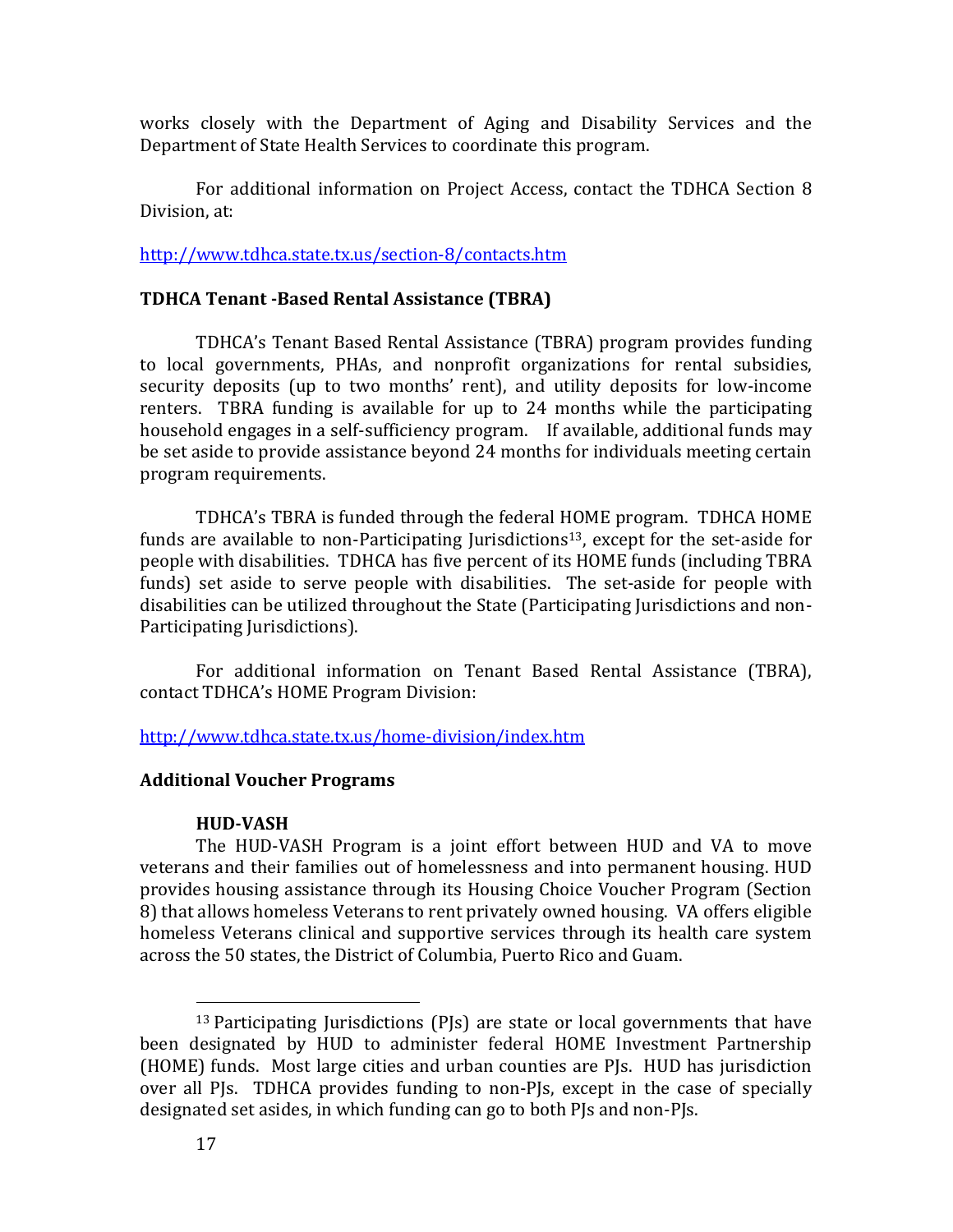Since 2008, HUD has awarded more than 37,000 vouchers to local Public Housing Authorities through the VASH program. The PHAs administer the vouchers, and the VA provides dedicated case managers to assist the veterans with securing stable, permanent housing and appropriate support services. There are nearly 3,500 VASH vouchers in the State of Texas.

#### **Mainstream Vouchers**

<span id="page-22-0"></span>From 1999 to 2002, nonprofit organizations and PHAs were eligible to apply for Section 811 Mainstream Vouchers. These vouchers were targeted specifically to people with disabilities and designed to enable them to access affordable, accessible, and integrated housing in the community.

The funds for this program were carved out of the traditional Section 811 Capital Advance program. The Mainstream Vouchers were funded in five-year increments and were renewable. Currently, nonprofits and PHAs continue to administer the Mainstream Voucher program. PHAs alone administer 589 vouchers in the State of Texas.

#### **Non-Elderly Disabled Vouchers (NED)**

<span id="page-22-1"></span>This special purpose voucher program was created in 1997 in partnership with HUD and the HHS Centers for Medicare and Medicaid Services (CMS). Category 1 Non-Elderly Disabled (NED) vouchers are specifically for non-elderly people with disabilities to access affordable housing. Category 2 NED vouchers are specifically for non-elderly people with disabilities living in nursing facilities or other health care institutions to transition into the community.

Only Public Housing Agencies (PHAs) are eligible to apply for the NED vouchers. In order to access the NED Category 2 vouchers, PHAs need to partner with the state Medicaid agency or be part of the Money Follows the Person (MFP) Demonstration Program.

There are currently more than 1,500 NED Category 1 and 2 vouchers administered by PHAs in the State of Texas. For more information on NED vouchers, see the HUD website:

[http://portal.hud.gov/hudportal/HUD?src=/program\\_offices/public\\_indian\\_housin](http://portal.hud.gov/hudportal/HUD?src=/program_offices/public_indian_housing/programs/hcv/ned) [g/programs/hcv/ned](http://portal.hud.gov/hudportal/HUD?src=/program_offices/public_indian_housing/programs/hcv/ned)

#### **Family Unification Vouchers (FUP)**

<span id="page-22-2"></span>The Family Unification Program (FUP) provides targeted vouchers to either (1) families who are at risk of having their children placed in out-of-home care because of lack of decent, safe, and sanitary housing; or (2) youth at least 18 years old and not more than 21 years old who left foster care at age 16 or older and who lack adequate housing. FUP vouchers for families have no time limit; but FUP vouchers for youth are limited to 18 months of rental assistance. Currently, only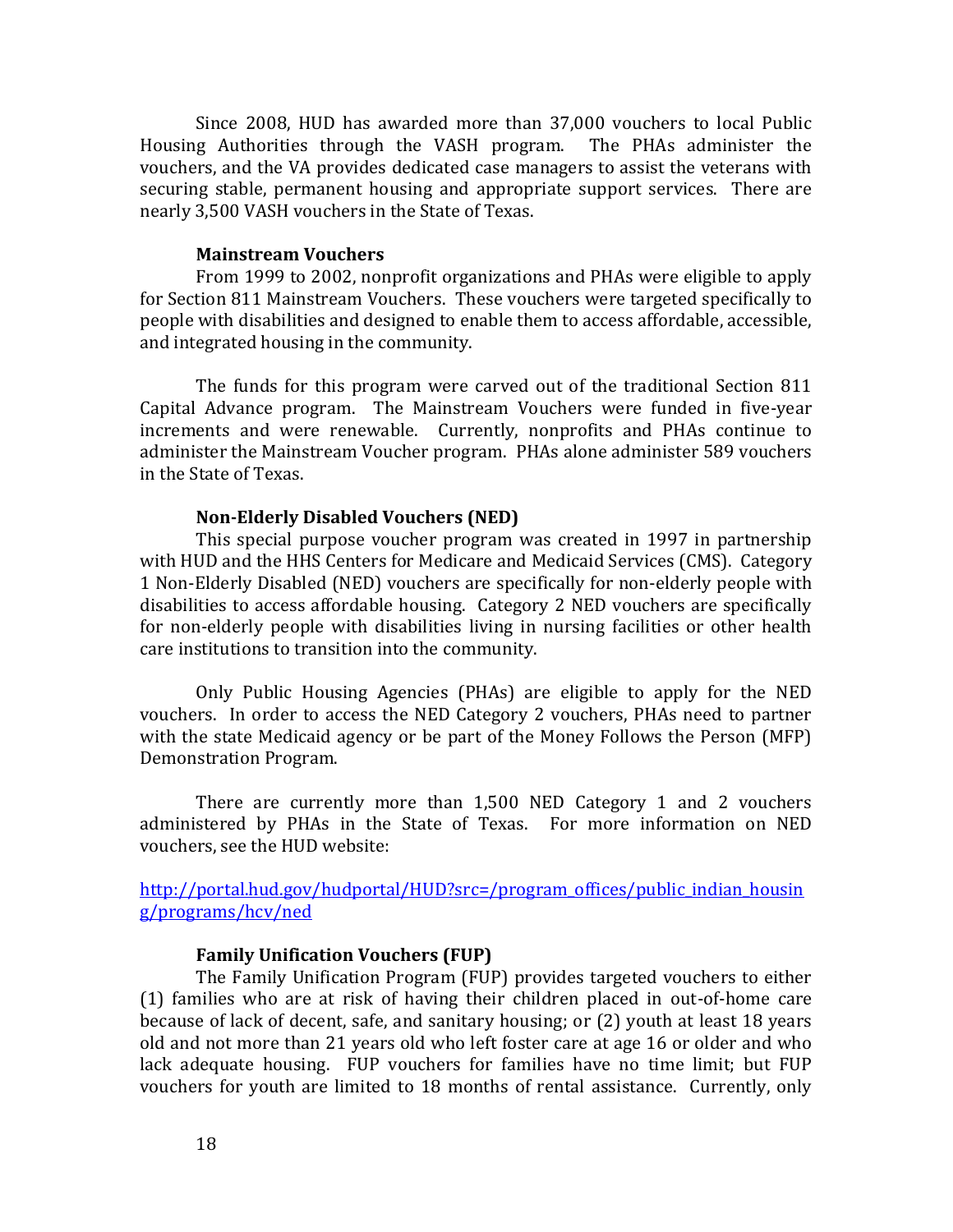Austin Housing Authority and Tarrant County Housing Authority administer FUP vouchers.

# **Voucher Summary**

<span id="page-23-0"></span>Over the past 15 years, HUD has awarded PHAs more than 70,000 Housing Choice Vouchers that are targeted specifically to people with disabilities. You can also search the Technical Assistance Collaborative (TAC) comprehensive database of housing vouchers that are specifically targeted to people with disabilities:

<http://www.tacinc.org/knowledge-resources/vouchers-database/?state=TX>

The database shows the 29 PHAs in the State of Texas that administer specific vouchers targeted to people with disabilities.

In addition, TAC has developed a comprehensive manual of the Housing Choice Voucher/Section 8 program. You can download the manual – "Section 8 Made Simple" from TAC's website:

<http://www.tacinc.org/media/13093/Section%208%20Made%20Simple.pdf>

# <span id="page-23-1"></span>**Section 8 Project-Based Rental Assistance**

Section 8 Project-Based Rental Assistance (PBRA) enables more than 2 million Americans to rent modest units at an affordable price. In Texas, there are more than 50,000 Section 8 PBRA units. Seniors or people with disabilities make up more than two-thirds of the households utilizing Section 8 PBRA.<sup>14</sup>

Section 8 Project-Based Rental Assistance is different from the Section 8 Housing Choice Voucher. The former is attached to designated rental units, while the latter is "portable" and travels with the voucher holder.

Private owners – both for-profit and nonprofit entities – own and manage the Section 8 PBRA properties. Residents pay no more than 30% of their adjusted gross income toward rent, and multi-year federal rental assistance contracts make up the difference between the tenants' contribution and the actual cost of owning and operating the project.

To find an inventory of Section 8 Project Based Units in your area, you can search online:

<http://www.hud.gov/apps/section8/>

<sup>14</sup> T*exas Federal Rental Assistance Facts.* Center on Budget and Policy Priorities, December 19, 2012. http://www.cbpp.org/files/4-13-11hous-TX.pdf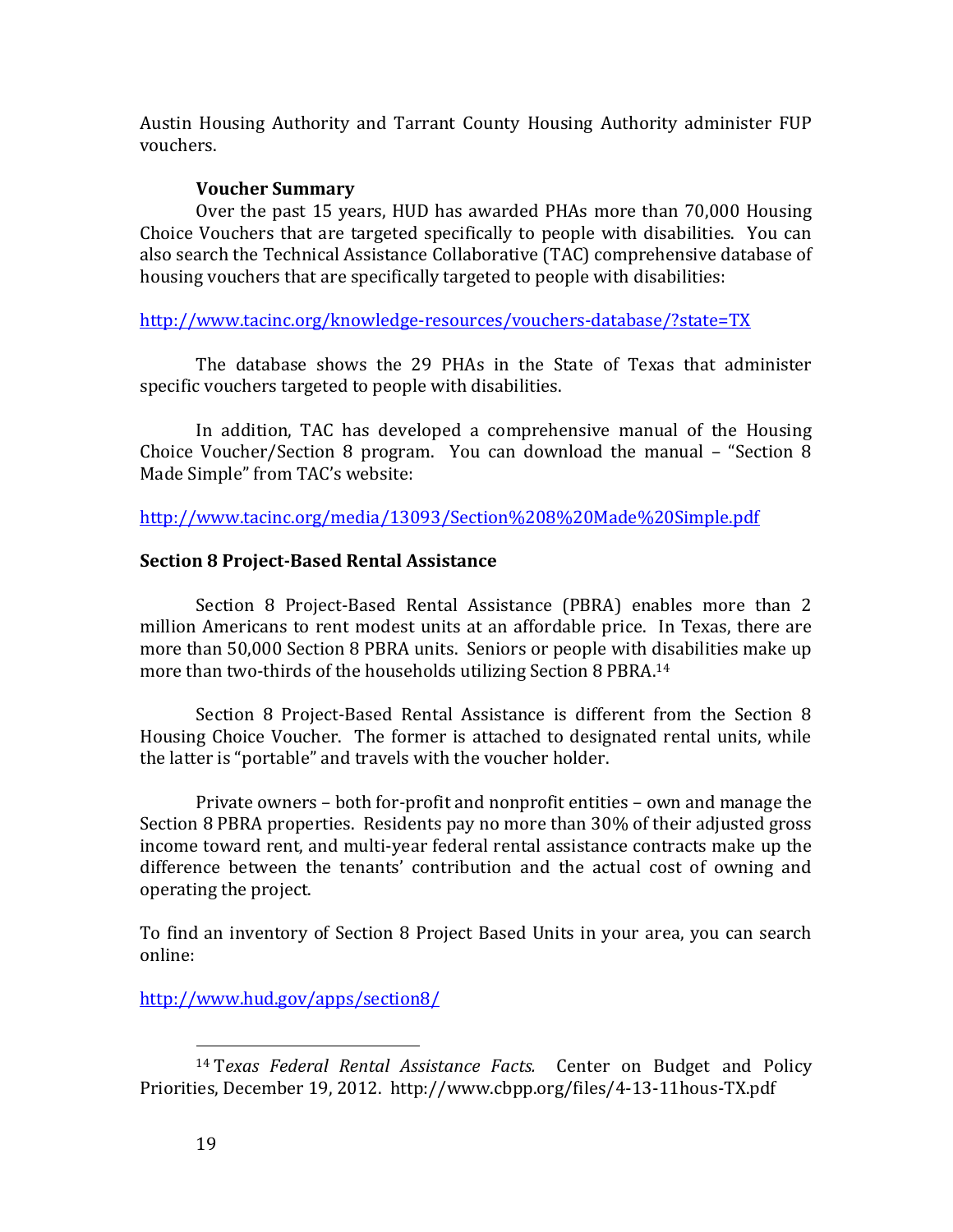#### <span id="page-24-0"></span>**Accessibility Modifications**

Structural changes needed to make a housing unit accessible may be paid for by the landlord, provided they are reasonable and can be used by future tenants. Landlords, however, are not required to make all modifications.

Local organizations and municipal governments often offer accessibility modifications at reduced rates or no cost. For example, Austin's Housing Repair Coalition is a collaboration of 12 local organizations that provide critical life safety housing repair. By coordinating and leveraging diverse funding sources and volunteer resources, the AHRC provides both housing repair and accessibility modification to qualified low-income homeowners.

TDHCA's Amy Young Barrier Removal and Rehabilitation (Amy Young) Program supports accessibility modifications in rental and owner-occupied housing and helps to eliminate hazardous conditions in owner-occupied homes. The program helps finance home modifications that may include the addition of handrails and ramps, widening of doors, adjusting countertops and cabinets to appropriate heights, installation of buzzing or flashing devices for persons with visual or hearing impairments, and installation of accessible showers, toilets, and sinks.

The program provides one-time grants for up to \$20,000 per home with at least 75 percent of each home's total grant to be used for barrier removal. Up to 25 percent of each home's total grant may be used for health or safety hazard removal, unless otherwise approved by TDHCA. Funds target qualifying individuals who earn no more than 80 percent of the area median family income (MFI).

Nonprofit organizations and local governments apply to TDHCA for Amy Young Program funds. Qualifying organizations process intake applications, verify eligibility, and oversee construction of accessibility modifications. Organizations that currently administer Amy Young Program funds at the local level are found here:

#### <http://www.tdhca.state.tx.us/htf/single-family/amy-young.htm>

For questions and information on how to become an Amy Young Program Administrator, please these the Housing Trust Fund Division at TDHCA at: the website above.

#### <span id="page-24-1"></span>**Homeownership**

TDHCA administers a variety of programs to facilitate homeownership for low- and moderate-income Texans.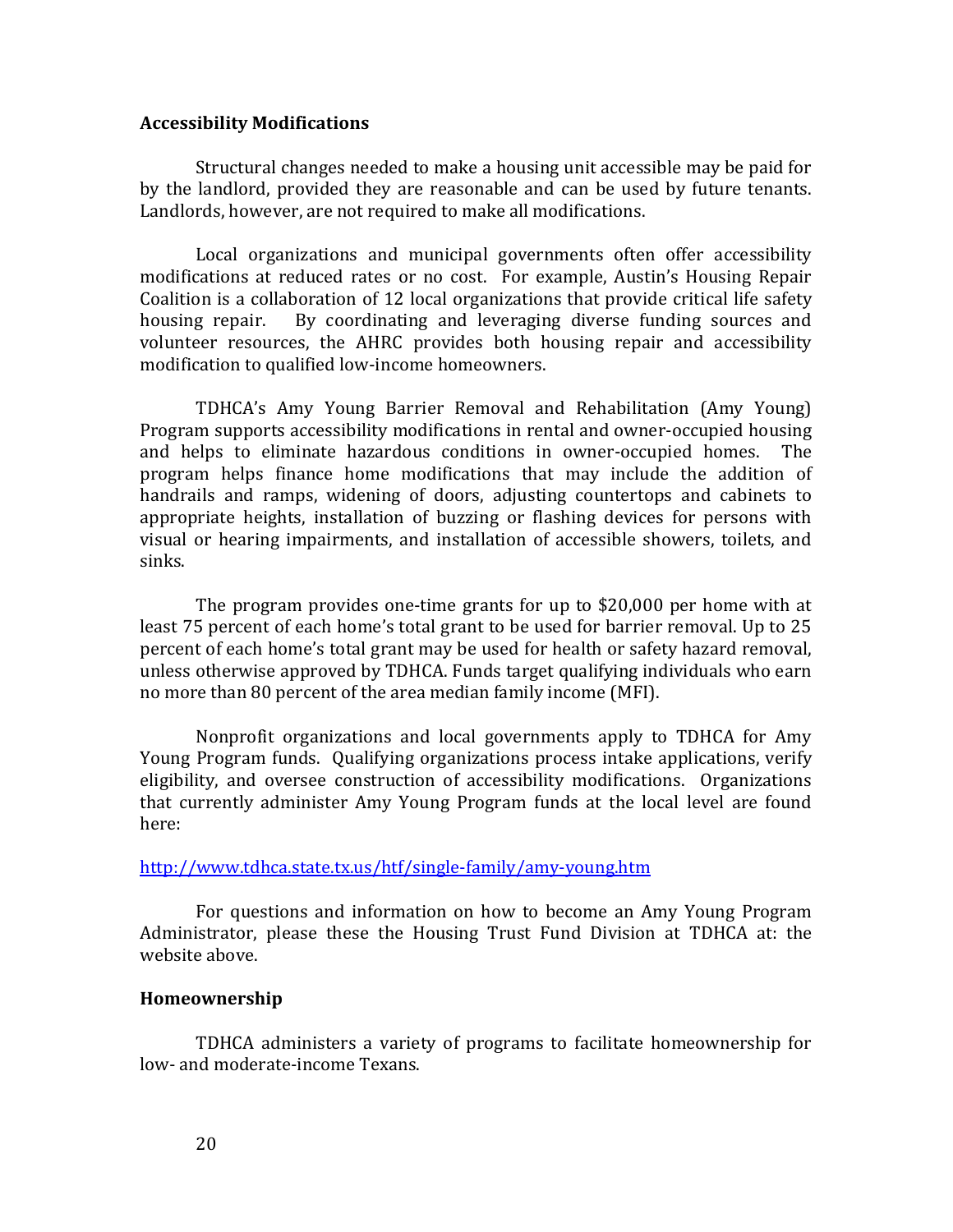My First Texas Home channels low interest rate mortgage money through participating Texas lending institutions to eligible families who are purchasing their first home, or to those who have not owned a home in the past three years. Although income limits may vary with each bond issue, the program is designed to serve very low- to moderate-income (30 to 115 percent of AMFI) Texas families. The program offers more competitive fixed interest and annual percentage rates while providing down payment and closing cost assistance of 5 percent of the mortgage loan.

For further information, contact TDHCA's Homeownership Division:

## <http://www.tdhca.state.tx.us/homeownership/fthb/index.htm>

## **Texas Bootstrap Loan Program**

<span id="page-25-0"></span>Texas Bootstrap Loan Program is a self-help construction program to provide very low-income families an opportunity to help themselves through the form of "sweat equity." Participants under this program are required to provide at least 65 percent of the labor necessary to build or rehabilitate the home. Nonprofit organizations can combine these funds with other sources; however, all combined loans cannot exceed \$90,000 per unit. The program is administered through TDHCA's Colonia Self-help Centers and State Certified Owner-Builder Housing Programs across the state.

For further information, contact TDHCA's Office of Colonia Initiatives:

<http://www.tdhca.state.tx.us/oci/bootstrap.jsp>

# **HOMEowner Rehabilitation Assistance (HRA) Program**

<span id="page-25-1"></span>HOMEowner Rehabilitation Assistance (HRA) Program supports rehabilitation or reconstruction of substandard stick built homes or replacement of manufactured housing units owned and occupied by qualified homeowners. The HRA Program funds Units of General Local Governments, Public Housing Authorities, and nonprofits to provide the rehabilitation services. This program is funded through TDHCA's federally-funded Texas HOME Program.

# **HOMEbuyer Assistance (HBA) Program**

<span id="page-25-2"></span>HOMEbuyer Assistance (HBA) Program provides funding to eligible entities which offer down payment and closing cost assistance for homebuyers of single family housing units. This program may include funding for rehabilitation for accessibility modifications. This program is funded through TDHCA's federallyfunded Texas HOME Program.

For further information on either of these programs, contact TDHCA's HOME Division:

<http://www.tdhca.state.tx.us/home-division/index.htm>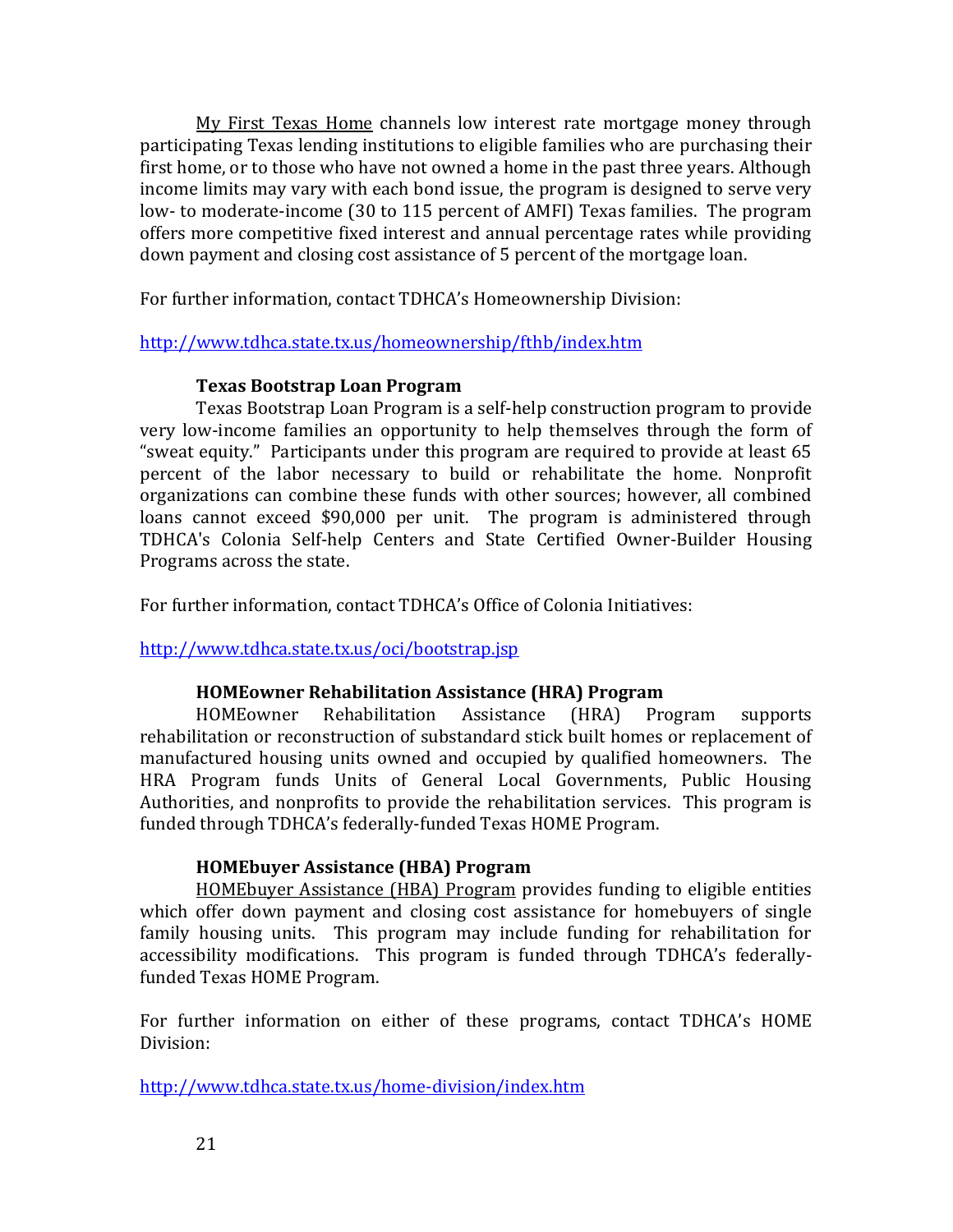### <span id="page-26-0"></span>**TDHCA HOME Tenant-Based Rental Assistance**

TDHCA's HOME Tenant-Based Rental Assistance (TBRA) program provides funding to local governments, PHAs, and nonprofit organizations for rental subsidies, security deposits (up to two months' rent), and utility deposits for lowincome renters. TBRA funding is available for up to 24 months while the participating household engages in a self-sufficiency program. If available, additional funds may be set aside to provide assistance beyond 24 months for individuals meeting certain program requirements.

TDHCA's TBRA is funded through the federal HOME program. TDHCA HOME funds are available to non-Participating Jurisdictions<sup>15</sup>, except for the set-aside for people with disabilities. TDHCA has set aside five percent of its HOME funds (including TBRA funds) to serve people with disabilities. The set-aside for people with disabilities can be utilized throughout the state (participating and nonparticipating jurisdictions).

For additional information on TBRA, contact TDHCA's HOME Program Division at:

## <http://www.tdhca.state.tx.us/home-division/index.htm>

## <span id="page-26-1"></span>**Vacancy Clearinghouse**

TDHCA maintains a Vacancy Clearinghouse, which is a simple online tool to enable individuals and organizations to access affordable housing options in their area. To use the online database, simply search by city, county, or zip code:

## <http://hrc-ic.tdhca.state.tx.us/hrc/VacancyClearinghouseSearch.m>

The list only includes properties funded by TDHCA, so it is not a comprehensive list of affordable properties in the area. The list includes a breakdown of unit type (by accessible and non-accessible), as well as contact information for each property. It is important to note that these properties are required to accept Section 8/Housing Choice Vouchers.

# <span id="page-26-2"></span>**Important Opportunities for Input – Making a Difference at the Local Level**

Fortunately, there are many opportunities for individuals to have their voices heard at the local level. First, it is important to become knowledgeable regarding existing resources in your community, existing priorities, and the existing barriers

<sup>&</sup>lt;sup>15</sup> Participating Jurisdictions (PJs) are state or local governments that have been designated by HUD to administer federal HOME Investment Partnership (HOME) funds. Most large cities and highly populated counties are PJs. HUD has jurisdiction over all PJs. TDHCA provides funding to non-PJs, except in the case of specially designated set asides, in which funding can go to both PJs and non-PJs.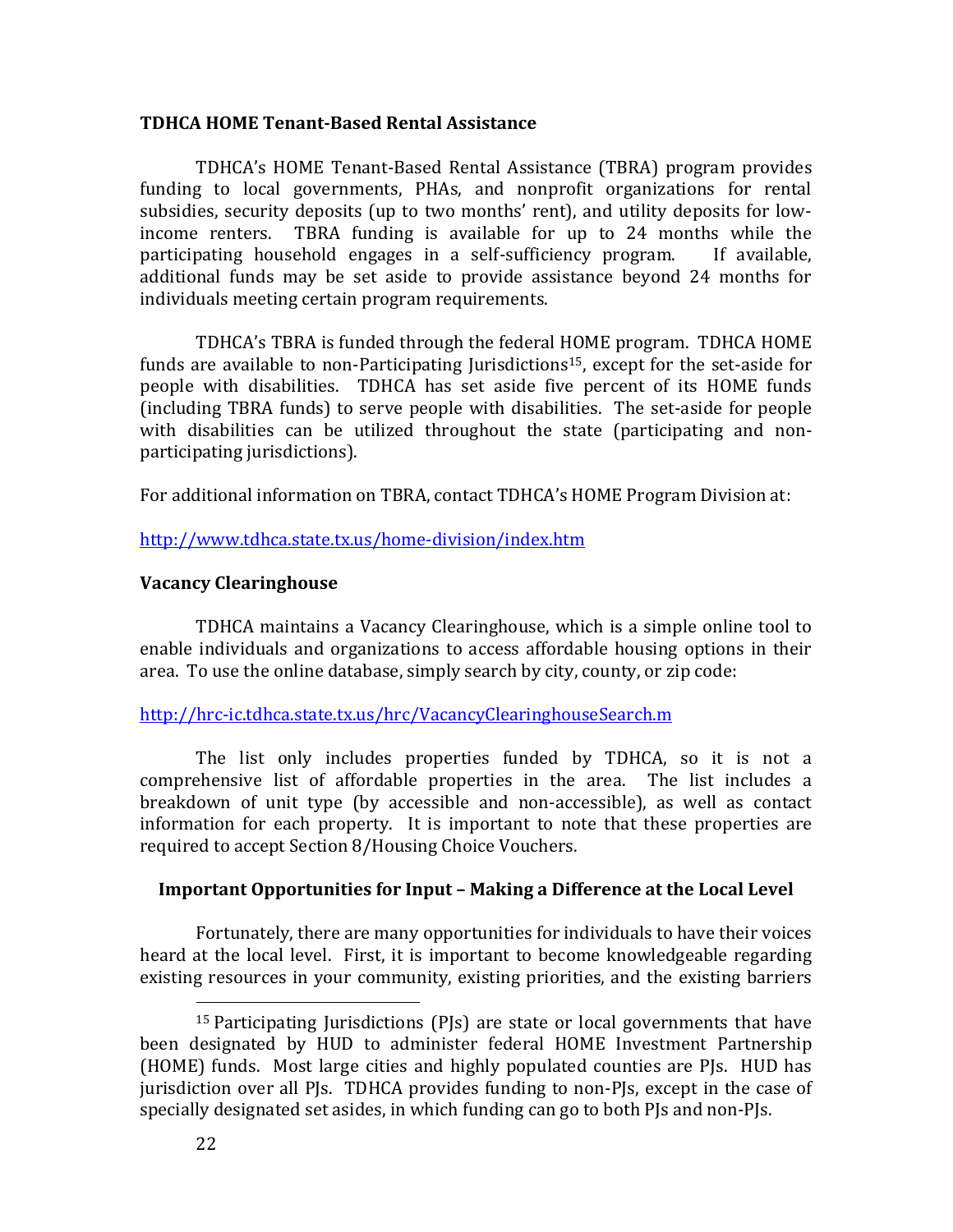to affordable, accessible, and integrated housing. What is the current stock of affordable housing? What are the needs of the local disability community? What is the best strategy to meet those needs using existing resources? These are all questions that can be addressed by getting informed, involved, and active.

## <span id="page-27-0"></span>**Consolidated Plan (ConPlan)**

The Consolidated Plan (ConPlan) is a planning document that states and local governments (Participating Jurisdictions) must prepare in order to receive federal funds for a variety of housing and community development activities. Specifically, the ConPlan controls federal resources for the Community Development Block Grant (CDBG) program, HOME program, Emergency Solutions Grant (ESG), and Housing Opportunities for Persons with AIDS (HOPWA). Although each of these programs was discussed in detail previously, it is important to note that the ConPlan is the guiding document ("master plan") for affordable housing investment in local communities and states.

Federal law requires that HUD approve the community's ConPlan before the locality can receive federal funds. The ConPlan articulates:

- 1. The community's housing needs;
- 2. The strategies developed to meet those needs; and
- 3. The funding priorities for a five-year period

The ConPlan emphasizes the role of citizens and community groups in identifying local needs and recommending actions that local government should take to address those needs. Communities are required to seek public input and participation in the development of the ConPlan. In fact, HUD requires that each jurisdiction adopt a Citizen Participation Plan that spells out the process and opportunities for citizens to provide meaningful input in the preparation of the ConPlan.

Although the ConPlan is a five-year master plan, HUD also requires annual updates, known as Action Plans. The annual Action Plan describes the activities a jurisdiction will undertake to meet the priority needs of the community. The Action Plan describes the resources it expects to be available to meet the community's affordable housing needs. The Action Plan also requires public outreach and participation.

At the end of each fiscal year, Participating Jurisdictions are required to prepare a Consolidated Annual Performance and Evaluation Report (CAPER) to provide information to HUD and citizens about that year's accomplishments. This information allows HUD, local officials, and the public to evaluate the jurisdiction's performance and determine whether the activities undertaken during the fiscal year helped to meet the community's five-year goals and to address priority needs identified in the Consolidated Plan and the Annual Action Plan.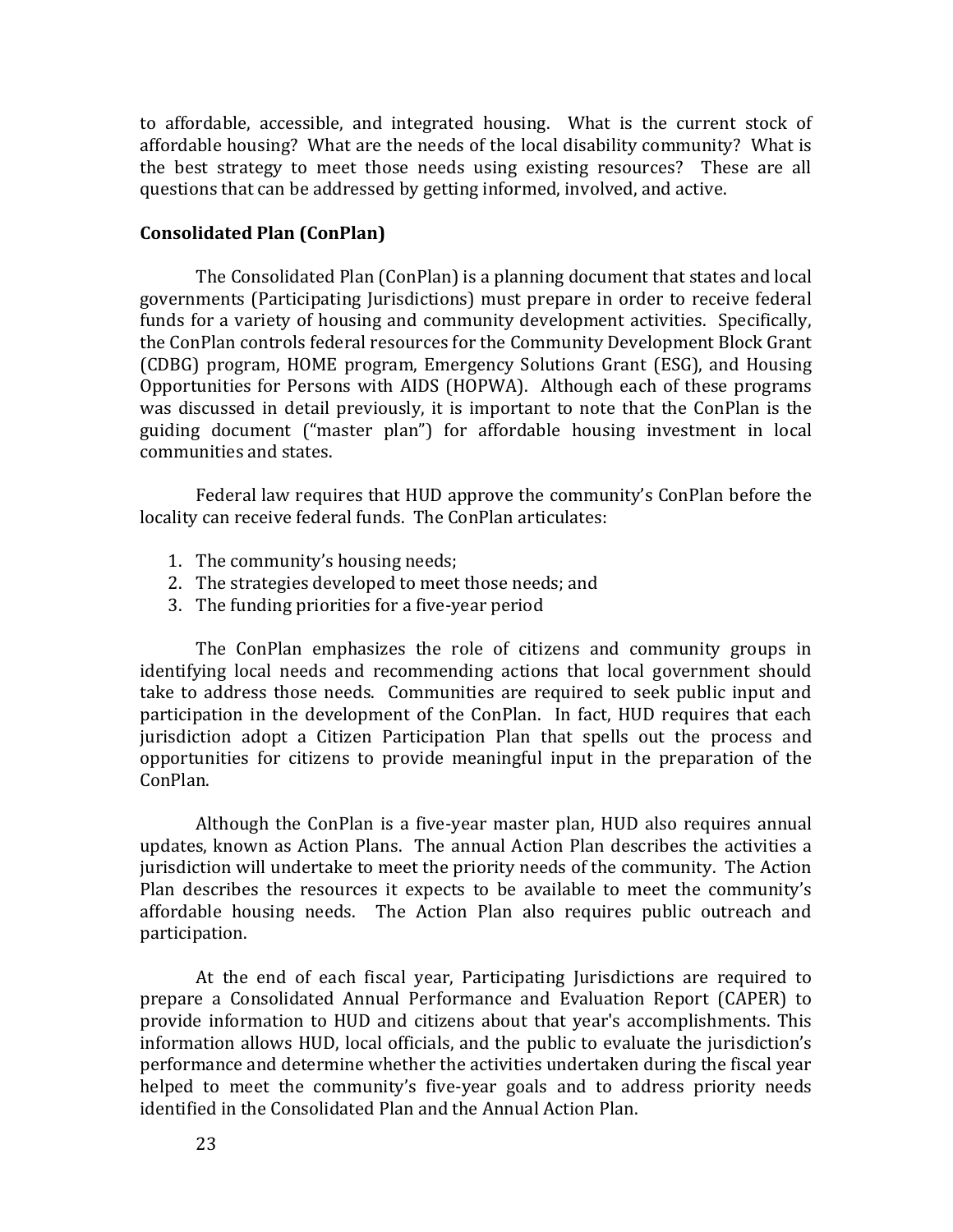The most current Consolidated Plans for communities in Texas can be downloaded from HUD's website:

[http://portal.hud.gov/hudportal/HUD?src=/program\\_offices/comm\\_planning/abou](http://portal.hud.gov/hudportal/HUD?src=/program_offices/comm_planning/about/conplan/local/tx) [t/conplan/local/tx](http://portal.hud.gov/hudportal/HUD?src=/program_offices/comm_planning/about/conplan/local/tx)

## <span id="page-28-0"></span>**PHA Plan**

In order to receive funding from HUD, Public Housing Agencies (PHAs) are required to develop five-year housing plans. Like the ConPlan, the PHA Plan requires that the community have the opportunity to participate and provide input.

The PHA Plan is a plan that informs HUD, residents, and the public of the PHAs' mission for serving the needs of low-income and very low-income families and the PHA's strategy for addressing those needs. PHAs must submit 5-year plans for tenant-based rental assistance and public housing programs. Some PHAs are also required to submit annual plans to supplement the 5-year plans.

To find out more about your PHA's planning process, and your opportunities for input regarding the needs of people with disabilities, contact your local PHA:

### <http://www.hud.gov/offices/pih/pha/contacts/states/tx.cfm>

In addition, PHA Plans that are received, reviewed, and approved can be found on HUD's website:

[http://portal.hud.gov/hudportal/HUD?src=/program\\_offices/public\\_indian\\_housin](http://portal.hud.gov/hudportal/HUD?src=/program_offices/public_indian_housing/pha) [g/pha](http://portal.hud.gov/hudportal/HUD?src=/program_offices/public_indian_housing/pha)

In addition to your community's Consolidated Plan and the local PHA Plan, there are a number of opportunities for the public to give feedback regarding TDHCA's programs and priorities specifically serving persons with disabilities:

#### <span id="page-28-1"></span>**Housing and Health Services Coordination Council (HHSCC)**

The purpose of the Housing and Health Services Coordination Council (HHSCC) is to increase state efforts to expand service-enriched housing for low income people with disabilities of all ages, improve interagency understanding of housing and services, increase the number of staff in state housing and state health services agencies that are conversant in both housing and health care policies, and offer a continuum of home and community-based services that is affordable to the state and the target population.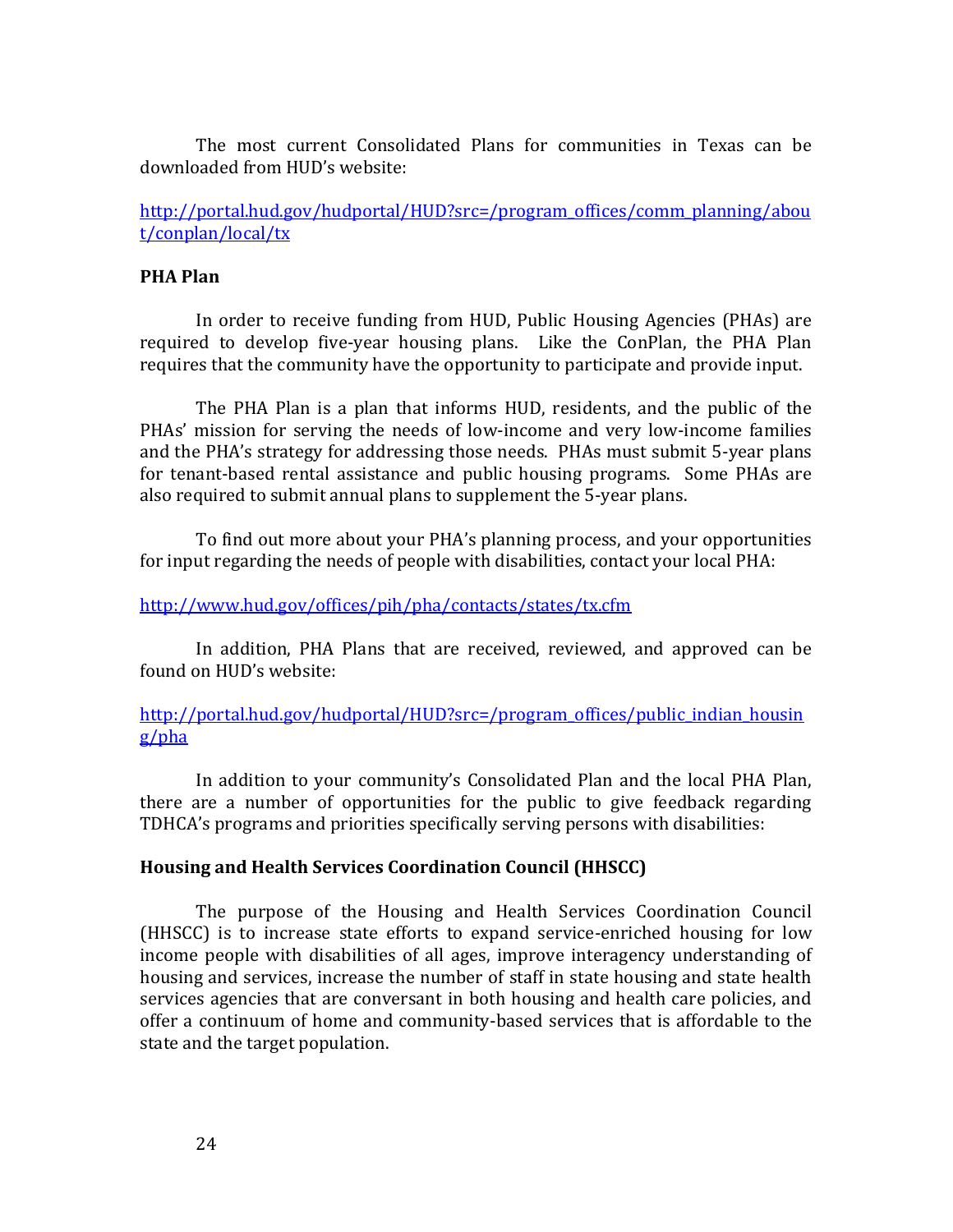## <span id="page-29-0"></span>**Disability Advisory Workgroup (DAW)**

TDHCA staff meets regularly with the Disability Advisory Workgroup (DAW), which includes disability housing advocates, housing and service providers, and other interested parties. The group advises the Department on policies and programs that affect persons with disabilities.

## <span id="page-29-1"></span>**State Low-Income Housing Plan (SLIHP)**

Every year, the Department creates the State Low-Income Housing Plan (SLIHP) that sets the funding priorities for the year for the Department's programs. The plan has a public comment period that provides an opportunity to provide feedback to the Department on programs and policies.

The State of Texas's State Low-Income Housing Plan can be found on TDHCA's website:

<http://www.tdhca.state.tx.us/housing-center/pubs-plans.htm#slihp>

For additional information on these TDHCA collaborations and publications, contact the Housing Resource Center:

<span id="page-29-2"></span><http://www.tdhca.state.tx.us/housing-center/staff.htm>

## **Part 2: Introduction to Services for People with Disabilities**

## **Medicaid**

<span id="page-29-3"></span>Medicaid was enacted as Title XVIII and Title XIX of the Social Security Act in 1965. Medicaid is a partnership, and jointly funded between the States and the Federal Government. States have flexibility in the design and implementation of Medicaid services, and participation in Medicaid is voluntary; all 50 states, Washington DC, and territories participate. Beneficiaries are low-income families and children, pregnant women, the elderly, people with disabilities, and in some States, other adults.

The federal role in Medicaid is to establish broad guidelines, minimum standards, and qualifications for the Medicaid program. The federal government provides the oversight of the State Medicaid plans and processes State plan amendments and waiver requests. The State's role in Medicaid is to administer and name the Medicaid program; determine eligibility standards and the beneficiary enrollment process; determining the type, amount, duration, and scope of services; setting the rate of payment for services; and collecting and reporting program information to CMS.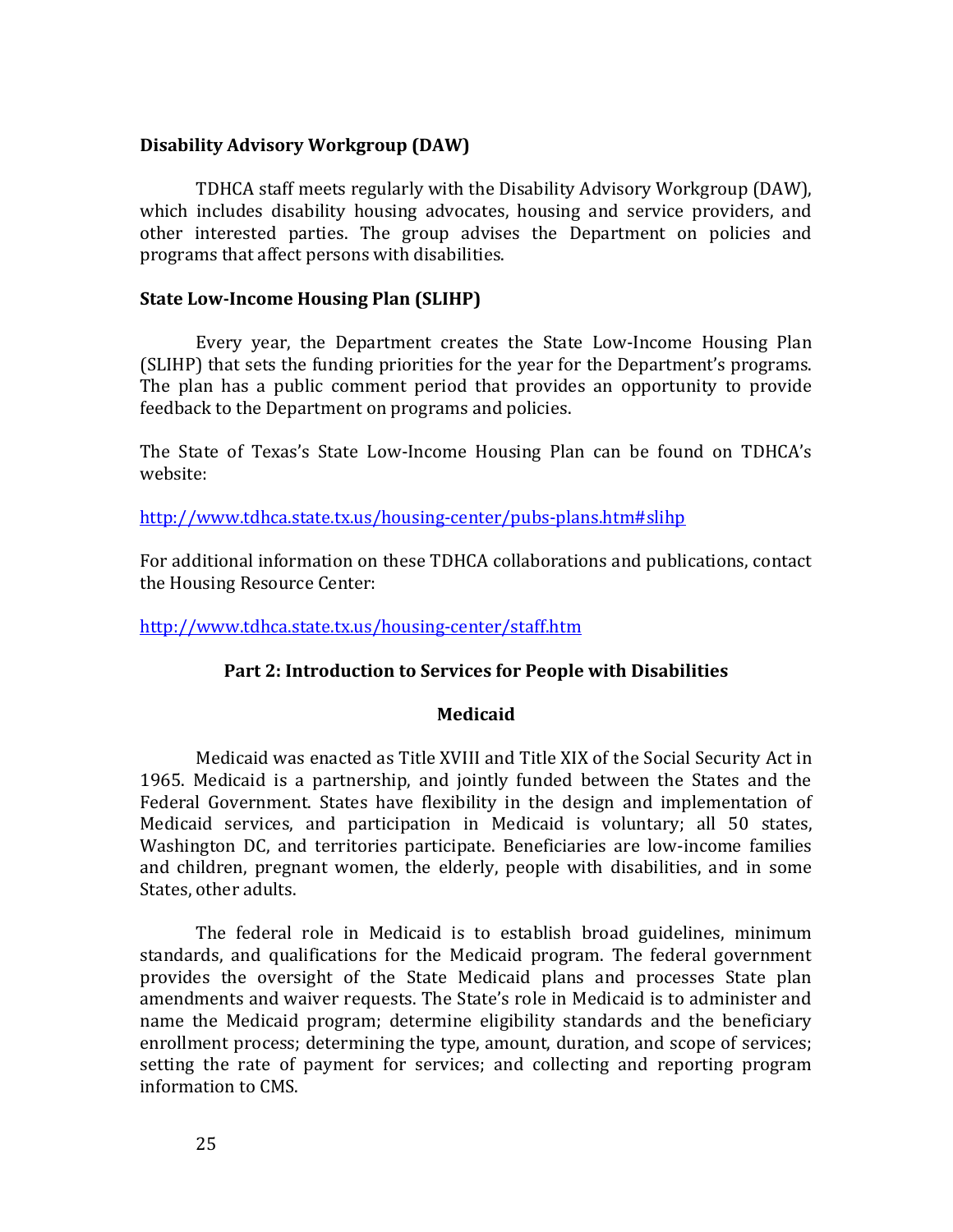States are mandated to provide coverage for some services that are referred to as "mandatory." Other services may be provided at the State's option and will receive Medicaid matching funds. These services are referred to as "optional." Eligible beneficiaries are "entitled" to all mandatory and optional services the State covers under its regular Medicaid program (the State Plan). These mandatory services include primary and acute care; long-term care; medical supplies; speech, occupational, and physical therapy; prescription drugs; emergency medical services; in-home personal care; mental health and substance abuse services; and day activity services.

Home and Community Based Service (HCBS) Waivers are not an entitlement and have different financial eligibility requirements. Waiver services support a person in the community who would otherwise qualify to be in an institution. The cost of waiver services cannot exceed what the State would have spent in the absence of the waiver program.

The HCBS waivers also allow States to limit services to particular counties or regions of a State and to target services to certain groups; these strategies are not allowed under regular Medicaid programs. Texas maintains interest lists of people waiting for services. The Money Follows the Person and Promoting Independence initiatives allow an individual to bypass the interest list.

There are specific financial eligibility requirements to receive Medicaid services, including receiving payments under Supplement Security Income (SSI). In 2013, that income is \$710 per month. For HCBS Waiver services, eligibility is for income of up to 300% of SSI rate, or \$2,130 per month. Other financial eligibility rules apply.

#### **State of Texas Programs**

<span id="page-30-0"></span>Many people with disabilities need services to successfully live in the community. The Texas Department of Aging and Disability Services (DADS) administers programs to provide community services for people with disabilities, based on functional and financial eligibility. Community services and supports are also provided through Medicaid, a jointly funded state-federal program administered through the Texas Health and Human Services Commission (HHSC) and CMS. Some Medicaid programs are entitlement programs, meaning that the number of individuals eligible for enrollment cannot be limited if they meet the eligibility criteria. All of these individuals must be served, and all services included in the Medicaid State Plan must be paid for by Medicaid. Much of the material for this section of the Housing and Disability Services Resource Guide is taken from the Texas Department of Aging and Disability Services (DADS) Reference Guide 2013. For a copy of this guide, go to this link:

#### [DADS Reference Guide](file:///C:/Documents%20and%20Settings/kmoore/Local%20Settings/Temporary%20Internet%20Files/Content.Outlook/T2B8JGR8/FY13ReferenceGuide.pdf)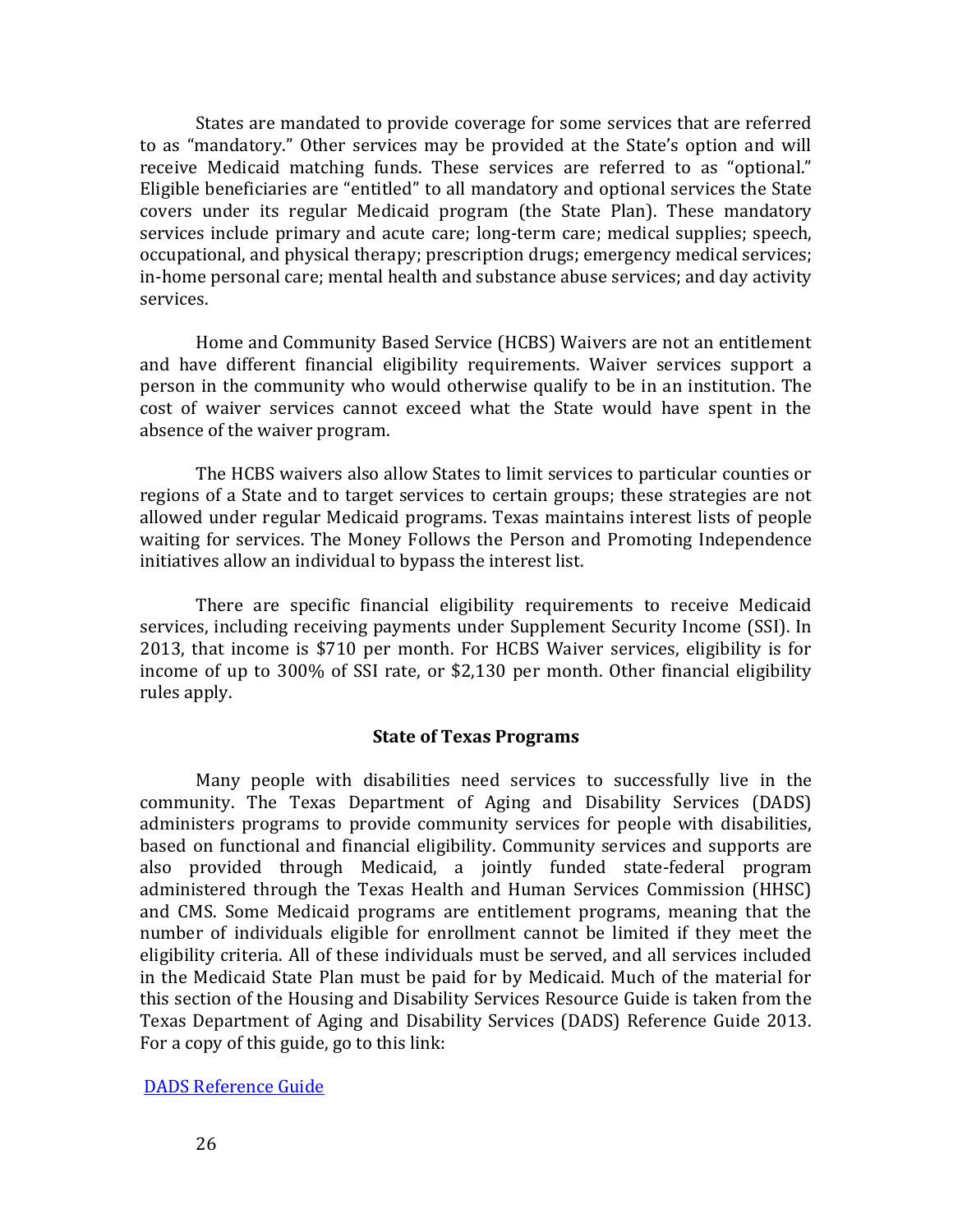Or copy this address into your browser:

[cfoweb.dads.state.tx.us/ReferenceGuide/guides/FY13ReferenceGuide.pdf](file:///C:/Documents%20and%20Settings/sduran/Local%20Settings/Temporary%20Internet%20Files/Content.Outlook/OPL67C8S/cfoweb.dads.state.tx.us/ReferenceGuide/guides/FY13ReferenceGuide.pdf) 

<span id="page-31-0"></span>Additional information was taken from State agency websites.

# **Structure of Texas Health and Human Services**

Health and human services are organized into five state agencies, each of which administers service programs for Texans. These agencies, and some of the services administered by the agencies, will be discussed below.

- Texas Health and Human Services Commission (HHSC) <http://www.hhsc.state.tx.us/>
- Texas Department of Aging and Disability Services (DADS) <http://www.dads.state.tx.us/>
- Texas Department of State Health Services (DSHS) <http://www.dshs.state.tx.us/>
- Texas Department of Family and Protective Services (DFPS) <http://www.dfps.state.tx.us/>
- Texas Department of Assistive and Rehabilitative Services (DARS) <http://www.dars.state.tx.us/>

# <span id="page-31-1"></span>**Texas Health and Human Services Commission (HHSC)**

HHSC oversees the health and human services system as well as direct administration of Medicaid, the Children's Health Insurance Program (CHIP), food stamps, Temporary Assistance for Needy Families, Medicaid funded Behavioral Health Services, and other assistance programs. Medicaid is explained in detail in the ninth edition of Texas Medicaid and CHIP in Perspective, also known as the "Pink Book" (2013). This book can be downloaded by chapter or in its entirety or by chapter. This document provides an in-depth discussion of Medicaid programs and services. It can be downloaded at this website:

<http://www.hhsc.state.tx.us/medicaid/reports/PB9/TOC.shtml>

# **2-1-1 Texas**

<span id="page-31-2"></span>2-1-1 Texas**,** a program of the **HHSC**, is committed to helping Texas citizens connect with the services they need. Accurate, well-organized and easy-to-find information from over 60,000 state and local health and human services programs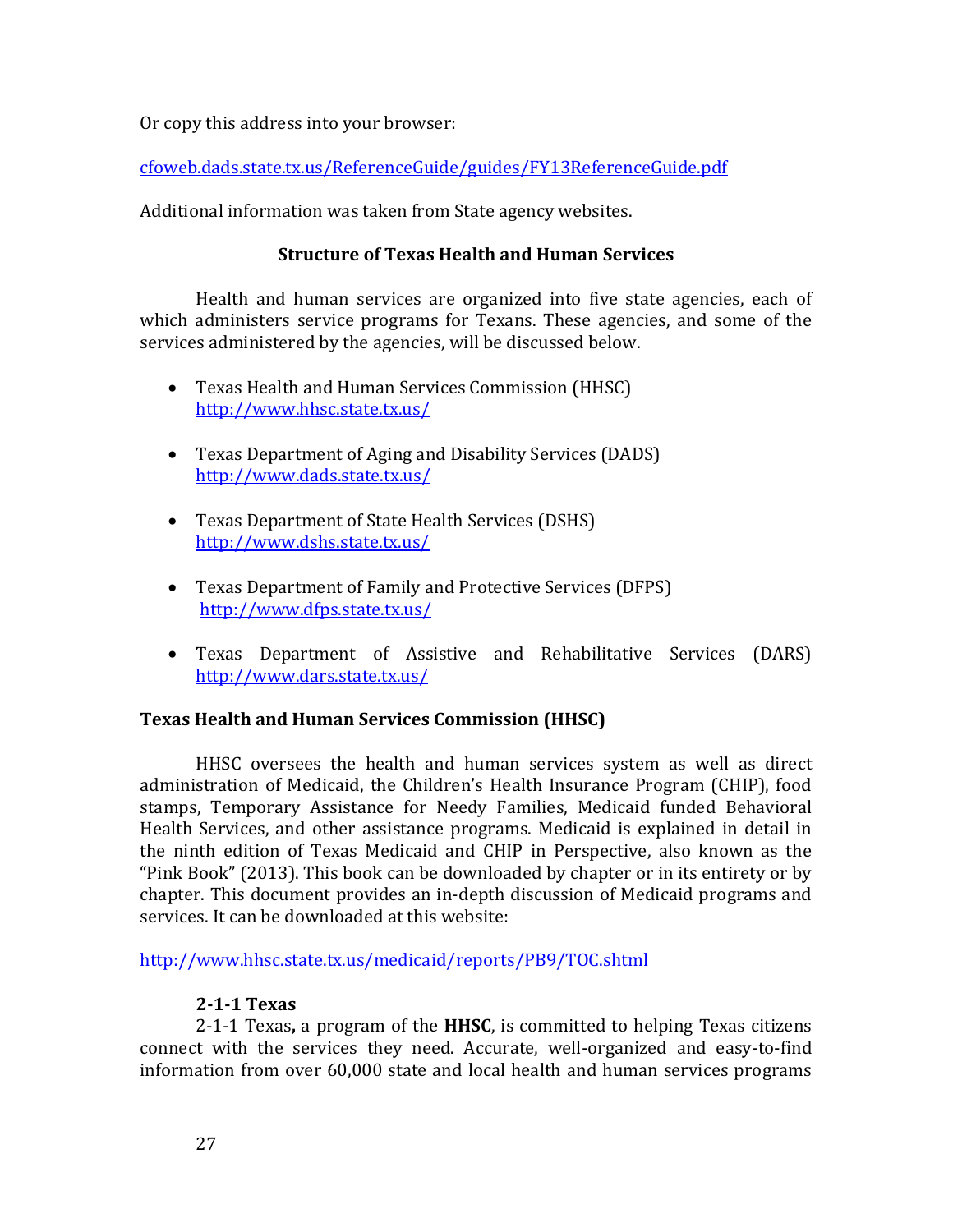is available to individuals by phone by calling 211 from any location in Texas, or by going to

## [www.211texas.org/211/.](http://www.211texas.org/211/)

### **Medicaid Funded Behavioral Health Programs**

<span id="page-32-0"></span>Mental health services, including counseling, physician, psychologist, or licensed psychological associate services, and substance used disorder treatment services are provided through HHSC. These services are funded by Medicaid and individuals must meet certain eligibility requirements.

### <span id="page-32-1"></span>**Texas Department of Aging and Disability Services (DADS)**

DADS provides long-term services and supports to people in Texas with physical disabilities, intellectual and developmental disabilities and related conditions, and people age 60 and older. DADS operates Medicaid and non-Medicaid services, Medicaid waiver programs, and other programs through regional staff in offices around the state and through contracts with local Area Agencies on aging (AAAs), Aging and Disability Resource Centers (ADRCs), and Local authorities (LAs). A directory of these local offices, by county, is found here:

## <http://www.dads.state.tx.us/contact/DADSServicesByCounty.html>

### **Promoting Independence: Outreach, Awareness and Relocation**

<span id="page-32-2"></span>The Texas Promoting Independence Plan was developed in response to the U.S. Supreme Court ruling in Olmstead v. L.C. and two Executive Orders, GWB99-2 and RP13. Two activities under the larger Promoting Independence Plan include community outreach and awareness, and relocation services. Community outreach and awareness is a systematic program of public information developed to target groups that are most likely to be involved in decisions regarding long-term services and supports. Relocation services involve assessment and case management to assist nursing facilities residents who choose to relocate to community-based services and supports. It includes funding for Transition to Living in the Community (TLC) services to cover establishing and moving to a community residence. Promoting Independence represents an initiative of the State that promotes the integration of people with disabilities in the community with appropriate services and supports.

Residents of nursing facilities who relocate to the most integrated community setting of their choice require a thorough assessment, intensive case management, housing assistance and funds to set up a community residence. Intensive case management may be needed to help build and implement the service and support systems so they can return to the community. With limited income and resources, individuals in facilities who receive Medicaid may require help, such as security deposits, to set up community households, and assistance to purchase household goods and groceries. Relocation assistance and relocation funding, in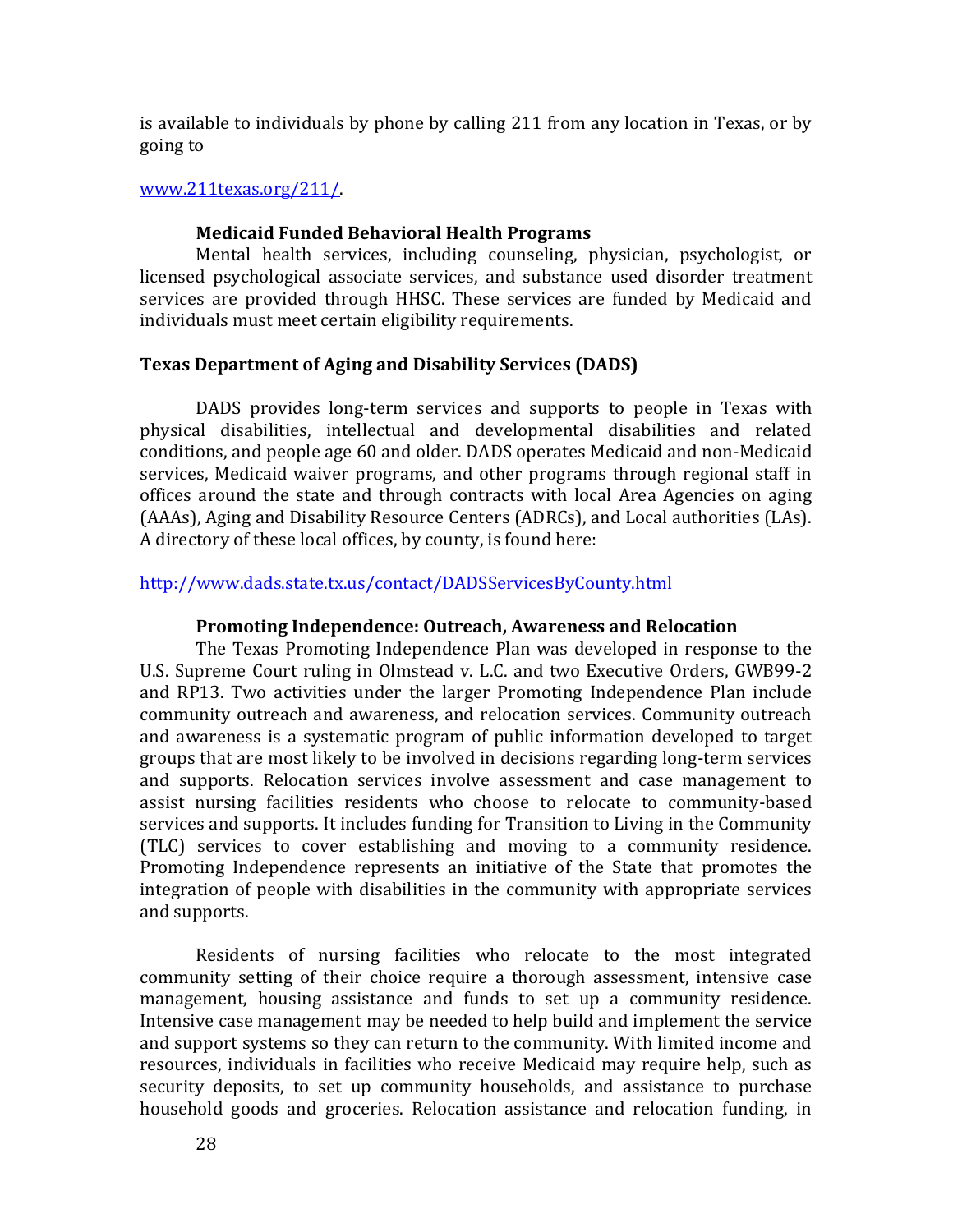combination or separately, allow more individuals to return to the community. Community outreach activities raise awareness and improve processes for informing decision makers about long-term services and support options.

# **Local Authorities (LAs)**

<span id="page-33-0"></span>The LAs determine eligibility and assist individuals with intellectual or developmental disabilities to access appropriate services and supports. The Local Authorities determine eligibility and assist individuals with intellectual or developmental disabilities to access appropriate services and supports, and provide a wide array of services to eligible individuals. Medicaid waivers are often administered through the LAs. There are 39 LAs across the state, often combined with Local Mental Health Authorities, which are discussed below.

A directory of the LAs can be found at this link:

<http://www.dads.state.tx.us/contact/mra.cfm>

## **Area Agencies on Aging (AAAs)**

<span id="page-33-1"></span>The AAAs assist individuals who are older, their family members or other caregivers by providing information and assistance in accessing service and supports. AAAs provide information, counseling, and assistance to Medicare beneficiaries of any age and/or representatives regarding Medicare, Medicaid, public benefits, entitlements, and other types of health insurance.

For a directory of all of the Texas AAAs, go to this link:

[http://www.dads.state.tx.us/contact/aaa.cfm.](http://www.dads.state.tx.us/contact/aaa.cfm) 

# **Aging and Disability Resource Centers (ADRCs)**

<span id="page-33-2"></span>The ADRCs assist in streamlining access to DADS programs and services by promoting better coordination and integration in aging and disability service systems. The ADRCs provide information about and help with state and federal benefits. They assist individuals, family members, professionals, and others learn about local programs and services, and receive information tailored to their needs. There are currently 14 ADRCs across the state.

The ADRC directory can be found at:

[http://www.dads.state.tx.us/services/adrc/locations.html.](http://www.dads.state.tx.us/services/adrc/locations.html)

# <span id="page-33-3"></span>**Texas Department of State Health Services (DSHS)**

DSHS promotes optimal health for people providing effective health, mental health, and substance abuse services. DSHS also administers several programs for people with serious and persistent mental illness.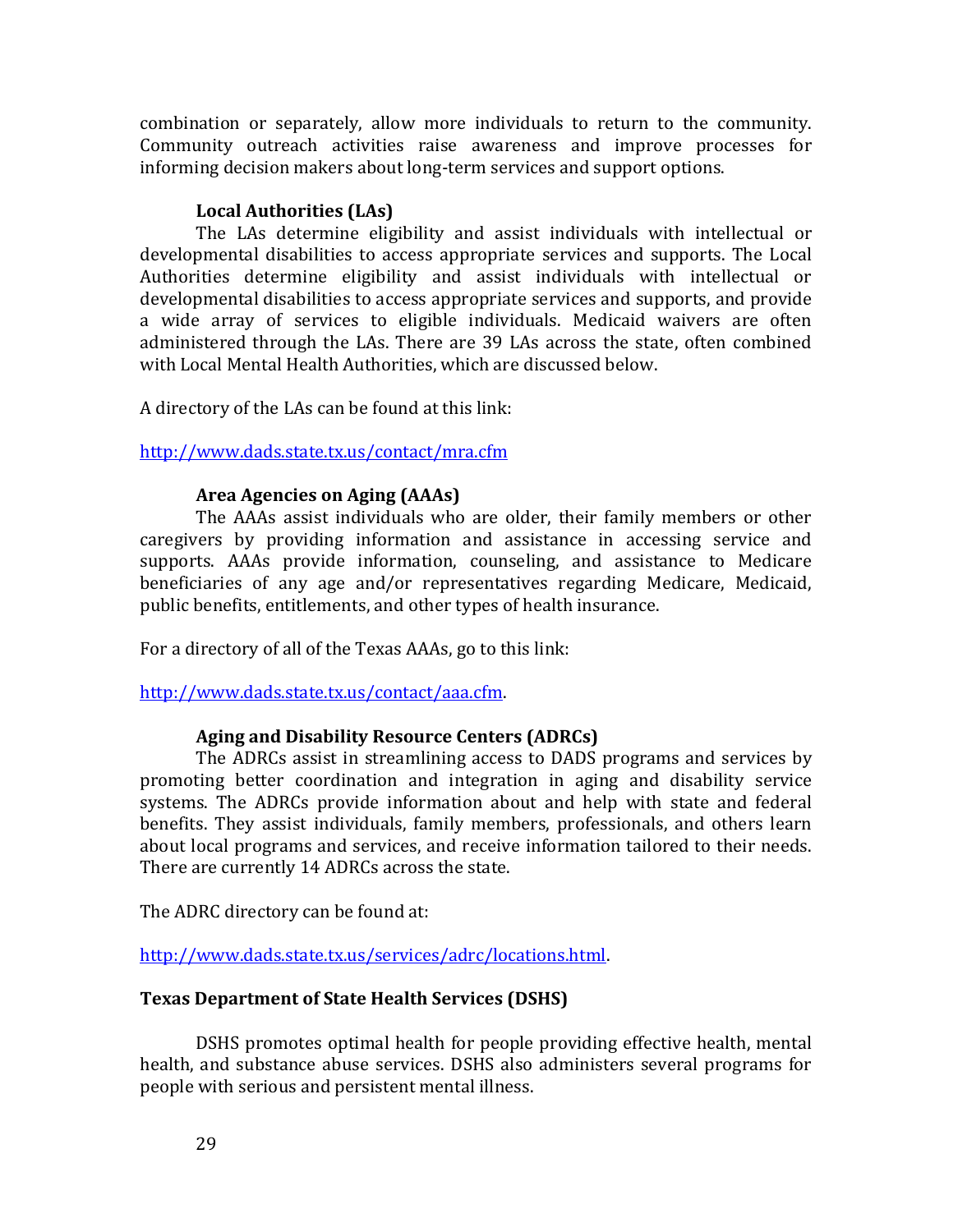## **Community Collaboratives**

<span id="page-34-0"></span>Senate Bill 58, passed in the 83rd Texas Legislative Session, authorized DSHS to award grants to local governmental entities, nonprofit community organizations, and faith-based community organizations to establish or expand community collaboratives that bring the public and private sections together to provide services to persons experiencing homelessness and mental illness. The DSHS may award a maximum of five grants, which must be made in the most populous municipalities in the state that are located in counties with a population of more than one million. At the time this guide was finalized (July, 2013), DSHS was finalizing the Request for Proposals (RFP).

Communities may search the DSHS website [\(http://www.dshs.state.tx.us/\)](http://www.dshs.state.tx.us/) for "community collaboratives", or contact the Texas Center for Disability Studies [\(penny.seay@austin.utexas.edu\)](mailto:penny.seay@austin.utexas.edu) to be notified of this RFP.

## **Local Mental Health Authorities (LMHAs)**

<span id="page-34-1"></span>The *Local Mental Health Authorities* (LMHAs), contracted through DSHS, plan and develop resources for mental health services in the state. The LMHAs determine eligibility of individuals with serious and persistent mental illness and provide individualized services. Crisis intervention as well as ongoing supports and services may be provided through the LMHA.

*Supportive Housing* can be provided to anyone in a service package. The LMHAs provide both support services and rental assistance when funds are available to do so. Each LMHA has a different housing program unique to their center. DSHS provides technical assistance to LMHAs to ensure they provide comprehensive, evidence-based supportive housing services to the individuals they serve. This legislative session allowed DSHS to gain new funding for rental and utility assistance and that is being provided to certain LMHAs to develop new programs or enhance already existing supportive housing programs. Below are descriptions of *Mental Health Substance Abuse* (MHSA), the *Local Mental Health Authorities* (LMHAs), and *Texas Resilience and Recovery* (TRR).

DSHS has delegated a number of responsibilities to LMHAs. Some of these responsibilities include:

- Policy development
- Coordination
- Resource Allocation
- Resource Development
- Oversight of local services
- Service authorization

The LMHA directory can be found here:

<http://www.dshs.state.tx.us/mhsa/lmha-list/>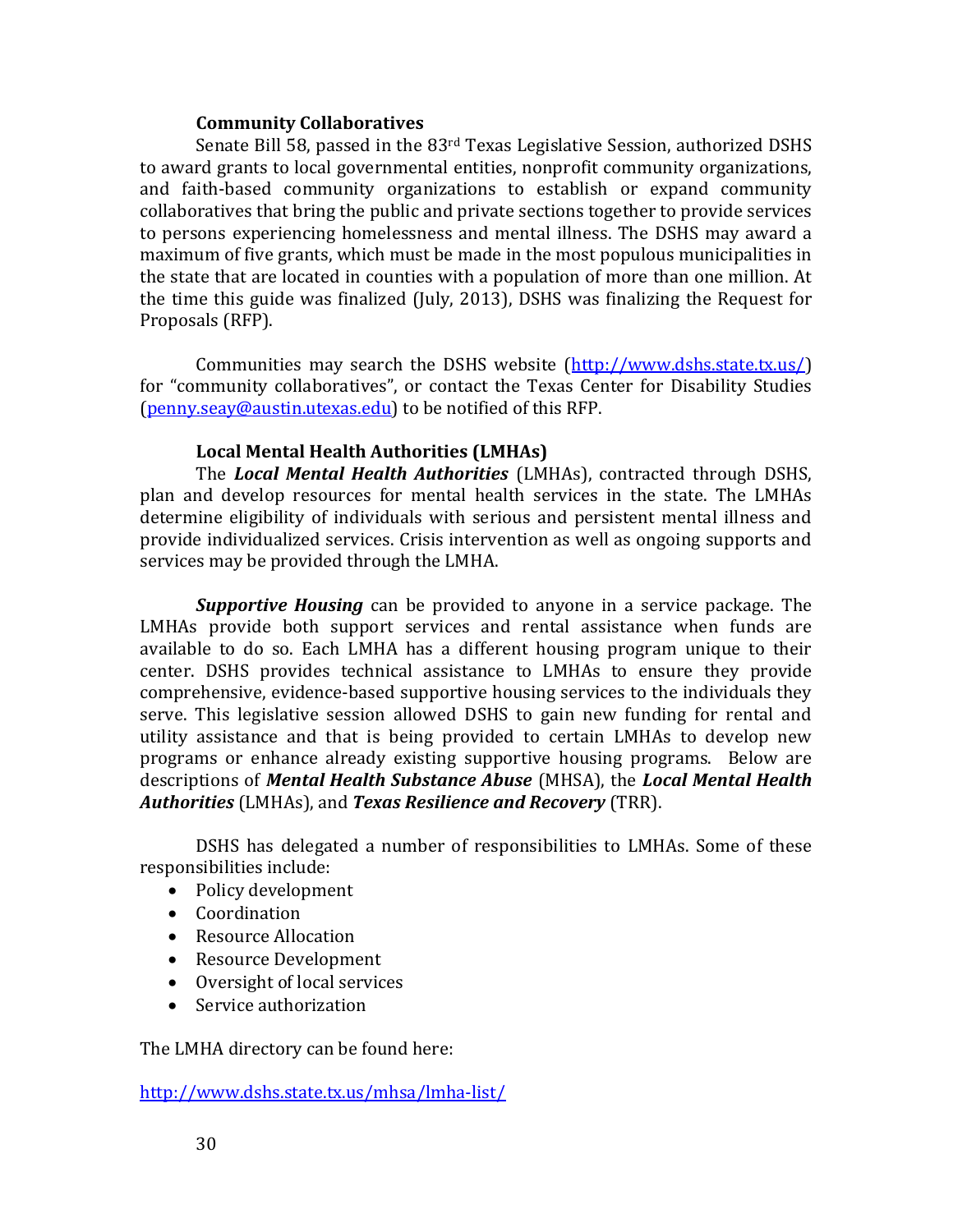### **Mental Health and Substance Abuse**

<span id="page-35-0"></span>This division provides funding, program development, oversight, and training for programs in the areas of substance abuse treatment, intervention, prevention (alcohol, tobacco, and other drugs), and mental health. The division sets the statewide treatment standards for department-funded mental health and substance abuse services as well as for public and private psychiatric hospitals and mental health crisis facilities operated by LMHAs.

## **Texas Resilience and Recovery (TRR, formerly RDM)**

<span id="page-35-1"></span>From 2010 to 2012 a group of community stakeholders, providers and advocates reviewed RDM as it had been implemented. Adjustments were made to address the changing needs of Texas and updates to evidence-based practices nationally. It was revised as TRR.

Resilience and Recovery Outcomes:

- Functioning*-* A percent of all adults served during the fiscal year have acceptable or improving functioning.
- Employment a percent of all adults who are employed
- Housing A percent of all adults served during the fiscal year have acceptable or improving housing.
- Co-Occurring Substance Use a percent of all adults served during the fiscal year have acceptable or improving co-occurring substance use.

Service Packages are provided based on a determination of the Level of Care required by the individual.

## *Level of Care 1*

Description: This Level of Care is designed to meet the needs of persons with very little risk of harm, support and level of functioning, and does not require high levels of care. This includes persons with Major depressive disorder, bipolar disorder, or schizophrenia (and related conditions). This level of care focuses on pharmacological management and case management. Medication training, support services, and engagement activities are also included.

## *Level of Care 2*

Description: This level of care is specifically designed to meet the needs of persons with Major Depressive Disorder. These persons have low risk of harm, support and level of functioning and do not require high levels of care.

The central service of this level of care is Cognitive Behavioral Therapy. Individuals also have access to pharmacological management, case management, medication training and support services.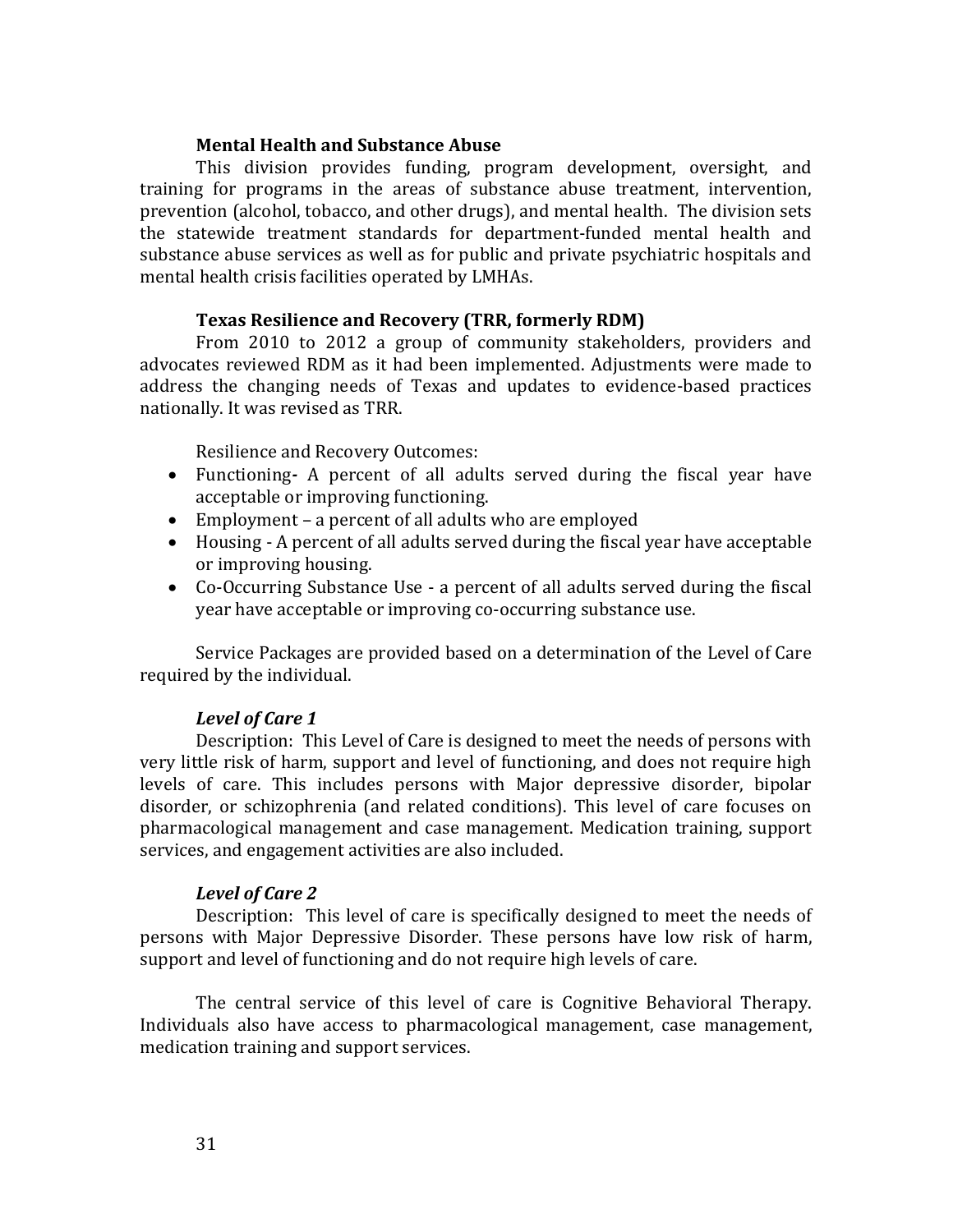### *Level of Care 3*

Description: This level of care targets persons with moderate to severe level of need, requiring more intensive rehabilitation to increase community tenure, establish support networks, and develop coping strategies to function effectively in the community.

Services provided include Team-based intensive psycho social services, pharmacological management, medication training and support services, individual psychosocial rehabilitation, supported employment services, and supportive housing services. A special emphasis is placed on Supportive Employment and Supportive Housing. *Supported employment* provides individualized services to assist people in choosing, getting and keeping employment. *Supported housing* provides individualized services to assist people in choosing, getting and keeping housing. Support services such as accessing transportation, meal preparation, and budgeting may also be provided through this program.

#### *Level of Care 4*

Description: This level of care is designed to meet the needs of persons with severe and persistent mental illness and multiple hospitalizations. This level of care provides *Assertive Community Treatment (ACT)* 24/7, response team based, and low consumer to server ratios. It provides the same services as level of care 3, but with greater frequency and intensity. It also includes Supported employment and supported housing.

#### **Assertive Community Treatment ACT Services:**

ACT is a self-contained program that serves as the fixed point of responsibility for providing treatment, rehabilitation and support services to identify consumers with severe and persistent mental illnesses. Using an integrated services approach, the ACT team merges clinical and rehabilitation staff expertise, e.g., psychiatric, substance abuse, employment, and housing within one mobile service delivery system. Supported employment provides individualized services to assist people in choosing, getting and keeping employment. Supported housing provides individualized services to assist people in choosing, getting and keeping housing. Support services such as accessing transportation, meal preparation, and budgeting may also be provided through this program.

#### **Psychosocial Rehabilitation Services (PRS)**

PRS provide social, educational, vocational, behavioral, and cognitive interventions including independent living services, coordination services, employment, housing, medication, and crisis related services.

#### **Youth Empowerment Services (YES) Waiver**

The YES Waiver program allows for more flexibility in the funding of intensive community-based services for children between 3-18 years with severe emotional disturbance and their families. The program is currently offered in Travis and Bexar counties only. Services include respite, community living supports,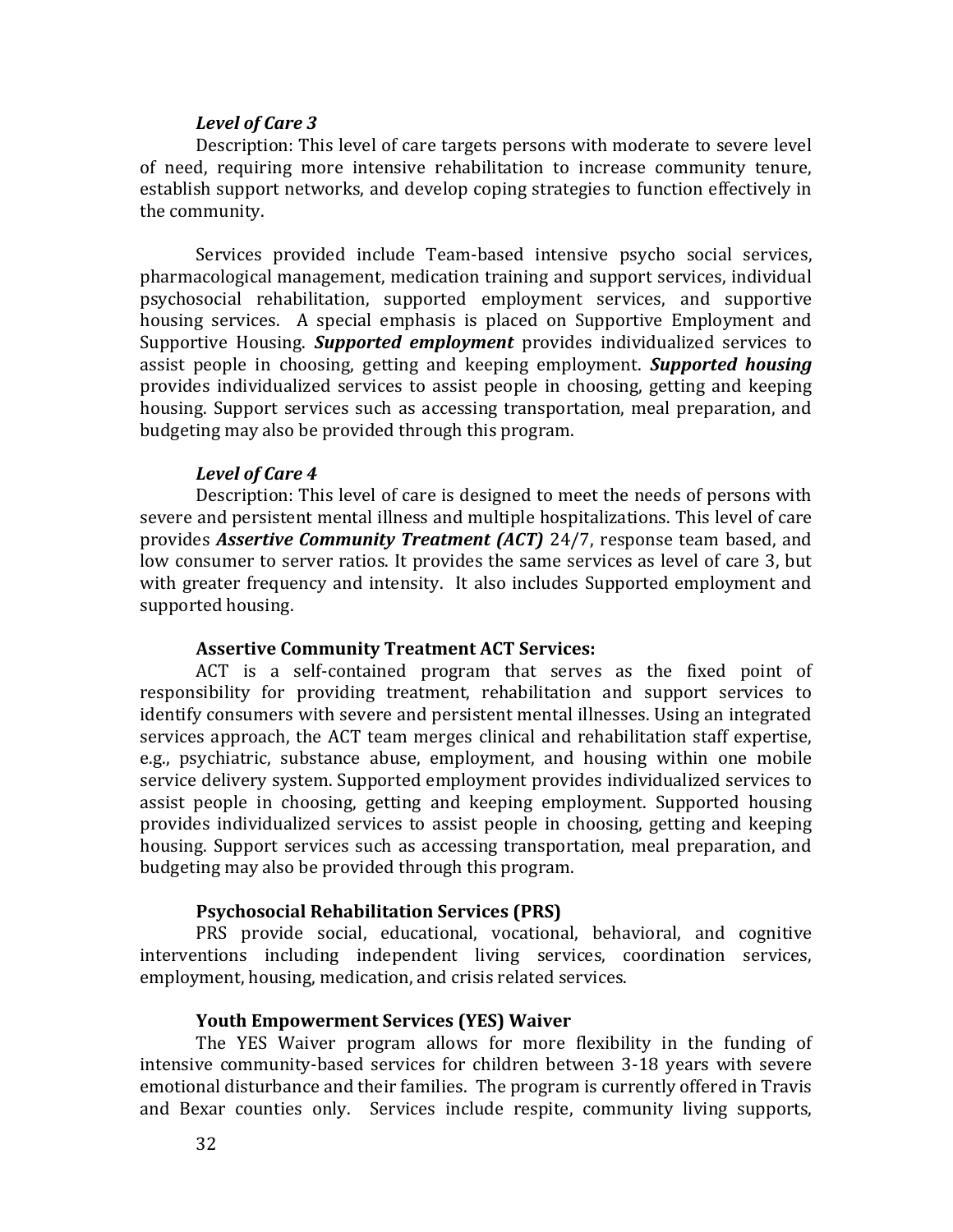family supports, transitional services, adaptive aids and supports, minor home modifications, non-medical transportation, paraprofessional services, professional services, and supportive family based alternatives.

## **Housing Opportunities for Persons with AIDS Program (HOPWA)**

The State of Texas **HOPWA** formula program, first funded in 1992, provides housing assistance and supportive services for income-eligible individuals living with HIV/AIDS and their families to establish or better maintain a stable living environment in housing that is decent, safe, and sanitary, to reduce the risk of homelessness, and to improve access to health care and supportive services.

As of the end of  $2011, 69,212$  persons were known to be living with HIV/AIDS in Texas; this does not include persons with HIV who have not been diagnosed. The [2008-2010 Texas Statement of Coordinated Need](http://www.dshs.state.tx.us/WorkArea/linkit.aspx?LinkIdentifier=id&ItemID=22474) reported oral health care and housing as the two most frequent gaps in services identified by clients in six of the seven HIV Service Delivery Areas (HSDAs) assessed in Texas. The State of Texas **HOPWA** formula program is administered by the TB/HIV/STD Unit-HIV/STD Prevention and Care Branch and provides the following services:

- **Tenant-Based Rental Assistance (TBRA) program:** The TBRA program provides tenant-based rental assistance to eligible individuals until they are able to secure other affordable and stable housing.
- **Short-Term Rent, Mortgage, and Utilities (STRMU) assistance program:** The STRMU program provides short-term rent, mortgage, and utility payments to eligible individuals for a maximum of 21 weeks of assistance in a 52-week period.
- **Supportive Services program:** The Supportive Services program provides case management, basic telephone service and assistance to purchase smoke detectors to eligible individuals.
- **Permanent Housing Placement Services (PHP):** The PHP program provides assistance for housing placement costs which may include application fees, related credit checks, and reasonable security deposits necessary to move persons into permanent housing.

### *Areas of service coverage within jurisdiction:*

The State of Texas **HOPWA** Formula program serves all counties in Texas, with the exception of the 26 counties served by five directly-funded Metropolitan Statistical Areas (MSAs): Austin, Dallas, Fort Worth, Houston, and San Antonio. The 26 counties not served by the State of Texas **HOPWA** program are: Bastrop, Caldwell, Hays, Travis, Williamson, Collin, Dallas, Denton, Ellis, Hunt, Kaufman, Rockwall, Hood, Johnson, Parker, Tarrant, Chambers, Fort Bend, Harris, Liberty, Montgomery, Waller, Bexar, Comal, Guadalupe, and Wilson.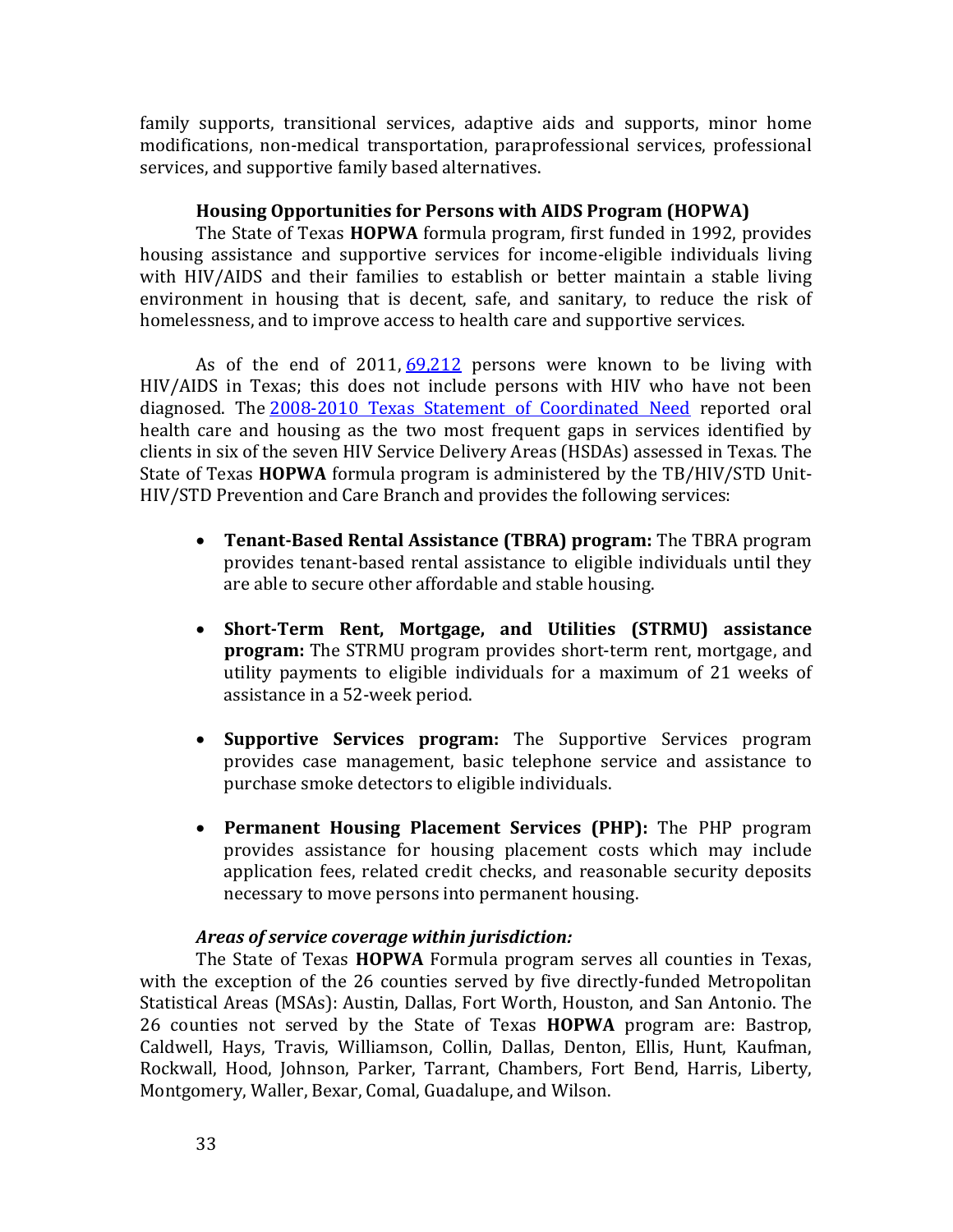#### *Grant Management:*

DSHS selects seven Administrative Agencies (AA) across the state through a combination of competitive Requests for Proposals (RFP) and intergovernmental agency contracts. The AAs act as an administrative arm for DSHS, with DSHS oversight, by administering the **HOPWA** program locally for a five-year project period. The AAs, in turn, select **HOPWA** Project Sponsors through local competitive processes. DSHS reserves three percent of the total **HOPWA** award for the administrative costs of both DSHS and its AAs. Project Sponsors are allowed up to seven percent of their Project Sponsor allocation amount for administrative costs. The HIV/STD Prevention and Care Branch has a team of consultants and managers that are assigned to monitor the contract activities of the AAs. This monitoring involves periodic site and technical assistance visits by the consultants, and the submission of monthly billing reports and quarterly progress reports by the Project Sponsors and AAs. AAs are required to comply with HUD regulations, the DSHS Program Manual and their contractual Statement of Work.

#### **Projects for Assistance in Transition from Homelessness (PATH)**

The Projects for Assistance in Transition from Homelessness (PATH) program is authorized under Sec. 521 (290cc-21) of the Public Health Service Act. Funds are distributed on a formula basis by the federal Center for Mental Health Services to the States and Territories.

### *Services to be Supported by PATH:*

Outreach; screening, diagnostic assessment and treatment; habitation and rehabilitation; community mental health services; outpatient alcohol or drug treatment (for clients with serious mental illness); staff training; case management; referrals for primary health services, job training, educational services (including HIV prevention activities), and relevant housing services; assistance in obtaining income support services including SSI and representative payee per appropriate regulations; housing services including planning for housing; technical assistance in applying for housing assistance; and improving coordination of housing and services and the costs of matching individuals with appropriate housing and services.

#### *Service Areas:*

Amarillo, Austin, Beaumont, Conroe, Corpus Christi, Dallas, El Paso, Fort Worth, Galveston, Harlingen, Houston, Laredo, Lubbock, San Antonio, and Waco.

#### *Funding Mechanism:*

PATH sites are selected based upon poverty and density indices. Additional consideration is given to organizations that have a prior history of providing services through PATH. Funds are awarded based upon historical allocations and geographic areas with the greatest need, in addition to an application process. Additional service sites may be identified. Five major metropolitan areas of the state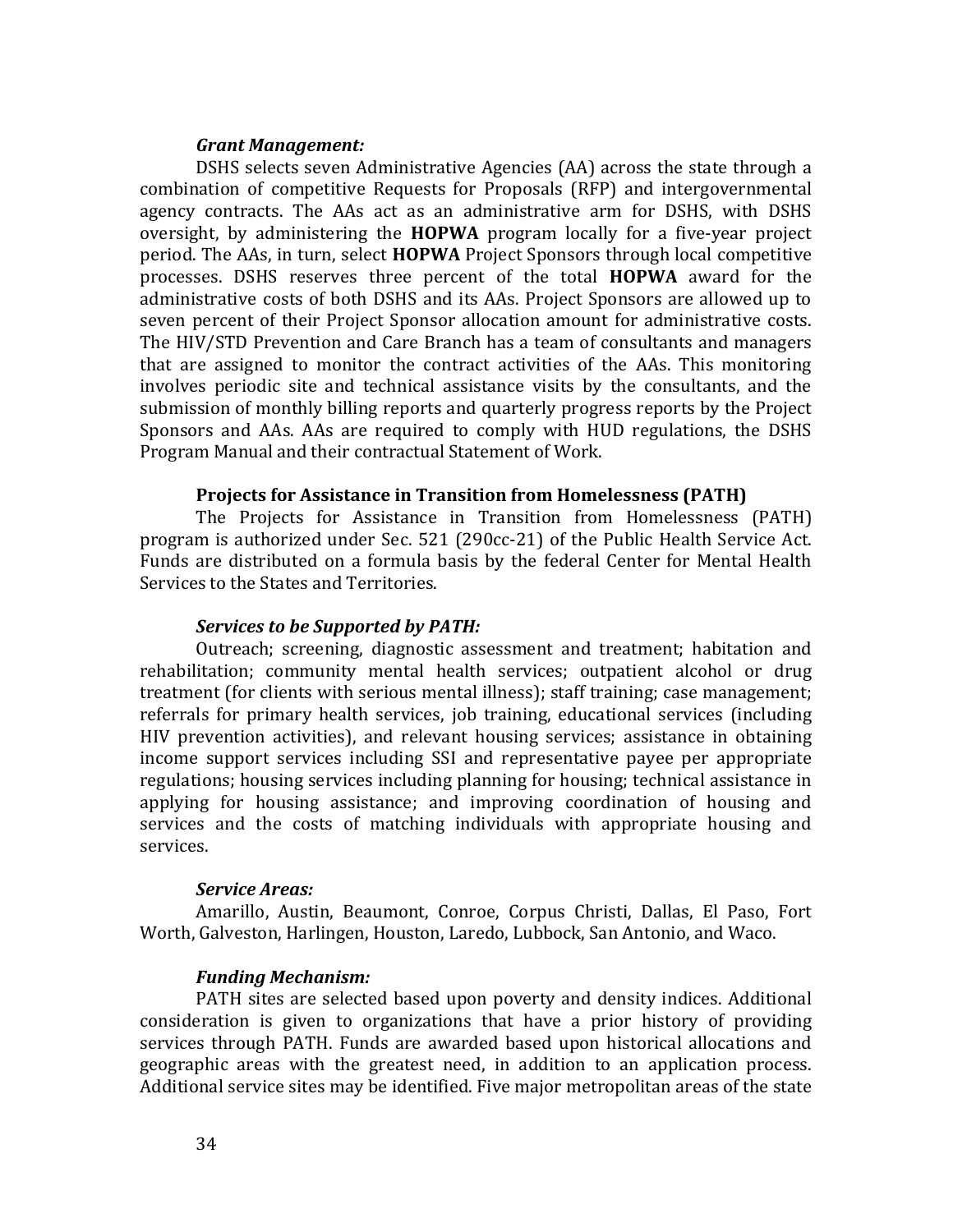have also developed a plan for serving homeless youth by the addition of one outreach worker.

Service organizations currently receiving funds:

- Austin Travis County Integral Care (formerly Austin Travis County Mental Health Mental Retardation Center) (Austin)
- Center for Health Care Services (San Antonio)
- Dallas MetroCare Services (Dallas -through NorthSTAR)
- Gulf Coast Center (Galveston)
- Border Regional MHMR Community Center (Laredo)
- Aliviane, Inc. (El Paso)
- Spindletop MHMR Services (Beaumont)
- Lubbock Regional MHMR Center (Lubbock)
- Mental Health and Mental Retardation Authority of Harris County (Houston)
- Mental Health and Mental Retardation of Tarrant County (Fort Worth)
- Nueces County MHMR Community Center (Corpus Christi)
- Texas Panhandle Mental Health Authority (Amarillo)
- Tropical Texas Center for Mental Health and Mental Retardation (Harlingen)

# **Texas Department of Family and Protective Services (DFPS)**

DFPS is charged with protecting children, adults who are aging or who have disabilities living at home or in state facilities, and licensing of certain programs. Many youth with disabilities are in DFPS conservatorship, and often need ongoing services and supports as they age out of the foster care system. Services must be coordinated across agencies to ensure that needed services are in place.

# **Transitional Living Services**

– Brief Overview of Services - Transitional Living Services provides a systemic and integrated approach in transition planning, the provision of transitional services, and access to and information about benefits that affect both older youth in foster care and those who have aged out. Transitional Living Services are multipurpose and available to youth ages 14 up to age 23.

# *Experiential Life Skills Training for Youth Age 14 and older*

Foster parents and other providers are required to include training in independent living skills through practical activities such as meal preparation, nutrition education, and cooking, use of public transportation when appropriate, financial literacy training to include money management, credit history, and balancing a checkbook and performing basic household tasks for youth age 14 and older. The youth's experiential learning while in care and the receipt of PAL services should complement one another and are discussed and addressed in each core life skill area within the youth's service and transition plan.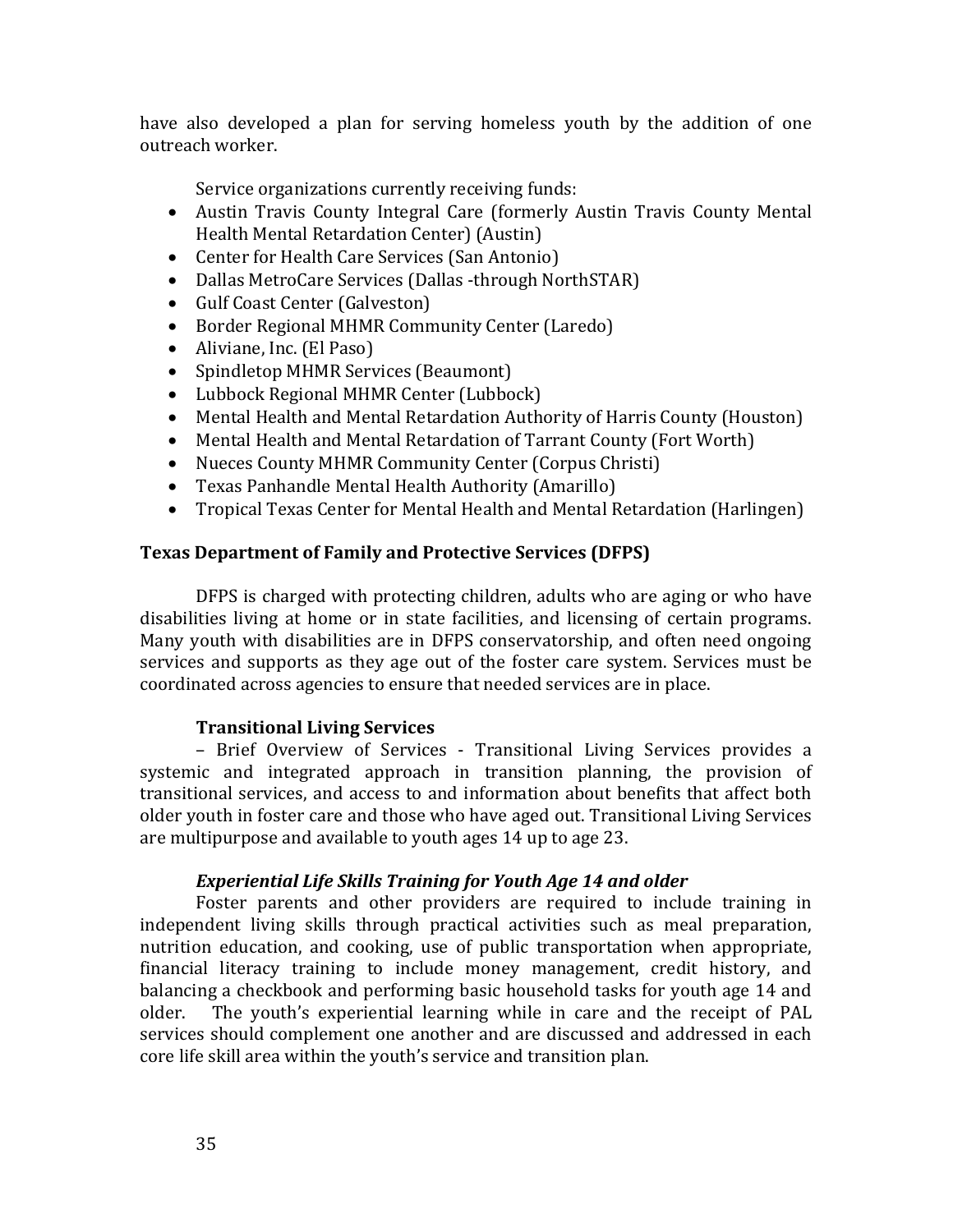## *Transition Planning/Per*m*anency Planning for Older Youth*

**Transition Plan:** The transition plan identifies services for each youth to accomplish goals to assist them in transitioning from foster care. The plan is used statewide and is incorporated into the youth's plan of service to ensure consistency of services. Procedures for identifying caring adults for youth and involving them in transition planning help to ensure personal and community connections are incorporated into the transition planning process.

**Circle of Support (COS):** A Circle of Support is a youth driven process based on Family Group Decision Making (FGDM). COS's are offered to youth beginning at 16 years of age (although they can be offered as early as 14). This is a coordinated and facilitated meeting with participants that a youth identifies as "caring adults" who make up their support system. COS participants can include a youth's birth family members, substitute care providers, teachers, church members, a mentor and so on. Participants come together to develop and review the youth's transition plan, identifying strengths, hopes and dreams, goals and needs in the areas of education, employment, health/mental health needs, housing, and PAL life skills training components. All participants sign the transition plan to seal their agreements.

[http://www.dfps.state.tx.us/handbooks/CPS/Files/CPS\\_pg\\_6270.asp#CPS\\_6274\\_1](http://www.dfps.state.tx.us/handbooks/CPS/Files/CPS_pg_6270.asp#CPS_6274_1)

# **Independence Programs**

# *Preparation for Adult Living (PAL) Services/Benefits:*

The DFPS Preparation for Adult Living (PAL) program assists older youth in foster care prepare for their departure and transition from DFPS care and support. Supportive services and benefits are provided by PAL Staff or PAL Contract Providers to eligible young adults up to age 21 to become self-sufficient and productive. PAL IS Funded by the federal Chafee Foster Care Independence Program, State general revenue funds and/or community match (20%). PAL services include:

- Life skills assessment (Casey Life Skills Assessment) to assess strength and needs in life skills attainment www.caseylifeskills.org (assessments are conducted before Life skills training):
- Life skills training (age 16 to 18) in the following core areas:
	- Health and Safety;
	- Housing and Transportation;
	- Job Readiness;
	- Financial Management;
	- Life Decisions/Responsibility;
	- Personal/Social Relationships
- Educational/vocational services
- Supportive services (based on need and funding availability) may include:
	- graduation items,
	- counseling,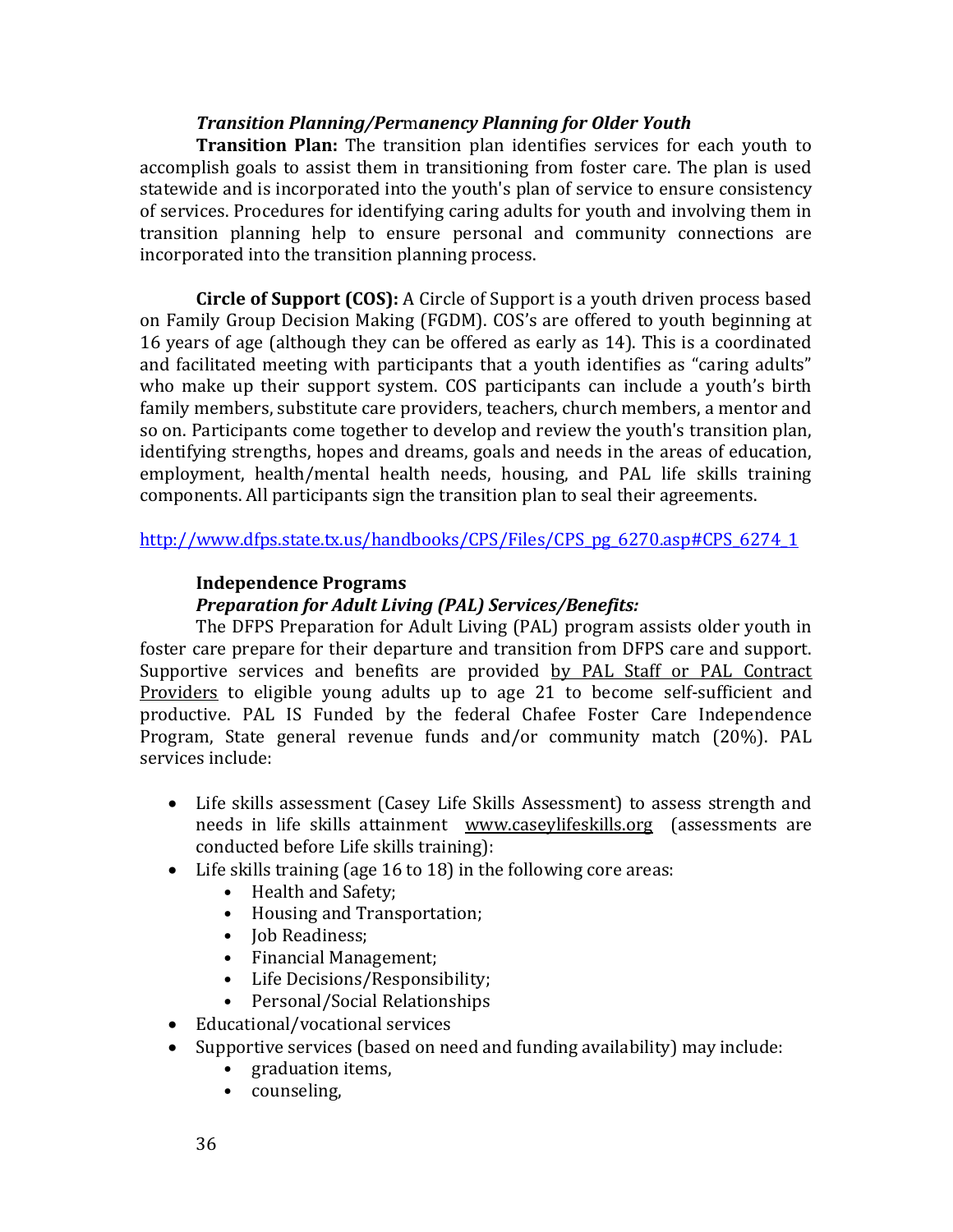- tutoring,
- driver's education fees, or
- mentoring.
- A transitional living allowance of <u>up to</u> \$1,000 distributed in increments of up to \$500 per month, for young adults up to age 21 who participated in PAL training, to help with initial start-up costs in adult living.
- Aftercare room and board assistance (ages 18-21) is based on need of up to \$500 per month for rent, utilities, utility deposits, food, etc. (not to exceed \$3,000 of accumulated payments per young adult).
- Case management to help young adults with self-sufficiency planning and resource coordination.

[http://www.dfps.state.tx.us/handbooks/CPS/Files/CPS\\_pg\\_x10200.asp#CPS\\_10200](http://www.dfps.state.tx.us/handbooks/CPS/Files/CPS_pg_x10200.asp%23CPS_10200) 

Contact Regional Preparation for Adult Living Staff for more information about all Transitional Living Services at:

http://www.dfps.state.tx.us/Child Protection/Preparation For Adult Living/PAL c [oordinators.asp](http://www.dfps.state.tx.us/Child_Protection/Preparation_For_Adult_Living/PAL_coordinators.asp)

# *Extended Foster Care Program:*

With the implementation of the federal **Fostering Connections Act** (Title IV-E of the Social Security Act) on **10-1-2010**, a young adult who ages out of foster care at age 18 will continue to be eligible for Extended Foster Care provided there is an available placement, the young adult signs a voluntary extended foster care agreement and meets at least one of the following conditions:

18 or up to 22 year olds, and:

- regularly attending high school or enrolled in a program leading toward a high school diploma or school equivalence certificate (GED); or is 18 to 21 years old and;
- regularly attending an institution of higher education or a post-secondary vocational or technical program (minimum six hours per semester); or
- actively participating in a program or activity that promotes, or removes barriers to, employment;
- employed for at least 80 hours per month; or
- incapable of doing any of the above due to a documented medical condition.

For more information about extended foster care, go to:

[http://www.dfps.state.tx.us/child\\_protection/fostering\\_connections/extended\\_fost](http://www.dfps.state.tx.us/child_protection/fostering_connections/extended_fostercare.asp) [ercare.asp](http://www.dfps.state.tx.us/child_protection/fostering_connections/extended_fostercare.asp)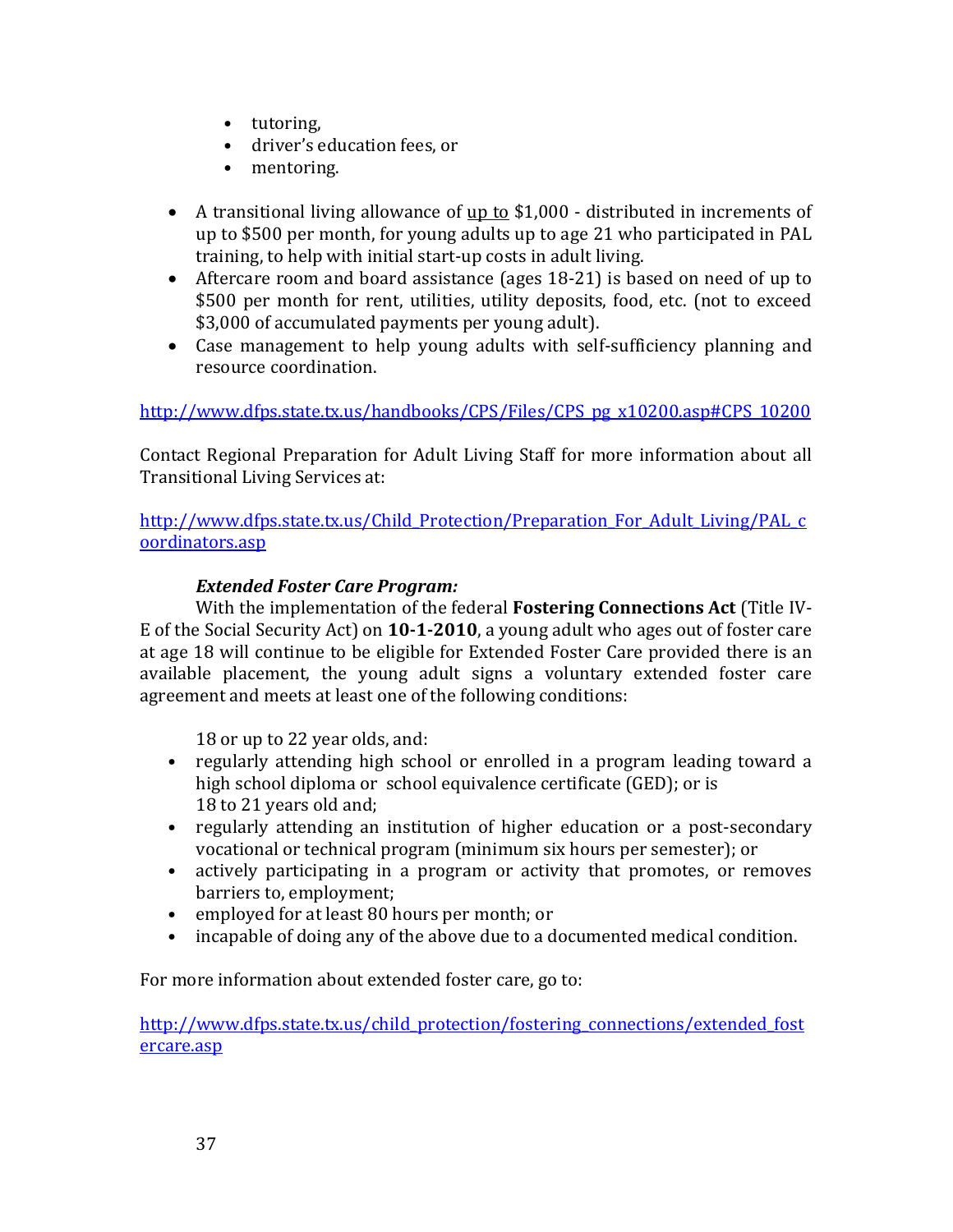### *Supervised Independent Living (SIL) Program:*

The federal Fostering Connections legislation in 2008 established a Supervised Independent Living (SIL) program which is a component of the Extended Foster Care program. The SIL program allows young adults to live independently under a minimally supervised living arrangement provided by a DFPS contracted provider. A young adult in SIL is not supervised 24-hours a day and is allowed increased responsibilities, such as managing their own finances, buying groceries/personal items, and working with a landlord. Living arrangements may include apartments, non-college and college dorm settings, shared housing and host home settings. Individuals are assisted in transitioning to independent living, achieving identified education and employment goals, accessing community resources, engaging in needed life skills trainings, and establishing important relationships.

For more information about SIL go to:

[http://www.dfps.state.tx.us/Child\\_Protection/Fostering\\_Connections/supervised\\_i](http://www.dfps.state.tx.us/Child_Protection/Fostering_Connections/supervised_independent_living.asp) ndependent living.asp

### *Return for Extended Foster Care:*

Young adults who aged out of DFPS conservatorship may return to participate in the Extended Foster Care Program until the age of 21 if the required stipulations are met:

- Is offered an available placement;
- Understand that court jurisdiction will be extended, if the court permits;
- Sign or re-sign a Voluntary Extended Foster Care agreement; and
- Agree to one of the Extended Foster Care activities within 30 days of being placed in Extended Foster Care.

PAL staff pre-screen young adults who want to return for Extended Foster Care and refer to the regional re-entry staff.

# **Other Related Information:**  *Trial Independence Period (TI):*

**(Effective 9/19/11):** A young adult in DFPS conservatorship who turns 18 as well as a young adult enrolled in the Extended Foster Care Program may leave foster care for a "trial independence" period of 6 months (or up to 12 months with a court order). During the TI period, the young adult may be living independently and receiving other transitional living benefits such as **PAL, ETV, and Transitional Medicaid**. A Young adult that elects to return for Extended Foster Care during the TI period may do so without losing Title IV-E eligibility.

# *Extended Court Jurisdiction:*

Young adults that leave foster care at age 18 for a TI period will have court jurisdiction extended for 6 months. Additionally court jurisdiction may be extended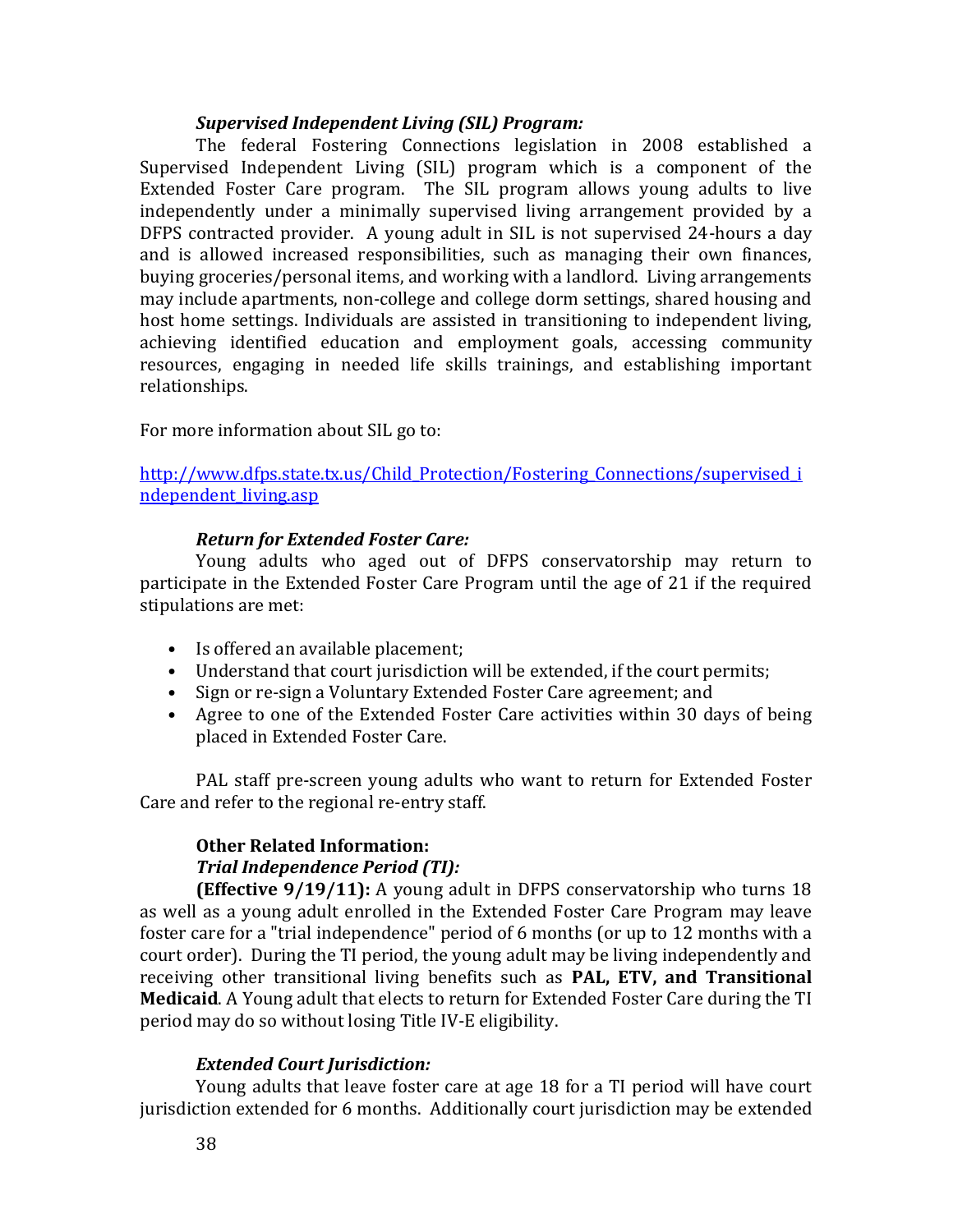for a 12 month TI period if ordered by the court. If a young adult is in Extended Foster Care, court jurisdiction will continue during this period but will not exceed the month of their 21<sup>st</sup> birthday. More information is available at:

[http://www.dfps.state.tx.us/handbooks/CPS/Files/CPS\\_pg\\_5363.asp#CPS\\_5363](http://www.dfps.state.tx.us/handbooks/CPS/Files/CPS_pg_5363.asp%23CPS_5363)

# **Post- Secondary Education**

# *Education and Training Voucher (ETV) Program:*

ETV is a federally-funded (Chafee) and state-administered program. Based on the cost of attendance (as established by higher education), youth in foster care or other eligible young adults ages 16 up to the age of 23 may be eligible to receive  $up to $5,000$  in financial assistance per year to help them reach their postsecondary</u> educational goals if they meet the following criteria:

- Meet college enrollment and be enrolled at least 6 semester hours in an *accredited* or *pre-accredited* 
	- o public or non-profit program that provides a bachelor's degree or not less than a 2 year program that provides credit towards a degree or certification; or
	- o a public or non-profit program that provides not less than a one-year program of training to prepare students for gainful employment; or
	- o a public or non-profit program, or a private institution that has been in existence for two years and offers training programs to prepare students for gainful employment in a recognized occupation (training may be less than one year).
- Students participating in the ETV Program on their 21st birthday may remain eligible until the month of their 23rd birthday as long as they are enrolled in ETV and making satisfactory academic progress toward completing their postsecondary education or training program as determined by the institution.

Students interested in specific educational programs such as Correspondence Courses, Distance Education Courses, or Continuing Education courses must contact ETV staff for prior approval to ensure accreditation and that courses lead to a degree or recognized certificate program. These courses must apply to a Student's academic degree or certificate program and calculated at the part of the cost of attendance.

Individuals eligible for ETV include:

- Youth in foster care who are at least 16 and likely to remain in care until 18; or
- Youth who aged out of foster care but have not yet turned 21; or
- Youth who were adopted from DFPS foster care after turning age 16 and are not yet 21; or
- Youth who enter Permanency Care Assistance after age 16; or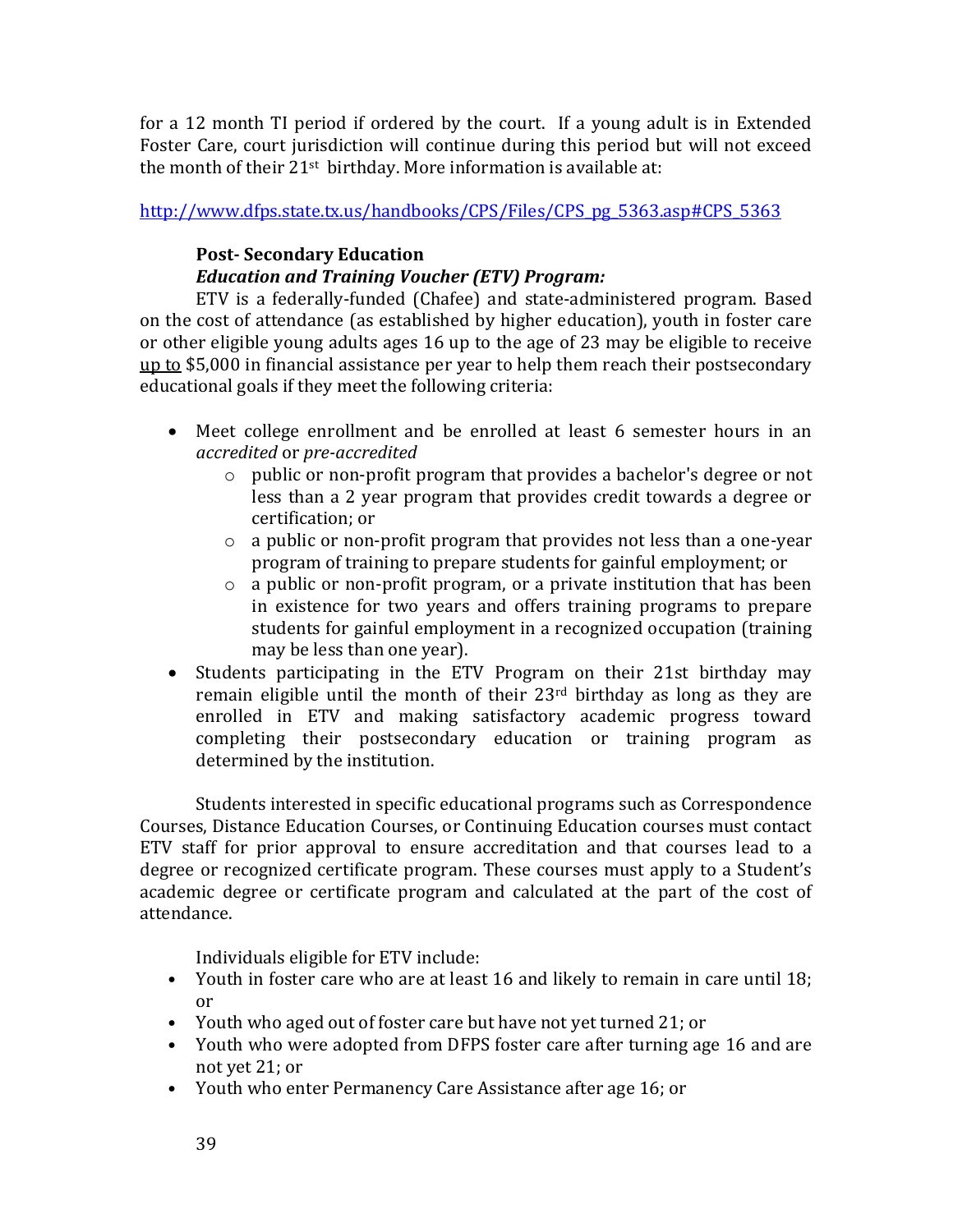- Youth who are in the custody of the Texas Juvenile Justice Department (formerly TJPC) and are in a Title IV-E placement when turning age 18; or
- Tribal youth or young adults in tribal foster care; or
- Students who move out of state to attend school and were originally enrolled in ETV in Texas.

[http://www.dfps.state.tx.us/handbooks/CPS/Files/CPS\\_pg\\_x10300.asp#CPS\\_10320](http://www.dfps.state.tx.us/handbooks/CPS/Files/CPS_pg_x10300.asp%23CPS_10320) 

**Note:** Youth or young adults in DFPS paid foster care, enrolled in higher education and eligible for ETV may have certain expenses paid by the ETV program (ex., books, computers, child care, and transportation). ETV will not cover residential housing, personal items and food since this is provided for in the placement.)

**Apply for the ETV Program at:** [http://www.texasetv.com](http://www.texasetv.com/) or call toll free 877-268- 4063.

### *College Tuition and Fee Waiver – Texas Law*

(Sec. 54.366 and 54.367-Texas Education Code (2009)**:** The college tuition and fee waiver provides exemptions from payment of tuition and fees at Texas' **state supported institutions** of higher education to individuals formerly in Texas state foster care) and adopted youth. To be exempt from the payment of tuition and fees youth or young adults must have been in DFPS conservatorship. Exemptions occur:

- the day before the student's 18<sup>th</sup> birthday;
- the day of the student's  $14<sup>th</sup>$  birthday, if the youth was eligible for adoption (parental rights being terminated) on or after that day;
- the day the student graduated from high school or received the equivalent of a high school diploma;
- if a youth was adopted and the adoption occurred on or after September 1, 2009;
- if permanent managing conservatorship of the youth was granted to a nonparent on or after September 1, 2009; or
- when a student is enrolled in a dual credit course or other course in which the student may earn joint high school and college credit. *Note: Youth enrolled in a dual credit course may access ETV funds to cover certain educational expenses related to college attendance.*

Youth or young adults must check with each school to ensure that the courses they are enrolling in are exempt from tuition and fees. Some vocational / certificate courses may not be exempt tuition and fees. Young adults must be enrolled as an undergraduate **no later than his or her 25th birthday.** 

Adopted youth subject to an adoption assistance agreement that provides monthly payments and Medicaid benefits are also eligible for the college tuition and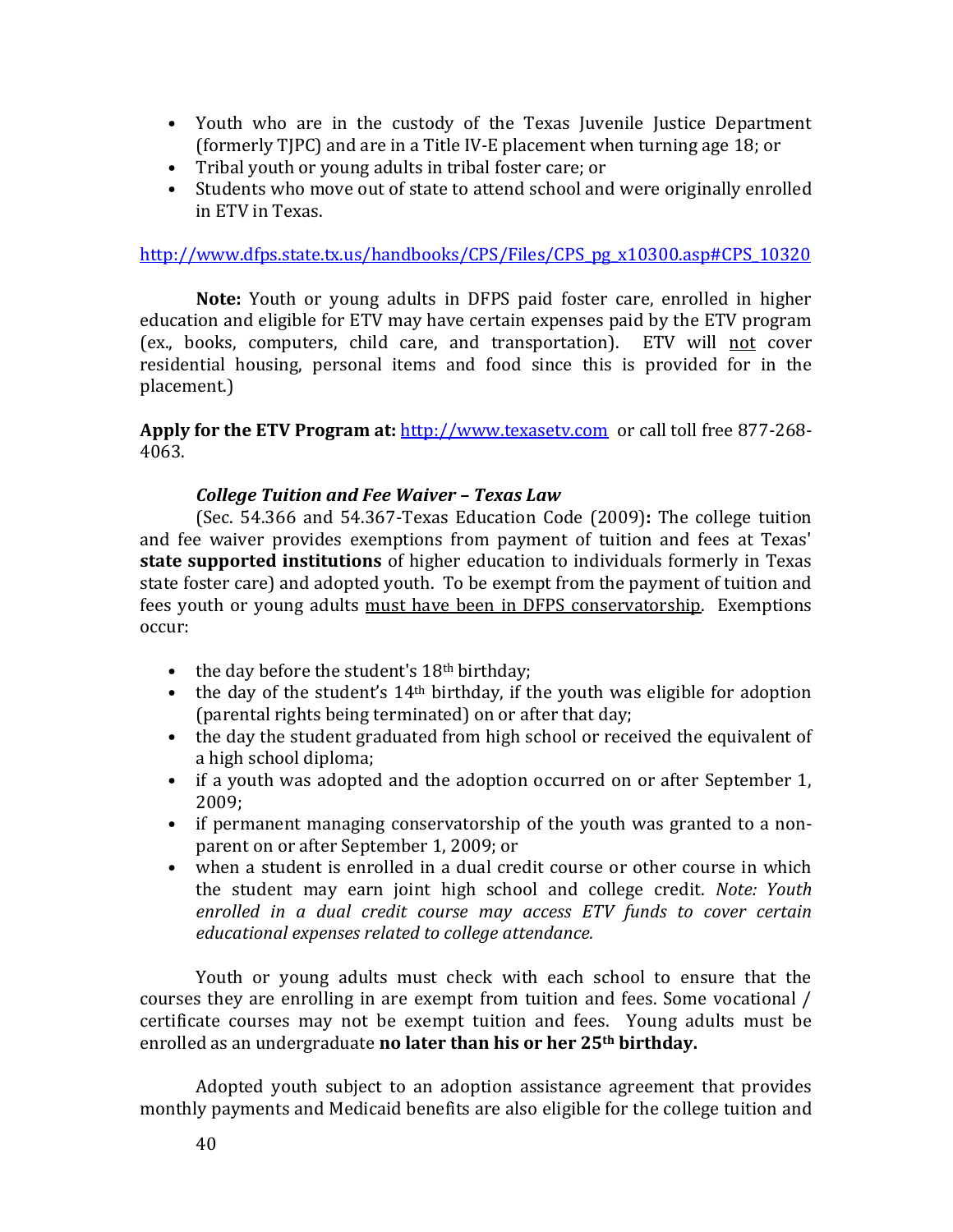fee waiver. For these students there is no age limit to enroll in college in order to take advantage of the tuition and fee waiver.

[http://www.dfps.state.tx.us/handbooks/CPS/Files/CPS\\_pg\\_x10300.asp#CPS\\_10311](http://www.dfps.state.tx.us/handbooks/CPS/Files/CPS_pg_x10300.asp#CPS_10311)

# *DFPS Scholarships:*

**Freshman Success Fund for Foster Youth (est. July 2012):** This is a grant for first time college freshmen formerly in DFPS foster care. Each year there will be 4 one time grants of \$1,000 available for young adults enrolling in their freshman year. These grants are to cover basic non-tuition related expenses such as books and supplies, computers and software, tools and uniforms, and transportation. Students must be enrolled in a Texas state-supported college, university, or vocational/technical school that accepts the state college tuition and fee waiver. More information about this scholarship is available at:

<http://www.dfps.state.tx.us/txyouth/education/financial.asp>

# *C. Ed Davis-PAL Scholarship (est. April 2013):*

This scholarship is for basic non-tuition needs for former foster youth who are majoring in government, political science, history, or other pre-law field. Scholarships are for \$1,000 per academic year and are available to sophomore, junior, or senior year students. More information about this scholarship is available at:

<http://www.dfps.state.tx.us/txyouth/education/financial.asp>

# *Temporary Housing Assistance Between Academic Terms*

**(Effective 9/1/2011):** Texas' institutes of higher education are required to assist full-time students formerly in DFPS conservatorship or who have been legally emancipated in locating temporary housing between academic terms (Christmas and summer holiday breaks). Students must request the housing assistance and are encouraged to inquire at financial aid offices, student affairs offices, admissions offices, or housing/residence life/residential living offices.

# *Vaccination Requirements*

**Bacterial Meningitis Vaccine for Students Entering Post-Secondary Education (Effective 1/2/2012):** Students under age 30 entering a Texas institution of higher education must be vaccinated for bacterial meningitis. For DFPS foster youth, payments for doctor's visits and vaccination costs are covered by Texas Medicaid (STAR Health or Traditional); Medicaid for Transitioning Foster Care Youth (MTFCY); or the Former Foster Care Youth in Higher Education (FFCHE) program. Young adults are encouraged to check college admissions policies for more information about vaccination requirements.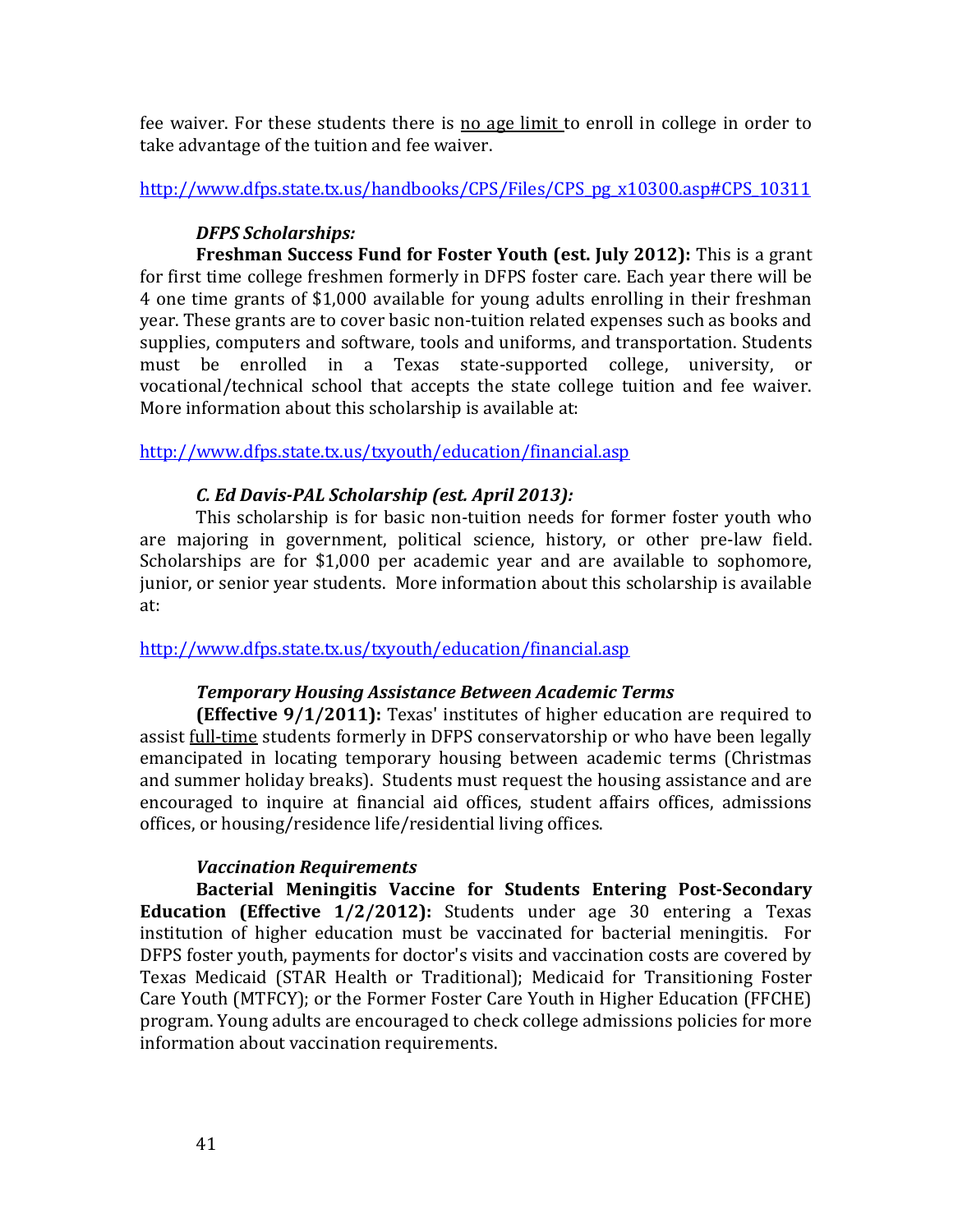# **Healthcare Coverage (Handout – Form 1014 - Healthcare Coverage and Help with Benefits for Texans Ages 18-23 Who Were In Foster Care)**

# *Medicaid for Transitioning Foster Care Youth (MTFCY) / STAR Health:*

Provides continuous medical coverage to young adults age 18 to 21 that have aged out of foster care and meet the following eligibility criteria:

- Be between 18 and 21 years of age;
- Have been in foster care at age 18;
- Have no other healthcare coverage (private insurance or other category of Medicaid);
- Meet the Texas Department of Human Services (DHS) income and assets guidelines.

Young adults may call the Medicaid Help Desk for replacement MTFCY cards at 1-855-827-3748. To reenroll in MTFCY, the young adult must complete Form 1011 which may be requested by calling 2-1-1 or the form is available at the HHSC website:

<http://www.hhsc.state.tx.us/help/healthcare/children.shtml>

# *STAR Health/Health Passport:*

For information about STAR Health, to re-enroll in MTFCY and if a young adult wants access to his or hers Health Passport visit www.fostercartx.com. Young adults may contact the regional Well-being specialists as a STAR Health resource contact. More information about STAR Health is available at:

[http://www.dfps.state.tx.us/Child\\_Protection/Medical\\_Services/guide-star.asp](http://www.dfps.state.tx.us/Child_Protection/Medical_Services/guide-star.asp)

# *2-1-1 TEXAS:*

To report any changes to an address or other contact information, young adults must contact **2-1-1** and report calling about Medicaid for Transitioning Foster Care Youth (MTFCY). Young adults may also go to [https://www.yourtexasbenefits.com](https://www.yourtexasbenefits.com/) to set up an account, update contact information, report changes in his or her case, receive an identification card, or find out about other benefit information. Additionally, **2-1-1** may be contacted for nonmedical issues such as applying for food stamps and medical assistance for other members of the family. More information about **2-1-1** may be accessed at

<https://www.211texas.org/211/>

# *Former Foster Care in Higher Education (FFCHE) Program*

(NOTE – Beginning January 1, 2014, this program will be replaced with the Former Foster Care Children's (FFCC) Program for Young Adults ages 21-25): Since October 1, 2009, the Health and Human Services Commission has offered a state funded, healthcare benefits program to certain former foster care youth. The following criteria apply: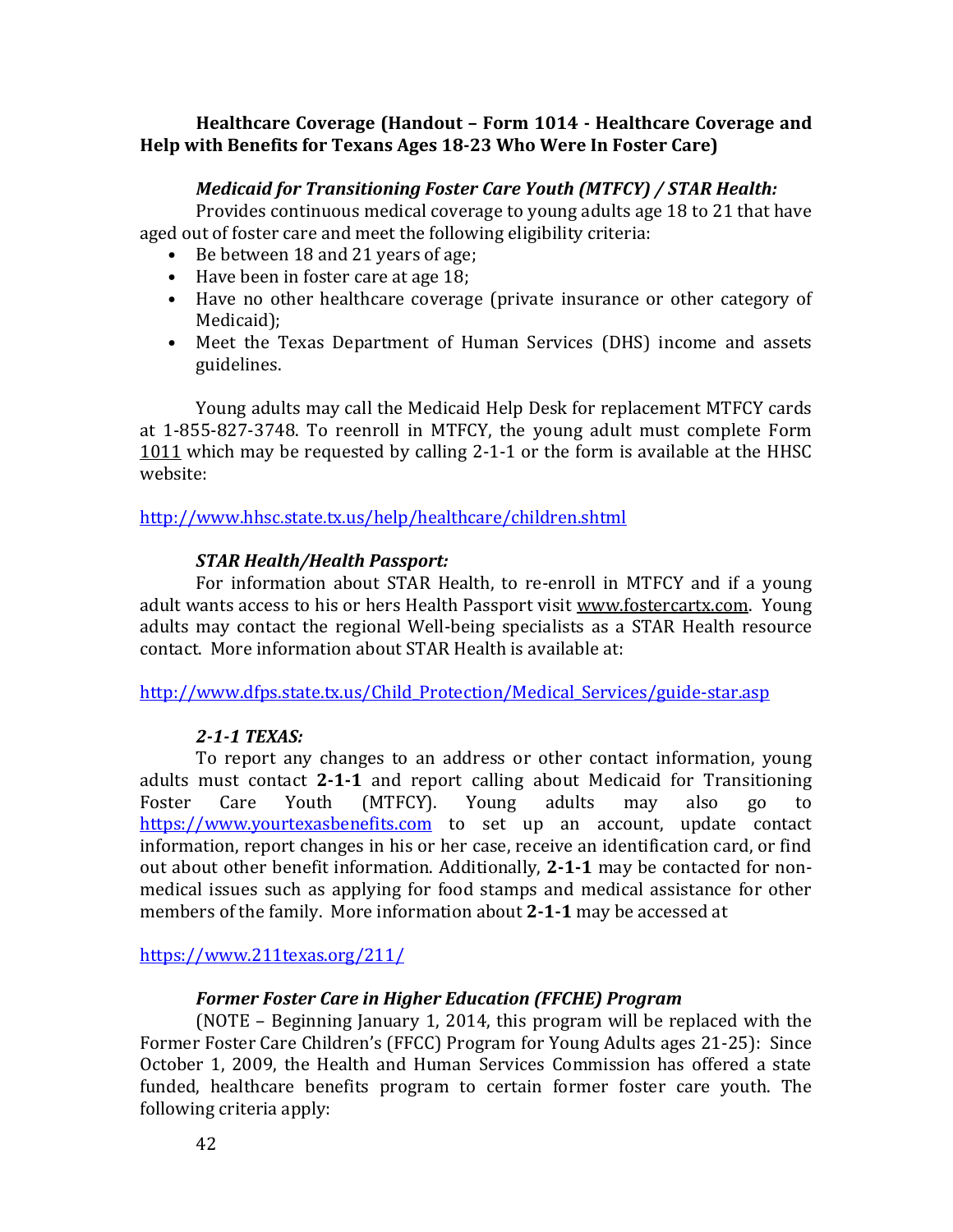- Be age 21 year or 22;
- Be enrolled in a college or technical school;
- Have been in DFPS foster care at age 18;
- Have no other healthcare coverage; and
- Meet the DHS income and assets guidelines.

To request a FFCHE application, young adults may contact **2-1-1** and request Form H1868 and Form H1870 to be mailed to them or visit the HHSC website and download the forms at:

<http://www.hhsc.state.tx.us/help/healthcare/children.shtml> [http://www.dfps.state.tx.us/handbooks/cps/files/cps\\_PG\\_X10000.asp#cps\\_10150](http://www.dfps.state.tx.us/handbooks/cps/files/cps_PG_X10000.asp#cps_10150)

# **Other Youth/Young Adult Services**  *Driver License Fee Waiver (Effective May 2012):*

Senate Bill 218 (82nd Regular Legislative session) waived driver license fees for youth in DFPS temporary or permanent managing conservatorship and for young adults at least 18 years of age, but younger than age 21, who reside in a DFPS paid foster care placement.

[http://www.dfps.state.tx.us/handbooks/CPS/Files/CPS\\_pg\\_x10600.asp#CPS\\_10642](http://www.dfps.state.tx.us/handbooks/CPS/Files/CPS_pg_x10600.asp%23CPS_10642) 

# *Texas Youth Hotline*

Texas Youth Hotline is a resource for young adults who are under 21 years of age, including those who have aged out of the foster care system. Individuals may contact the statewide hotline at **1-800-210-2278** for telephone counseling, information, and referrals. The hotline can help locate services available in local communities.

### *Texas Youth Connection*

Texas Youth Connection is a website designed with input from youth and young adults and is a resource for youth in the Texas foster care system, alumni of foster care, and stakeholders seeking general tips and information. This website offers information and resources in education, finances, records, diversity, health, contacts, job links, food, housing, books, stories, Transition Center information, hotlines and other hot stuff. This website is also the location of the National Youth in Transition Database (NYTD) Youth Survey. Check this resource out at:

### [www.texasyouthconnection.org](http://www.texasyouthconnection.org/)

**Texas Youth Connection-Facebook Page** was launched to provide another source for youth and young adults to find resources, benefits, and other relevant topics such as NYTD updates, accessing current educational and career resources, learning about current trends and fun topics of interest. This page allows DFPS to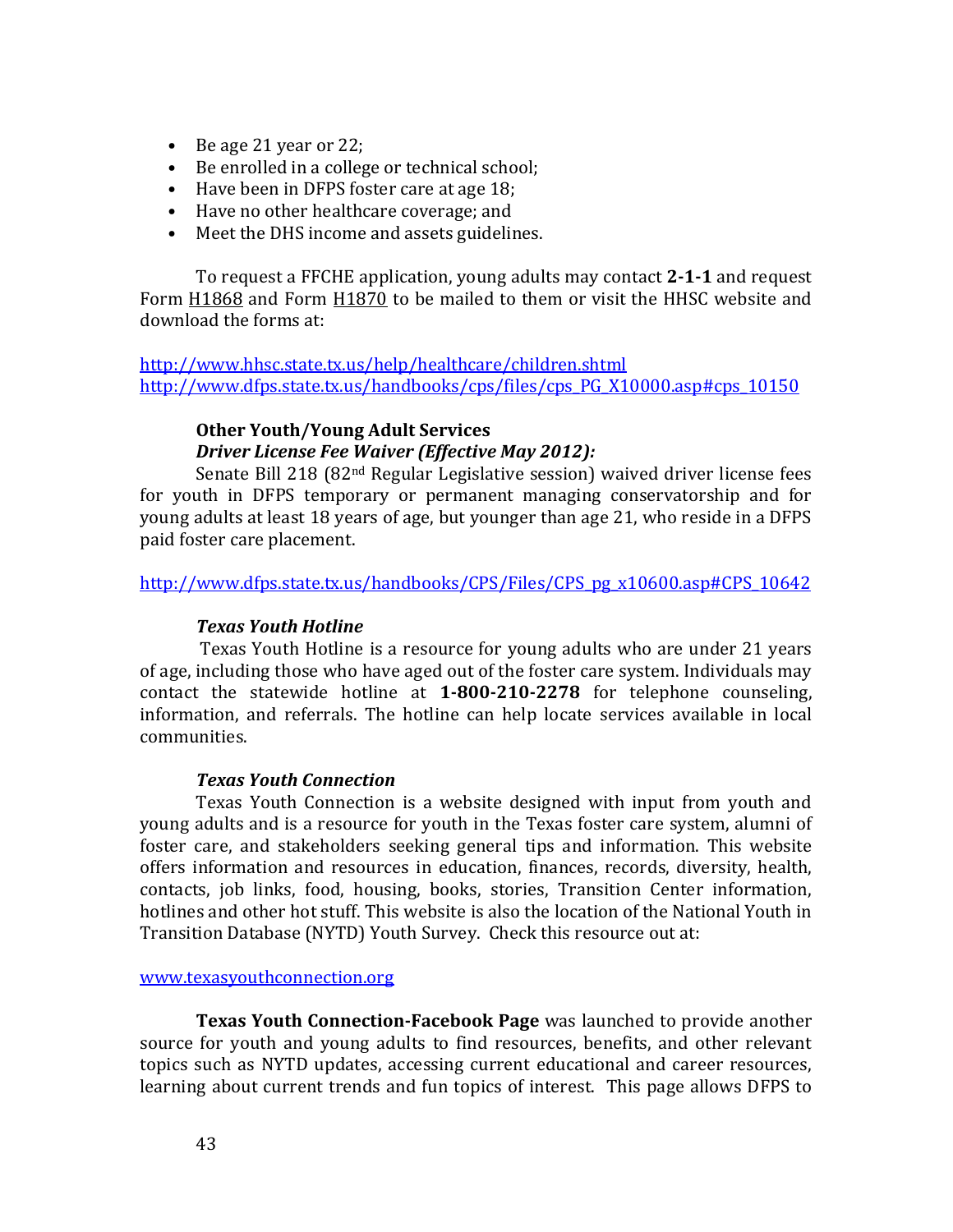stay connected with youth and young adults using a popular social media website. The page is located at

# [www.facebook.com/TexasYouthConnection.](http://www.facebook.com/TexasYouthConnection)

# *Regional and Statewide Youth Leadership Councils (YLC)*

Regional and Statewide Youth Leadership Councils (YLC) are comprised of two elected or appointed youth or young adults (ages 16 to 21) per region. These councils address identified issues and formulate recommendations for improving services to children and youth in foster care. YLC's review state policies and programs and provide feedback. Regional YLC activity details are located at [www.texasyouthconnection.com](file:///C:/Documents%20and%20Settings/sduran/Local%20Settings/Temporary%20Internet%20Files/Content.Outlook/OPL67C8S/www.texasyouthconnection.com) under "Events". Benefits of youth participation include:

- Opportunities for Community Services and Outreach projects to support foster youth;
- Advocacy training to ensure the voices of foster youth are heard and incorporated into policy and practice;
- Leadership building skills;
- Planning and facilitating events;
- Learn how to strategically share their story; and
- Developing supportive friendships/caring adults.

# *Activities and Events for Youth*

• **PAL Peaks Camp**-Two, four-day experiential learning camps held annually for children and youth aimed at increasing self-esteem, improving communications, problem-solving, and having fun. The Texas Network of Youth Services (TNOYS) offers the PEAKS Camp through a partnership with DFPS.

[\(http://www.tnoys.org/\)](http://www.tnoys.org/)

- **PAL Statewide Teen Conference-**Annual three day conference held on a college campus offering workshops for youth that lead to self-sufficiency and independence.
- **PAL College Conference-**Texas A&M Commerce host an annual two day (weekend) conference for youth to learn about and prepare for higher education opportunities.
- **Aging-Out Seminars:** These seminars are provided to youth ages 15½ to 18 in two (2) separate tracks before they leave care. Seminars include topic areas identified by youth to reinforce their knowledge and skills about DFPS programs, benefits, resources and other Life Skills topics. These seminars build on information from PAL Life Skills Training classes.
- **Statewide Youth Leadership Councils (Youth Advisory Boards)-Regional Activities-**Some regions may host regional Teen Conferences (based on fund availability) and other activities to help youth/young adults prepare to transition to adulthood and to provide leadership opportunities.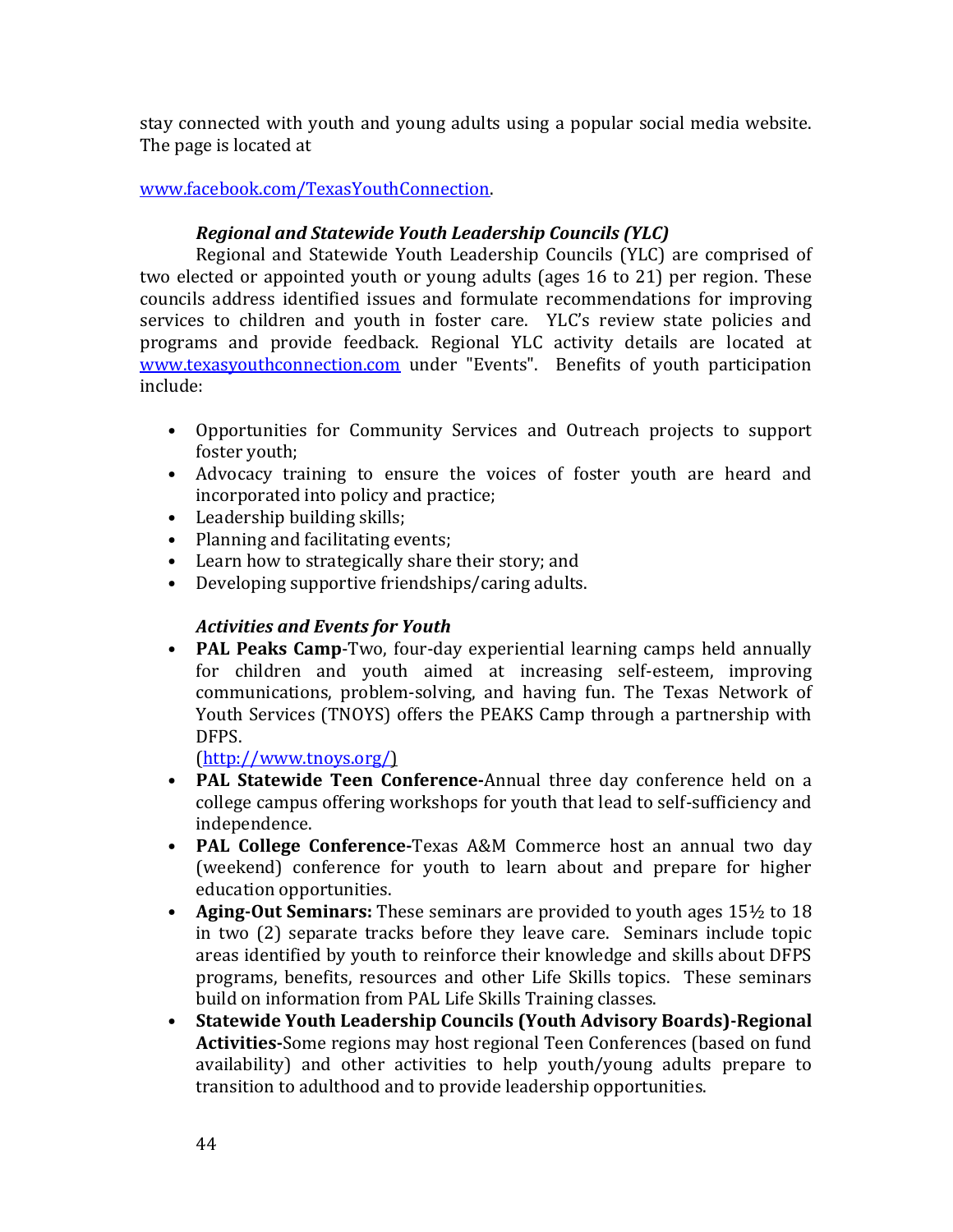# **Other Related Information**  *Transition Centers*

Transition Centers provide a central clearinghouse of one stop services to serve the diverse needs of current and former foster youth, homeless youth, or other at-risk youth. Services may include employment assistance, educational support, access and referrals to community partners and resources and various transitional living services such as PAL classes, food and housing assistance, and substance abuse / mental health counseling. Transition Centers also provide colocation opportunities for local partners such as local Workforce Solutions offices, and community colleges and universities to jointly serve the diverse needs of the youth in one location. There are currently 16 Transition Centers which are independently funded, operated and supported by partnerships between DFPS, their Providers, community partners and the Texas Workforce Commission. A list of these Centers with contact information is available at:

<http://www.dfps.state.tx.us/txyouth/resources/local/default.asp>

# *Texas Workforce Commission/Local Workforce Boards Partnership:*

DFPS regional offices and 28 local Workforce Development Boards have jointly developed and entered into Memoranda of Understandings (MOU) addressing the unique challenges facing current and former foster youth transitioning to independent living, including improving employment outcomes for these youth. The purpose of the MOU relates to:

- Furthering the objectives of the DFPS Preparation for Adult Living (PAL) program;
- Ensuring services are prioritized and targeted to meet the needs of current and former foster youth; and
- Making referrals, where feasible, for short term housing for foster youth who need housing.

DFPS staff, caregivers, and PAL contractors refer youth ages 16 and older to local Workforce Solutions offices for job search and readiness assistance, career exploration, and job placement services. Each Board has designated a point of contact for staff and youth to access for assistance and services. Additionally all youth and young adults are encouraged to register in the state job search system.

### [www.WorkInTexas.com](file:///C:/Documents%20and%20Settings/sduran/Local%20Settings/Temporary%20Internet%20Files/Content.Outlook/OPL67C8S/www.WorkInTexas.com)

# *National Youth in Transition Data Base (NYTD):*

NYTD is a data collection system created to track independent living services and to learn how successful states are in preparing youth to move from state care into adulthood. Texas will survey youth in foster care when they turn age 17 and will conduct follow-up surveys of some of these same youth at age 19 and again at age 21. From October 1, 2012 through September 30, 2013, a follow up survey will be conducted on some of the 19 year olds who were surveyed when they were age 17.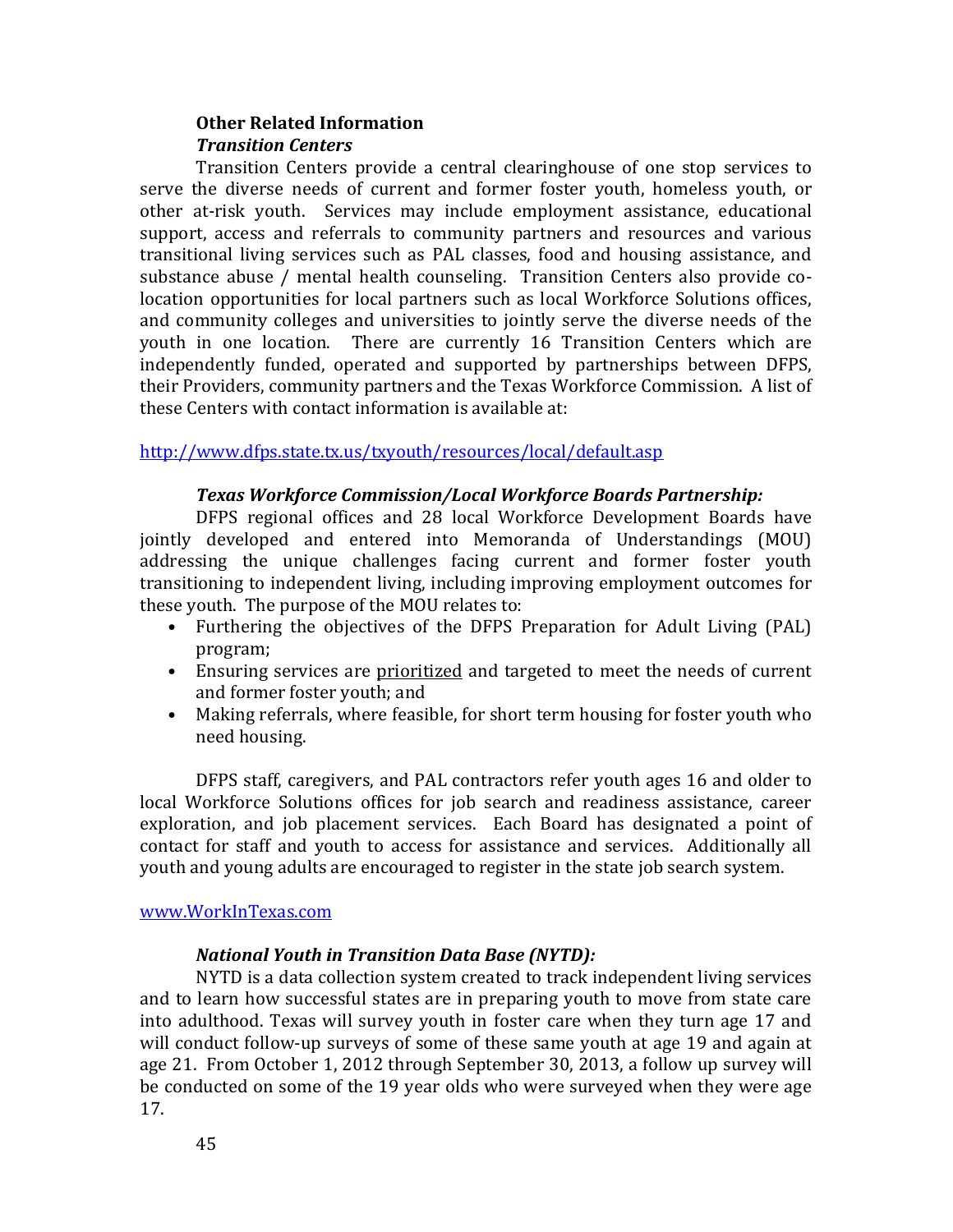# *Youth Specialists*

**Youth Specialists (alumni of foster care)** are hired as full time DFPS employees in each DFPS region. Youth Specialists and their supervisors play a key role in the development and support of Youth Leadership Councils, ensure that the voices of foster youth are heard, and engage foster youth in advocating activities. Youth specialists also serve to help strengthen and support CPS casework by informing DFPS of initiatives and activities affecting policy and practice. A list of regional Youth Specialists is available at:

[http://www.dfps.state.tx.us/txyouth/contacts/youth\\_specialists.asp](http://www.dfps.state.tx.us/txyouth/contacts/youth_specialists.asp)

# *Employment Preference to Former Foster Youth-*

Texas Government Code 672.002 (2009) requires state agencies to give an employment preference to former foster youth who were in the permanent managing conservatorship of DFPS on the day preceding the young adult's 18TH birthday over other applicants for the same position who do not have a greater qualification. An individual is entitled to an employment preference only if the young adult is 25 years of age or younger (day before turning 26). PAL staff provide the employment preference letter to eligible young adults when they turn 18 or upon request.

Provision of Personal Documents to Youth/Young Adults (Ages 16 and 18):

**Age 16-**Youth in DFPS conservatorship on or before they turn age 16 must be provided with a:

- Certified copy of the youth's birth certificate;
- Social Security card or replacement Social Security card, as appropriate; and
- Personal identification certificate/card issued by the Texas Department of Public Safety (DPS).

**Age 18-**Young Adults discharged from foster care or are legally emancipated will receive:

- A certified copy of his or her birth certificate;
- A Social Security card or a replacement Social Security card;
- A personal state identification certificate/card issued by DPS;
- Immunization records;
- Information contained in the youth's health passport;
- Proof of enrollment in Medicaid, if appropriate; and
- Medical Power of Attorney Information-Forms 2559 A and B
- Almost 18 Letter and Youth Transition Portfolio

[http://www.dfps.state.tx.us/handbooks/CPS/Files/CPS\\_pg\\_x10000.jsp#CPS\\_10130](http://www.dfps.state.tx.us/handbooks/CPS/Files/CPS_pg_x10000.jsp%23CPS_10130)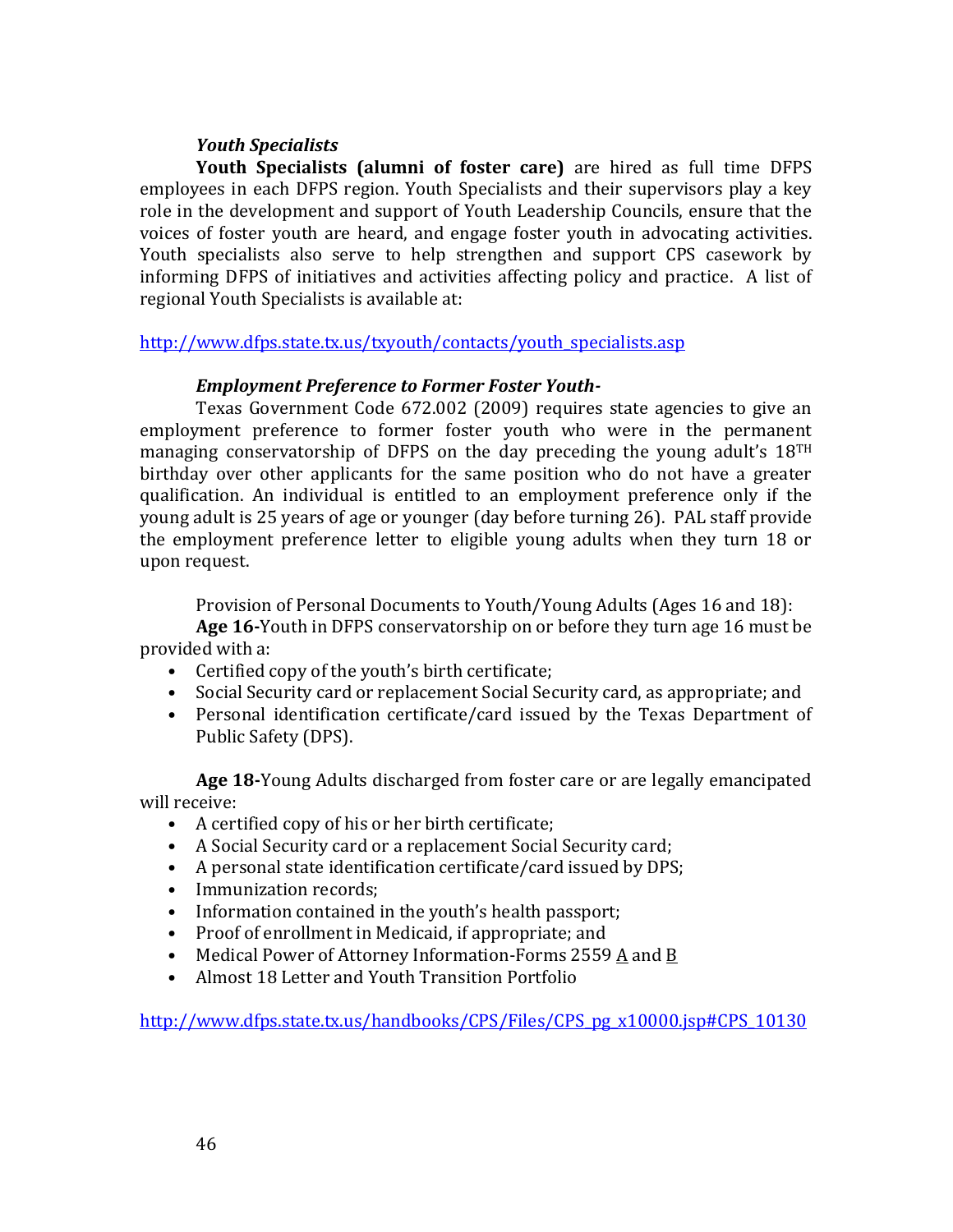| I CADS TOULII COMMECLION VYEDSILE <u>HLLD.//WWW.UIDS.SLALE.LA.US/LAVOULII/</u> |                                             |                                                   |
|--------------------------------------------------------------------------------|---------------------------------------------|---------------------------------------------------|
| <b>Region 1</b>                                                                | <b>Region 2</b>                             | <b>Region 3</b>                                   |
| <b>LUBBOCK</b>                                                                 | <b>ABILENE</b>                              | <b>DALLAS</b>                                     |
| *BCFS-HHS                                                                      | *BCFS-HHS                                   | <b>Transition Resource</b>                        |
| 125 Chicago Ave.                                                               | 1290 South Willis, Suite 55                 | Action Center (TRAC)                              |
| Lubbock, Texas 78416                                                           | Abilene Texas 79605                         | A Program of City Square                          |
| 806-792-0526                                                                   | 325-692-0033                                | 3108 Live Oak Street                              |
| 806-781-1179 (cell)                                                            |                                             | Dallas, TX 75204                                  |
|                                                                                |                                             | Toll Free 866-466-8722                            |
|                                                                                | Johnny Nguyen - Program                     |                                                   |
| Kami L. Jackson-Program Director                                               | Director                                    | 214-370-9300                                      |
| http://www.bcfs.net/                                                           | http://www.bcfs.net/                        | *FORT WORTH-TRAC<br>101 Summit Ave., Suite<br>508 |
|                                                                                |                                             | Ft. Worth Texas 76102                             |
|                                                                                |                                             | Toll Free 866-466-8722                            |
|                                                                                |                                             |                                                   |
|                                                                                |                                             | 817-882-9162                                      |
|                                                                                |                                             | Evy Kay Washburne-                                |
|                                                                                |                                             | Director                                          |
|                                                                                |                                             | ewashburne@citysq.org                             |
|                                                                                |                                             | http://citysq.org/trac/                           |
| <b>Region 4</b>                                                                | <b>Region 5</b>                             | <b>Region 6</b>                                   |
| <b>TYLER</b>                                                                   | <b>BEAUMONT</b>                             | <b>HOUSTON</b>                                    |
| *BCFS-HHS                                                                      | <b>FYI</b> Center                           | Houston Alumni and                                |
| 200 North Beckham, Tyler, Texas 75702                                          | 675 East Virginia St.                       | Youth (HAY) Center                                |
| 903-732-4601 (cell)                                                            | Beaumont, TX 77705                          | 1906 Cochran St.                                  |
| Yhaun Mitchell - Site Coordinator                                              | 409-833-1971                                | Houston TX 77009                                  |
|                                                                                |                                             |                                                   |
|                                                                                |                                             | 713-884-3300, ext. 183                            |
| LONGVIEW                                                                       | www.fyicenterbeaumont.o                     |                                                   |
| D.O.R.S Youth Transition Center                                                | rg                                          | www.HAYCenter.org                                 |
| 507 S. Fourth St.                                                              |                                             |                                                   |
| Longview Texas 75604                                                           | Jeff Ross-Assoc. Admin.                     | Mary Green-Director of                            |
| 903-803-0100                                                                   | 409-866-0976                                | <b>Transition Services</b>                        |
| 903-803-0105                                                                   | jross@buckner.org                           | Mary.Green@dfps.state.tx.                         |
| Jodi Cobler or                                                                 | Leticia Alexander                           | <b>us</b>                                         |
| Doug Wells-Program Coordinator                                                 | lalexander@buckner.org                      |                                                   |
| www.dorsytc.org                                                                |                                             |                                                   |
| <b>Region 7</b>                                                                | <b>Region 8</b>                             | <b>Region 9</b>                                   |
| BELTON, TEMPLE, AND KILLEEN                                                    | <b>SAN ANTONIO</b>                          | <b>SAN ANGELO</b>                                 |
| Project Futures Center                                                         | <b>BCFS-HHS</b>                             | *CONCHO VALLEY HOME                               |
| 204 North East Street                                                          | San Antonio Transition                      | FOR GIRLS, INC.                                   |
| Belton, Texas 76513                                                            | Center                                      | 412 Preusser                                      |
| 254-933-2707-Belton                                                            | 4415 Piedras Drive West,                    | San Angelo, TX 76903                              |
| 254-634-0117-Killeen                                                           | Ste. 100                                    | 325-655-3821                                      |
|                                                                                |                                             |                                                   |
| http://www.centraltexasyouthservices.o<br>rg                                   | San Antonio TX 78212<br>Phone: 210-733-7932 | www.conchokids.org                                |
| Kami Diaz-Program Coordinator                                                  | Gayle Davis - Associate                     | Sammye Ruppeck -                                  |
| 254-217-1982                                                                   | <b>Executive Director</b>                   |                                                   |
|                                                                                |                                             | Program Director                                  |
|                                                                                | http://www.bcfs.net/                        | Email:<br>sammye@conchokids.org                   |
|                                                                                |                                             |                                                   |

Texas Transition Center Rosters (As of August, 2012) Information is updated at the Texas Youth Connection Website-**<http://www.dfps.state.tx.us/txyouth/>**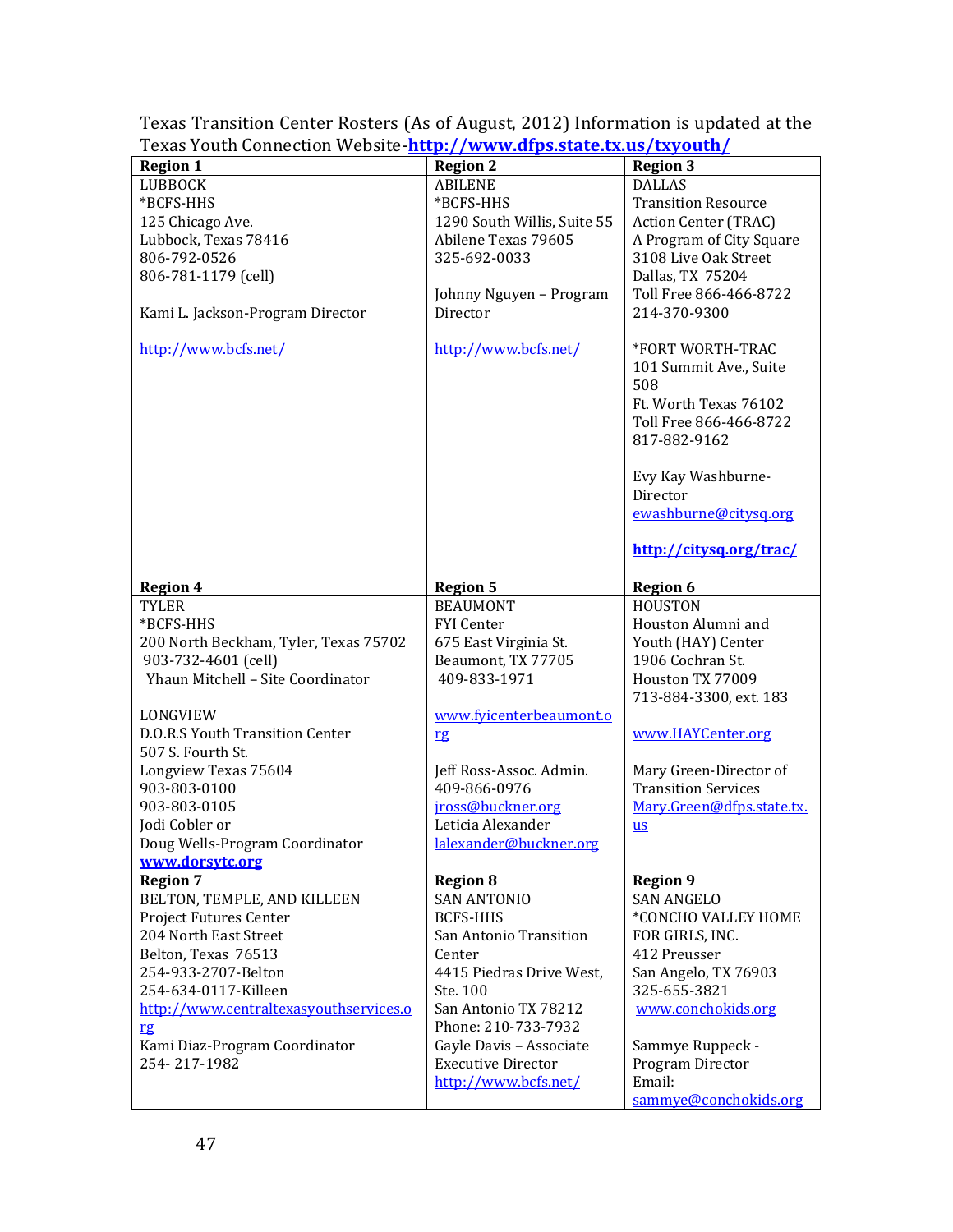| <b>AUSTIN</b>                        | <b>KERRVILLE</b>            |                                    |
|--------------------------------------|-----------------------------|------------------------------------|
| LIFEWORKS-ACTS Intake                | <b>BCFS-HHS</b>             |                                    |
| 835 N. Pleasant Valley Rd.           | 1105 E. Main Street         |                                    |
| Austin, Texas 78702                  | Kerrville TX 78028          |                                    |
| 512-735-2425                         | 830-896-0993                |                                    |
| 1-800-414-5457                       | Jeremy Taylor - Senior      |                                    |
| www.lifeworksaustin.org              | Program Director            |                                    |
| Leslie Gaines or Julie Baker-ACTS    | transitionalliving@bcfs.net |                                    |
| Drop in times Mon-Thurs (10-4        |                             |                                    |
| <b>Region 10</b>                     | <b>Region 11</b>            | <b>Centers Description</b>         |
| <b>EL PASO</b>                       | <b>CORPUS CHRISTI</b>       | <b>Transition Centers provide</b>  |
| <b>PRIDE Center</b>                  | <b>Foster Youth Life</b>    | a central clearinghouse of         |
| El Paso Human Services, Inc.         | <b>Investment Partners</b>  | one-stop services to serve         |
| 820 Montana                          | (FYLIP) Transition Center   | the diverse needs of older         |
| El Paso, Texas 79902                 | <b>BCFS-HHS</b>             | foster youth, homeless             |
| 915-533-4200                         | www.fylip.org               | youth, or other at-risk            |
| 915-533-4233                         | Plaza Business Park II      | youth ages $15 \frac{1}{2}$ to 25. |
|                                      | 4639 Corona, Ste 37         | <b>Transition centers are</b>      |
| www.elpasohumanservices.org/pridecen | Corpus Christi, TX 78411    | individually operated and          |
| ter                                  | Kenia Dimas-Program         | supported by partnerships          |
|                                      | Director                    | between DFPS and their             |
| Angelica Terrazas-Program Director   | 361-537-4982                | providers, and the Texas           |
|                                      |                             | Workforce Commission.              |
|                                      | *McALLEN                    | <b>Transition Centers are</b>      |
|                                      | <b>BCFS-HHS</b>             | designed to serve as               |
|                                      | 614 N. McColl               | locations for services such        |
|                                      | McAllen Tx. 78501           | as PAL, job readiness/job          |
|                                      | Sandra Valdivia             | search assistance, career          |
|                                      | 956-472-1325                | exploration, college               |
|                                      |                             | enrollment assistance,             |
|                                      |                             | mentoring and housing              |
|                                      |                             | assistance.                        |

BCFS-HHS (Baptist Child and Family Services-Health and Human Services) \*CPS Legislatively Funded Centers

Statewide DFPS Offices:

A directory of DFPS Offices across the state can be found here:

[http://www.dfps.state.tx.us/contact\\_us/map.asp](http://www.dfps.state.tx.us/contact_us/map.asp)

# **Texas Department of Assistive and Rehabilitative Services (DARS)**

DARS works in partnership with people with disabilities and families with children who have developmental delays to improve the quality of their lives and enable full participation in the community. DARS administers a variety of rehabilitation programs.

### **Comprehensive Rehabilitation Services Program**

The **Comprehensive Rehabilitation Services program** (CRS) helps Texans with spinal cord and brain injuries receive intensive therapies to increase independence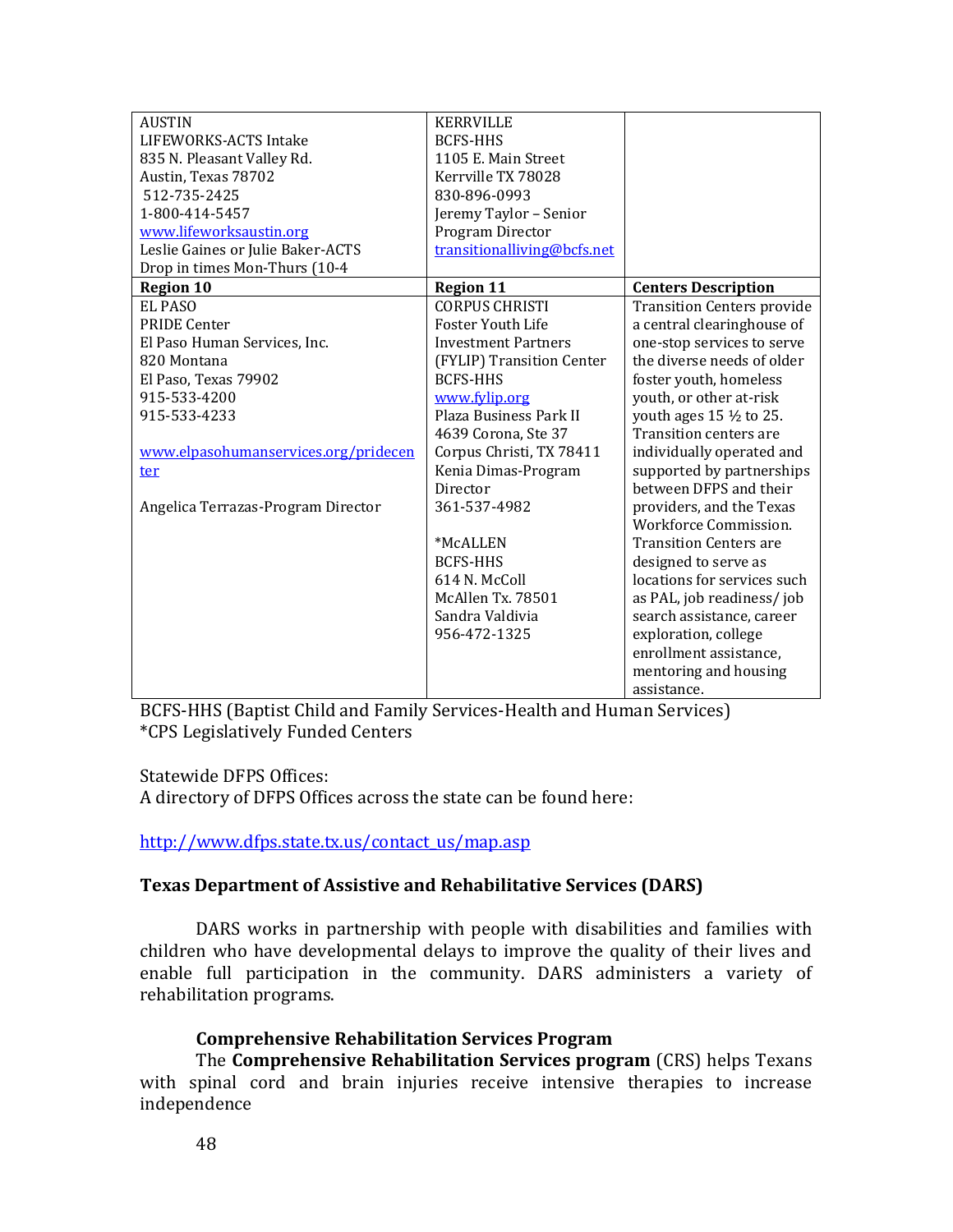CRS has assisted individuals to leave nursing homes and hospitals and live in their own homes again.

In order to receive services, the consumer must:

- Have a traumatic brain injury, a traumatic spinal cord injury, or both. These injuries must have significantly affected the consumer's ability to perform daily activities.
- Be at least 15 years old.
- Be a United States citizen or immigrant alien.
- Have lived in Texas for at least six months or have a primary caregiver who has lived in Texas for at least six months.
- Be medically stable enough to participate in rehabilitation activities.
- Agree to participate in the services offered by the DARS CRS program.

Every person in the CRS program receives an individualized treatment plan, based on individual needs. The goal of the CRS program is to help people be more independent in their homes and communities.

Depending on what's needed, the CRS program pays for one or all of these treatments:

- *In-patient Comprehensive Medical Rehabilitation* A team of medical experts provides consumers with therapy, medical care, and other help. These services take place in a rehabilitation hospital and typically last 30 days.
- *Outpatient Services* Experts help consumers increase their ability to do daily activities that were affected by their injury. Consumers may have to go to a hospital or clinic during the day, but will be able to go home after their treatments.
- *Post-Acute Traumatic Brain Injury Services* These services help consumers deal with mental or thought issues related to their injury like forgetfulness or difficulties in solving problems. These services are offered on a residential (overnight stay) and non-residential basis.

There may be a waiting list for services.

The goal of the CRS program to use this funding is to:

- Serve as many people as possible as soon as possible; and
- Deliver services that will give the most effective help.

# **Rehabilitation Technology Resource Center**

The **DRS Rehabilitation Technology Resource Center** helps keep track of the latest innovations in equipment and engineering services designed to help people with disabilities be more independent.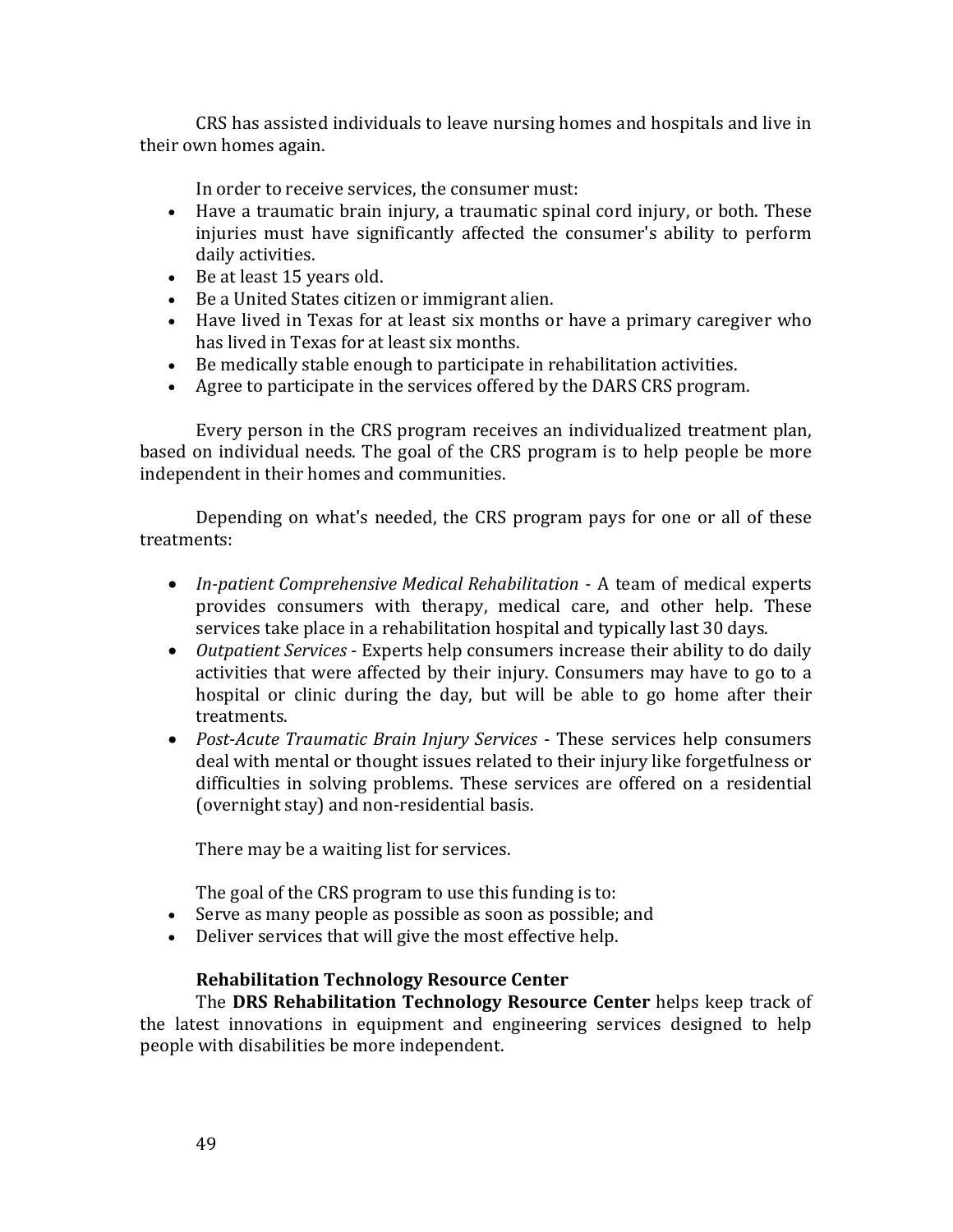The latest technology enables people with disabilities to perform jobs once thought of as "off limits" to them. New products do not always reach the people who need them most. Through the RTRC, individuals are assisting in finding equipment, explaining how it is used and how to get it. DRS Rehabilitation Technology Resource Center works in all areas of disabilities, including people with low vision.

Having the right equipment can change a person's life. It can make the difference between living in an assisted care facility and living and working independently.

### *Services Offered by the RTRC*

**Vehicle modifications**: Installation of wheelchair lifts, hand controls, reduced effort steering, and wide range of other adaptive vehicle equipment empowers our consumers to travel independently to achieve work and personal goals. Our staff reviews vehicle modification prescriptions and plans, and can provide the latest information about vehicle adaptations. We work in partnership with Texas Transportation Institute to assure that the modifications we purchase are safe and appropriate to meet our consumers' needs. For information about our services, please contact the Coordinator for Vehicle Modifications at (512) 424-4155 or the Program Specialist for Rehabilitation Technology at (512) 424-4111.

NOTICE: Please consult with your counselor before purchasing any items on these lists.

[List of Vehicles Approved for Lowered Floor and Rear Entry Conversions](http://www.dars.state.tx.us/drs/vehicleconversions.shtml) – (Updated [January 2013\)](http://www.dars.state.tx.us/drs/vehicleconversions.shtml) [List of commonly installed vehicle assistive devices](http://www.dars.state.tx.us/drs/vehicledevices.shtml) – Updated April 2012) [DARS Vehicle Modification Program Frequently Asked Questions](http://www.dars.state.tx.us/drs/faq_vehiclemod.shtml)

**Information and Referral:** Providing information and referring people to the right resources is a major service of the RTRC. The staff researches the latest products that are commercially available, giving people choices that can assist them in achieving their goals. This service is for DRS consumers, and, on a time-available basis, for the general public.

**Assessments:** RTRC can provide counselors with information about jobsite and home modifications, as well as computer assessments. The RTRC does not provide assistive technology assessments as this service is made available through qualified professionals such as physical therapist, occupational therapist, or rehabilitation engineers. All assessments for rehabilitation technology are conducted in the individual's customary environment or the environment where the technology will be used, such as the home or worksite. The assessment provides pertinent background information about the individual environment or site that the consumer uses (or will use) the technology. This assessment includes a detailed recommendation of the specifications for a device, system, or service; justification for the purchase (including advantages over other options); maintenance cost,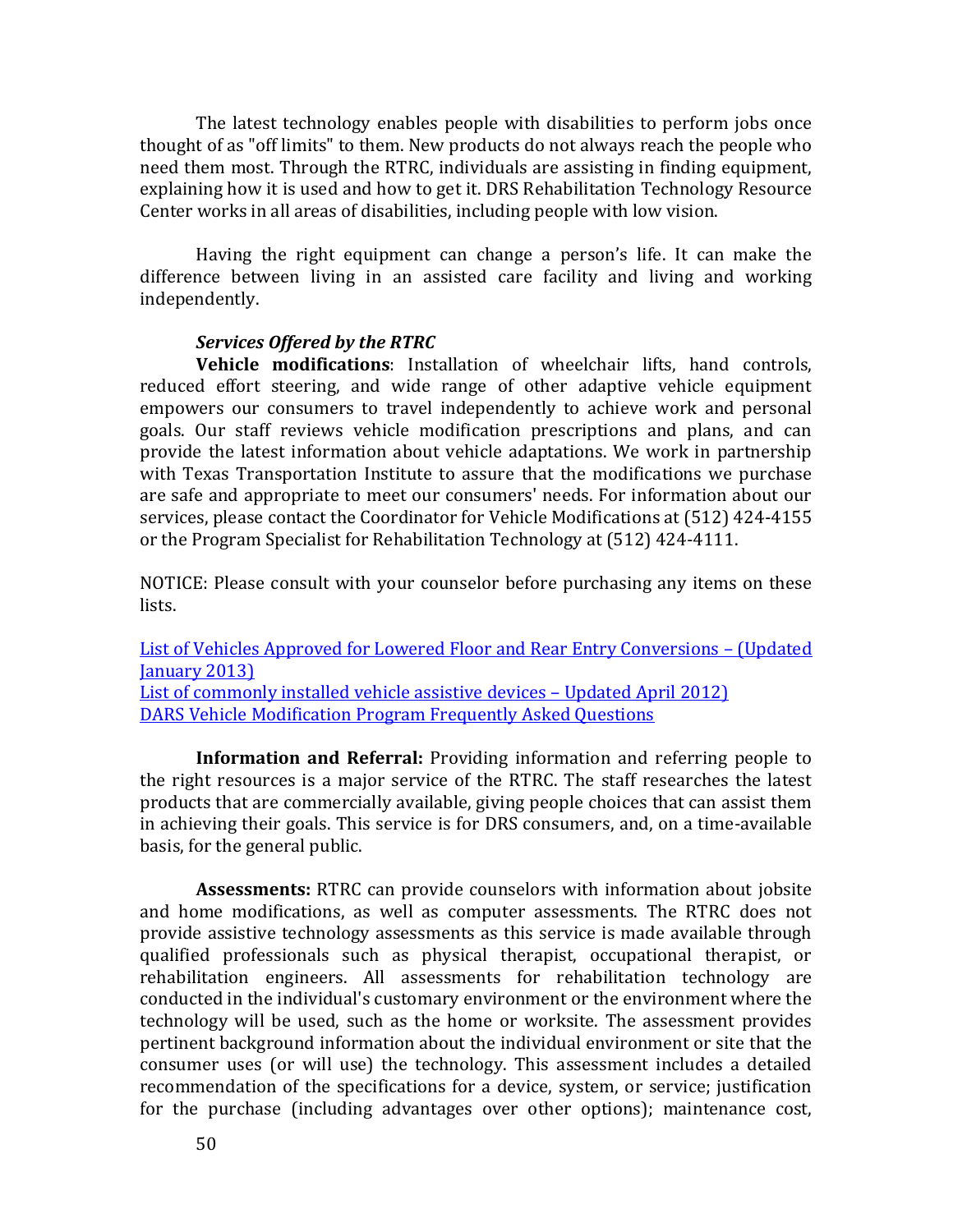cost/benefits, and how the equipment addresses the individual's functional limitations and vocational goals. If a brand or a model is specified, generic equivalents should also be allowed.

**Demonstration and loan of equipment:** The RTRC is located in the DRS Central Office in Austin and has a wide array of assistive equipment including wheelchairs and aids for communication, daily living, deaf and hard of hearing. The RTRC also addresses ergonomic issues. All of the RTRC's inventory is available for demonstration, and the majority of items are available to loan to consumers for a period of three weeks. Equipment loans enable our consumers to try out devices ensuring that they meet their needs prior to purchase. Equipment is loaned to rehabilitation professionals and to DRS consumers through their counselors. Other individuals or groups may request demonstrations at the RTRC by calling (512) 424-4138 or (512) 424-4111 to schedule an appointment.

# Resource link:

[The Center For Disability Studies, Texas Technology Access Program, The](file:///C:/Documents%20and%20Settings/sduran/Local%20Settings/Temporary%20Internet%20Files/Content.Outlook/OPL67C8S/The%20Center%20For%20Disability%20Studies,%20Texas%20Technology%20Access%20Program,%20The%20%20University%20of%20Texas%20at%20%20Austin)  [University of Texas at Austin](file:///C:/Documents%20and%20Settings/sduran/Local%20Settings/Temporary%20Internet%20Files/Content.Outlook/OPL67C8S/The%20Center%20For%20Disability%20Studies,%20Texas%20Technology%20Access%20Program,%20The%20%20University%20of%20Texas%20at%20%20Austin) [\(http://tatp.edb.utexas.edu/\)](http://tatp.edb.utexas.edu/)

# **Independent Living Services and Centers**

The **Independent Living (IL) Services and Centers** concentrate on selfsufficiency and quality of life, even if work potential is limited. Independent Living Centers and Services promote self-sufficiency despite significant disability providing people with disabilities with improved mobility, communication, personal adjustment and self-direction. Independent Living Centers are operated by and for people with disabilities throughout the state to provide assistance through peer counseling, information and referral, advocacy support and other measures that encourage people to make their own decisions.

Objectives of ILS include but are not limited to:

- living independently;
- decreasing dependence on family members;
- decreasing the need for attendant services;
- decreasing the need for supervision in activities of daily living;
- increasing a self-directed lifestyle;
- improving ability to perform activities of daily living;
- improving mobility;
- improving communication; and
- improving personal/social adjustment.

Services provided in the ILS program may include:

- counseling and guidance;
- training and tutorial services:
- adult basic education;
- rehabilitation facility training;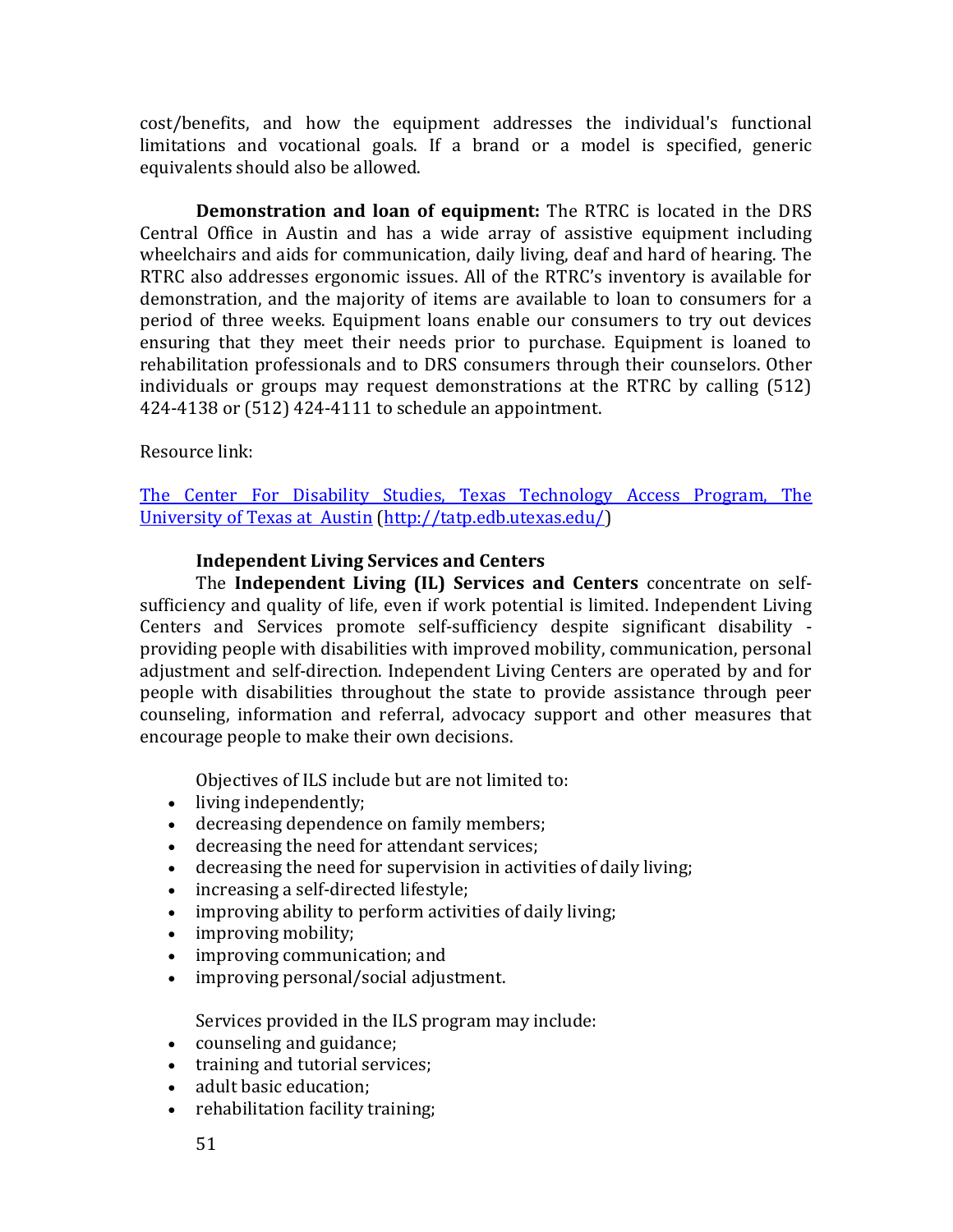- telecommunications, sensory and other technological aids for people who are deaf;
- vehicle modification;
- assistive devices such as artificial limbs, braces, wheelchairs and hearing aids to stabilize or improve function; and
- other services as needed to achieve independent living objectives, such as transportation, interpreter services and maintenance.

To be eligible for the ILS program, a person must be certified by a DRS counselor:

- to have a significant disability that results in a substantial impediment to their ability to function independently in the family and/or in the community, and
- there must be a reasonable expectation that ILS assistance will result in the ability to function more independently.

ILS services can be provided to consumers when they meet the basic eligibility requirements.

The DRS counselor provides guidance and counseling and, when possible, coordinates services from organizations offering comparable benefits directed toward achieving the ILS goal. For those ILS services that require DRS funds, consumers are continued on the ILS Waiting List. The timing of DRS-paid services varies depending upon available funding and the current number of consumers receiving or waiting for DRS-funded services.

DRS works very closely with Centers for Independent Living in locations that have a center. The Centers for Independent Living are located in various communities throughout the state. Your DRS counselor can provide information about the closest available center and the area that it serves. Consistent with the primary purpose of the program, the DRS Independent Living services also contribute to the support of persons with disabilities in the community as well as support their movement from nursing homes and institutions to community-based settings.

Services will be determined through informed consumer choice, that is, after providing you with information about your options and alternatives. Please note that consumers can be served by only one DRS program at a time. Some people with significant disabilities face barriers that severely limit their ability to take advantage of the many opportunities most people take for granted, for instance, transportation, living arrangements, social and recreational activities. Some barriers are obvious – a curb with no ramp for people who use wheelchairs, lack of interpreters or captioning for people with hearing impairments, lack of brailed material for people with visual impairments, for example. Less obvious barriers can be even more limiting. Misunderstandings about disability can very often prevent people with disabilities from living lives of independence. That's where the DRS ILS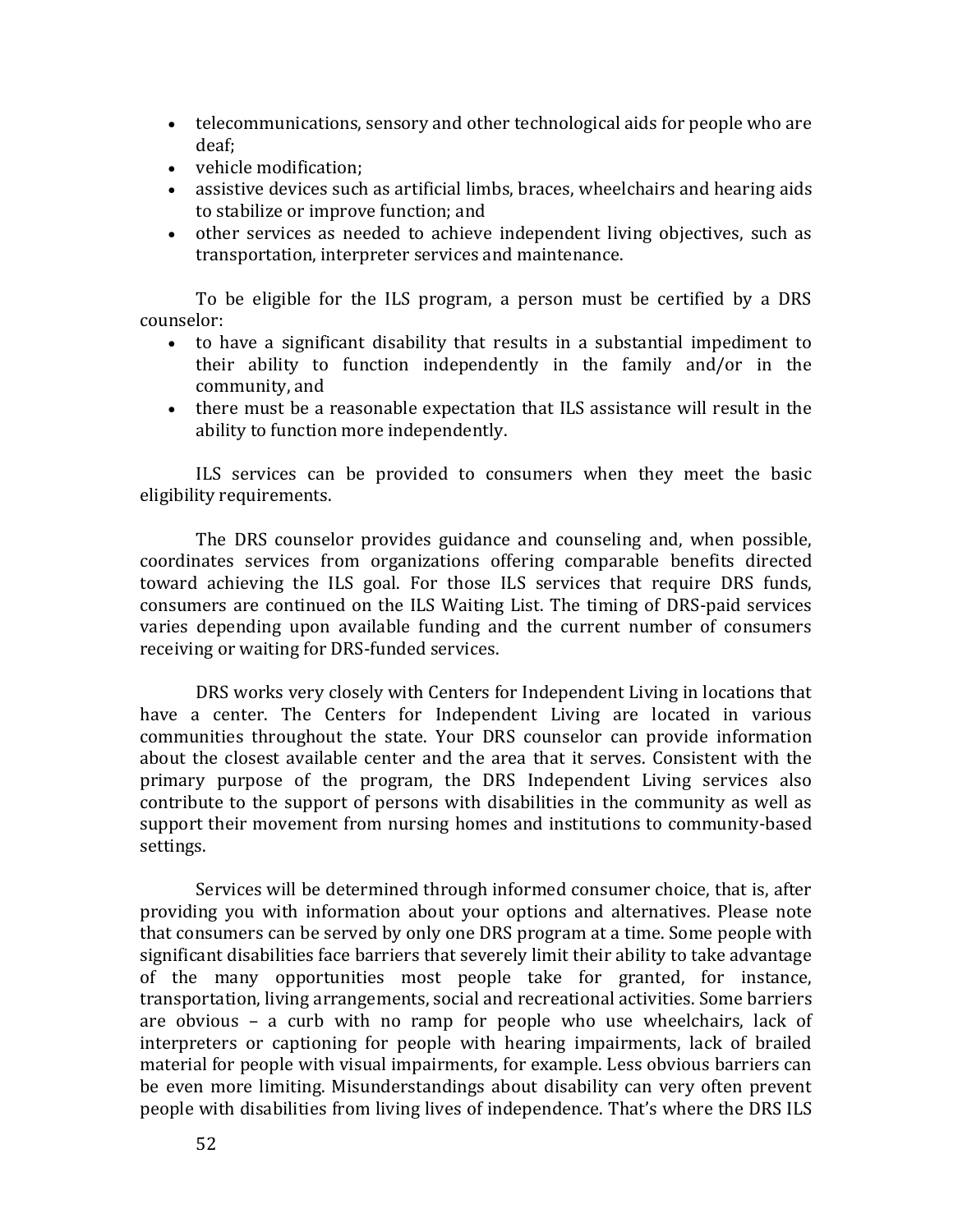program can help. With some assistance, people with disabilities can effectively confront these barriers and achieve lives of personal satisfaction and independence. DRS counselors can help people with disabilities move beyond all kinds of barriers, both at home and in the community.

People with significant disabilities can benefit from the ILS program at DRS. (People who are blind or visually impaired are served by the Division for Blind Services.)

The complete list of Independent Living Center in Texas is located at the following website:

### [http://www.dars.state.tx.us/drs/directory\\_cil.shtml](http://www.dars.state.tx.us/drs/directory_cil.shtml)

The list of Independent Living Centers funded directly through DARS is found here:

[http://www.dars.state.tx.us/drs/directory\\_drsonly\\_cil.shtml](http://www.dars.state.tx.us/drs/directory_drsonly_cil.shtml) 

### **Vocational Rehabilitation Program**

The **Vocational Rehabilitation (VR) program**, a state-federal partnership since 1929, helps people with physical or mental disabilities prepare for, find and keep jobs. Gaining skills needed for a career, learning how to prepare for a job interview or getting the accommodations needed to stay employed are just a few of the ways this program helps people with disabilities increase productivity and independence.

Work related services are individualized and may include counseling, training, medical treatment, assistive devices, job placement assistance, and other services. Eligibility criteria for this program include: the presence of a physical or mental disability that results in a substantial impediment to employment, whether the individual is employable after receiving services, and whether services are required to achieve employment outcomes. Our Vocational Rehabilitation (VR) program helps Texans with disabilities prepare for, find and keep employment. This program also helps students with disabilities plan the jump from school to work. Please see our Vocational Rehabilitation Guide to Applicants to learn about the process of applying for VR services.

The Vocational Rehabilitation Program serves people with a wide variety of disabilities, e.g.:

- mental illness,
- hearing impairment,
- impaired functioning of arms or legs,
- back injury,
- alcoholism or drug addiction,
- mental retardation,
- learning disability,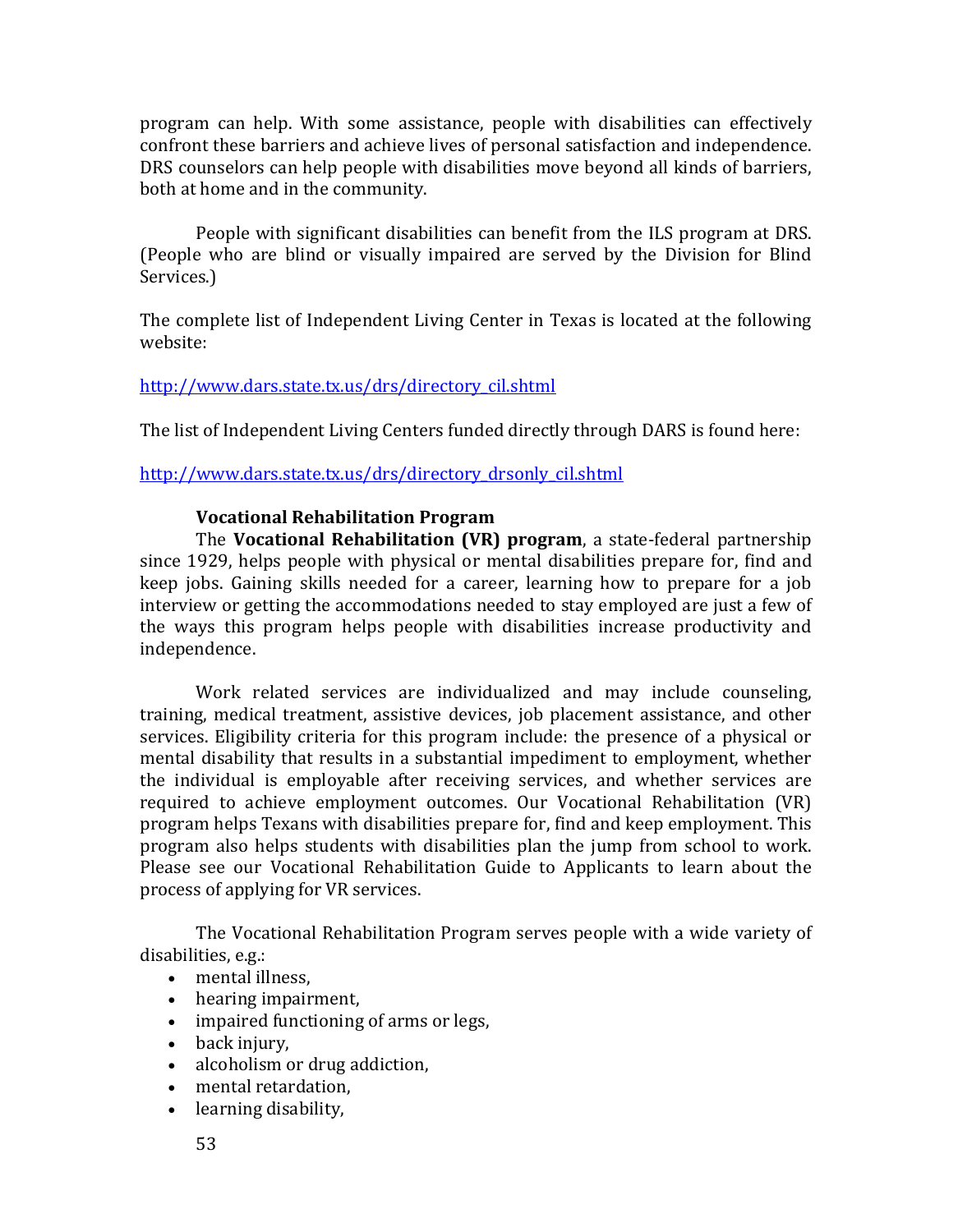- traumatic brain injury and
- other physical or mental disabilities that prevent the person from finding and keeping a job.

Services are provided based on individual needs. Some of these services are:

- medical, psychological and vocational evaluation to determine the nature and degree of the disability and the consumer's job capabilities,
- counseling and guidance to help the consumer and family plan vocational goals and adjust to the working world,
- training to learn job skills in trade school, college, university, on the job or at home,
- hearing examinations, hearing aids and other communication equipment, aural rehabilitation and interpreter services for the deaf and hearing impaired,
- medical treatment and/or therapy to lessen or remove the disability,
- assistive devices such as artificial limbs, braces, and wheelchairs to stabilize or improve functioning on the job or at home,
- rehabilitation technology devices and services to improve job functioning,
- training in appropriate work behaviors and other skills to meet employer expectations,
- job placement assistance to find jobs compatible with the person's physical and mental ability, and
- follow-up after job placement to ensure job success.

Consistent with the primary purpose of the program, Vocational Rehabilitation services also contribute to the support of persons with disabilities in the community as well as support their movement from nursing homes and institutions to community-based settings.

A person is eligible if:

- the person has a disability which results in substantial problems in obtaining employment;
- vocational rehabilitation services from DRS are required by that person to prepare for, get or keep a job and
- the person is able to get or keep a job after receiving services.

Services will be determined through informed consumer choice, that is, after providing information about options and alternatives. Please note that consumers can be served by only one DRS program at a time.

**Supported Employment** serves consumers of the Vocational Rehabilitation Program who need on-going support to maintain competitive employment. Counselors ensure that consumers in this program have the opportunity and support necessary to work in their communities.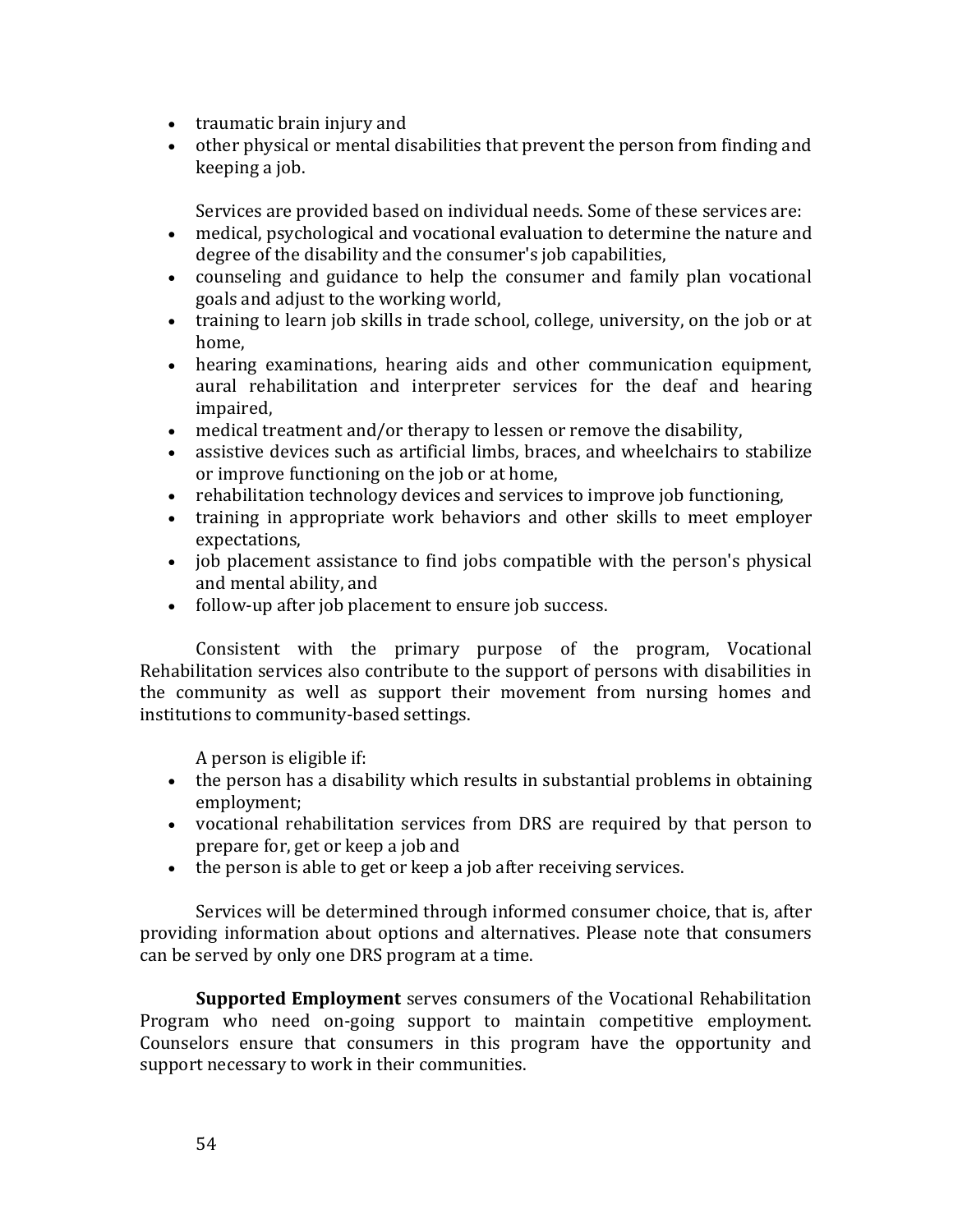**Transition Planning**. DRS VR counselors provide consultative and technical assistance to public school personnel in planning the move from school to work for students with disabilities. DRS Regional Transition Specialists assist VR counselors in coordination with schools, independent school districts, and regional Educational Service Centers.

The VR program also provides services to eligible persons with disabilities who have been injured on the job and partners with the Office of Injured Employee Counsel (OIEC) when needed. The Office of Injured Employee Counsel (OIEC) is a state agency created by the Texas Legislature to represent the interests of injured employees in the workers' compensation system. OIEC's Mission: To assist, educate, and advocate on behalf of the injured employees of Texas. For further information about the agency and the services provided please visit the OIEC website at

#### [www.oiec.state.tx.us.](http://www.oiec.state.tx.us/)

### **DARS Specialized Telecommunications Assistance Programs (STAP)**

STAP is a voucher program that provides financial assistance for the purchase of specialized assistive equipment or services for individuals whose disability interferes with their ability to access the telephone network.

### **DARS Division for Blind Services**

**The DARS Division for Blind Services (DBS)** assists blind or visually impaired individuals and their families. Depending upon their goals and needs, DBS offers services to help regain independence or find a job.

DBS staff work in partnership with Texans who are blind or visually impaired to get high quality jobs, live independently, or help a child receive the training needed to be successful in school and beyond. DBS envisions a Texas where people who are blind or visually impaired enjoy the same opportunities as other Texans to pursue independence and employment, and our mission is to work in partnership with Texans who are blind or visually impaired to reach their goals.

DBS services include:

- Vocational Rehabilitation Program for adults whose visual condition limits their ability to begin or continue work;
- Independent Living Rehabilitation Program assists adults who are blind or visually impaired to learn adaptive skills to continue to live independently;
- Transition program assists young people who are blind or visually impaired to make an effective transition from secondary school to adult life and the world of work; and
- Criss Cole Rehabilitation Center, located in Austin, a residential program offering intensive vocational and independent living training to Texans who are blind.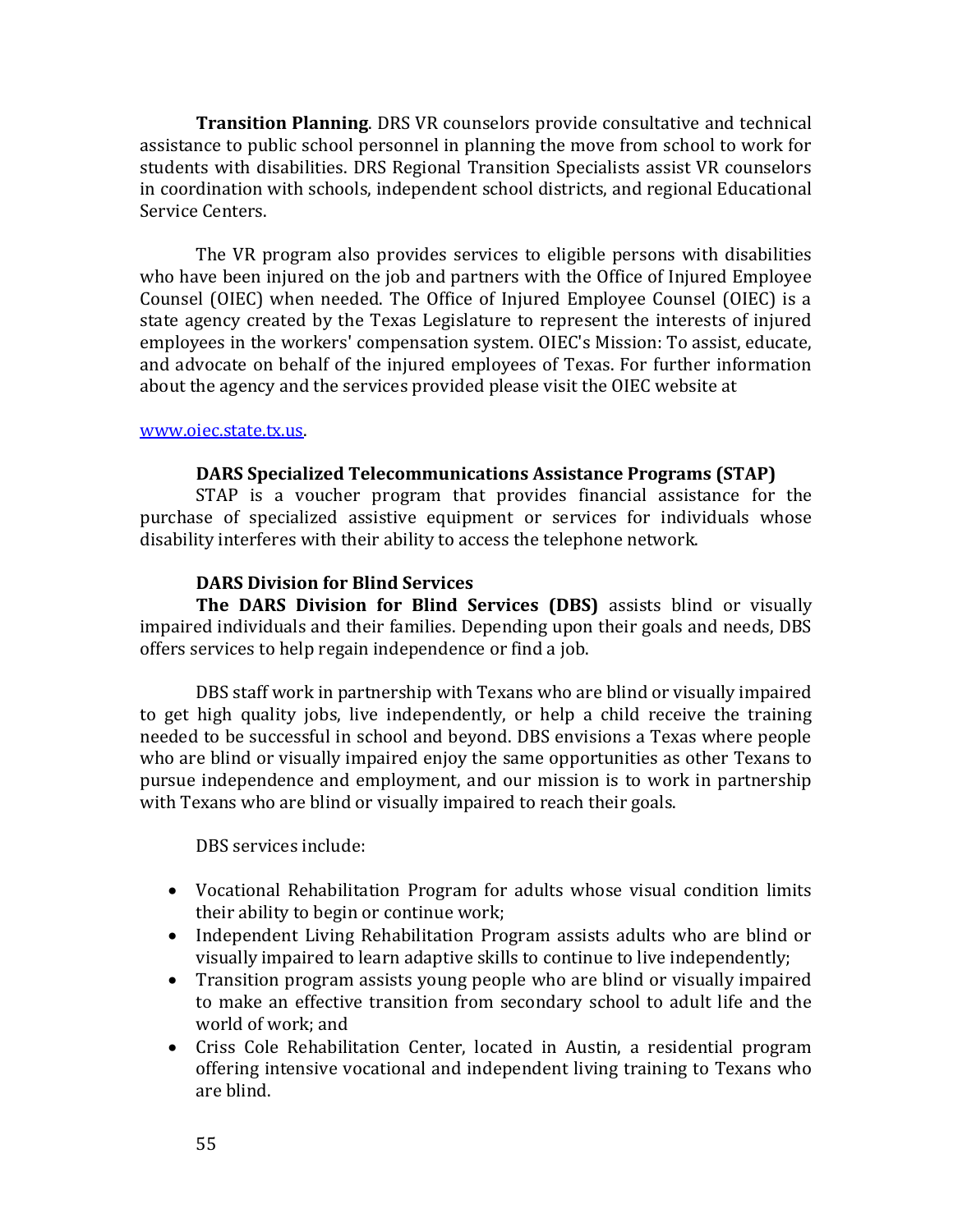### **Texas Councils of Government (COGs)**

COGs are voluntary associations of, by and for local governments, and are established to assist local governments in planning for common needs, cooperating for mutual benefit, and coordinating for sound regional development. The purpose of the COGs is to strengthen both the individual and collective power of local governments and to help them recognize regional opportunities, eliminate unnecessary duplication, and make joint decisions. In many communities the **ADRC, AAA,** and other aging and/or disability service programs are co-located within that community's COG.

The Texas COG directory can be found at

### [http://txdirectory.com/online/abc/detail.php?id=200.](http://txdirectory.com/online/abc/detail.php?id=200)

#### **Community Services and Supports – Medicaid Entitlement**

Medicaid also provides community entitlement programs for people who are older and those with disabilities so that they can continue to live in the community. The community entitlement programs are Primary Home Care (PHC), Community Attendant Services (CAS), and Day Activity and Health Services (DAHS). Financial eligibility is determined through HHSC, or, if the individual receives Supplemental Security Income (SSI), through the Social Security Administration. Functional eligibility is determined by DADS.

### **Primary Home Care (PHC)**

PHC provides attendant services for those with an approved medical need requiring assistance with activities of daily living, such as bathing, grooming, meal preparation, and housekeeping. People receive, on average, 16.6 hours of assistance per week. As of February, 2011, 38% of individuals receiving PHC services were 18- 64 years of age, and 62% were 65 years of age or older (DADS Reference Guide 2013). Additional functional and financial requirements must be met to receive PHC.

### **Community Attendant Services (CAS)**

CAS provides attendant services for those with an approved medical need requiring assistance with activities of daily living, such as bathing, grooming, meal preparation, and housekeeping. People receive, on average, 16.4 hours of assistance per week. As of February, 2011, 31% of individuals receiving PHC services were 18- 64 years of age, and 69% were 65 years of age or older. Individuals must not be eligible for Medicaid to receive CAS (DADS Reference Guide 2013). Additional functional and financial requirements must be met to receive CAS.

#### **Day Activity and Health Services (DAHS)**

DAHS are provided through contracts with licensed adult day care facilities to individuals living in the community to provide an alternative to placement in a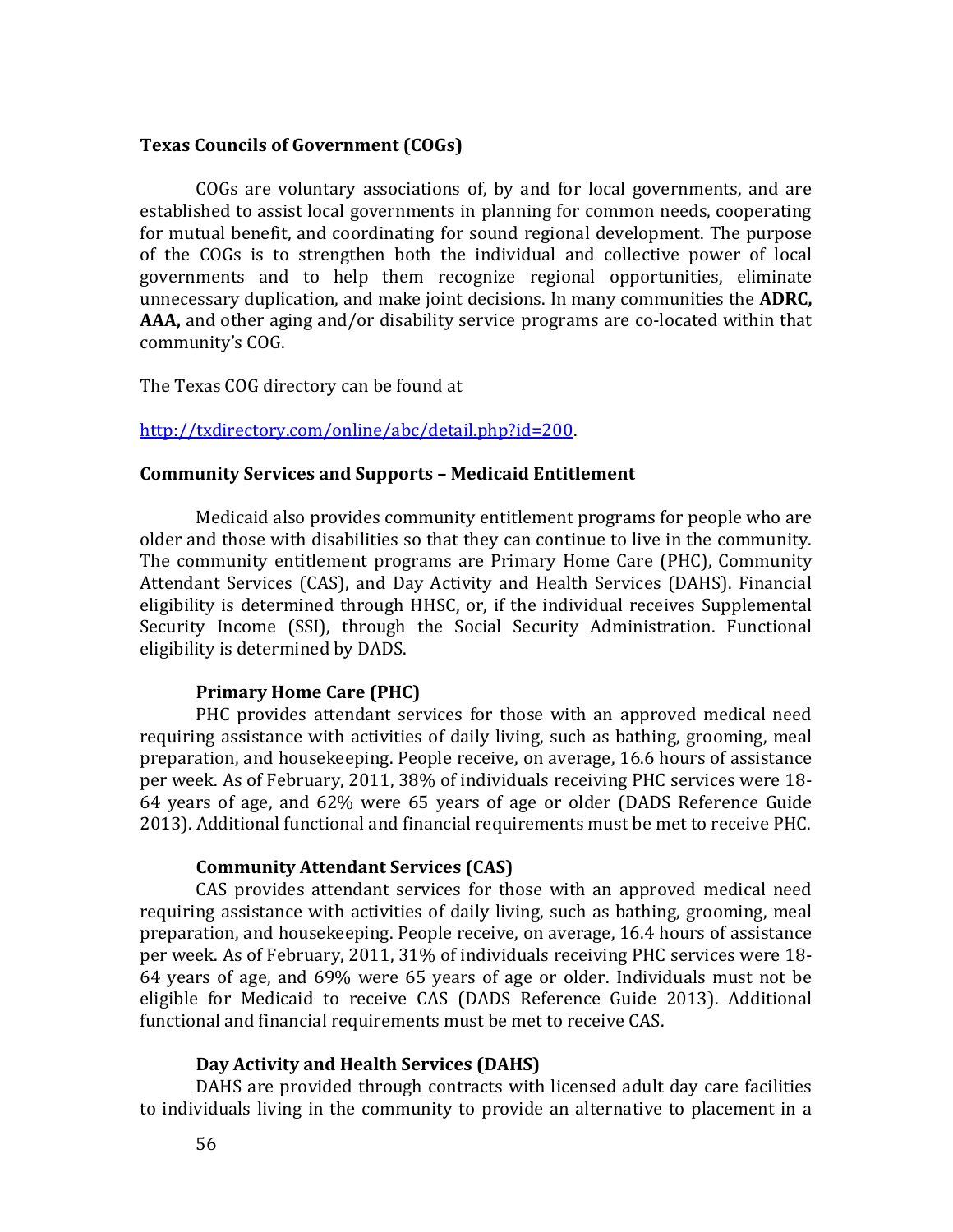nursing facility or other institution. Services are designed to address the physical, mental, medical, and social needs of individuals, and include nursing and personal care; meals and snacks; transportation; and social, educational, and residential activities. As of February, 2011, 39% of individuals using CBA were 18-64 years of age, and 61% were 65 years of age or older (DADS Reference Guide 2013). Medicaid eligibility is required to receive DAHS, as well as other financial and functional requirements.

### **Community Services and Supports Medicaid Waivers**

Medicaid waiver programs are exceptions to the usual Medicaid requirements and are not entitlement programs. Waiver programs provide community-based services and supports for individuals who qualify for admission to a nursing facility or an intermediate care facility for individuals with intellectual and developmental disabilities, but who have chosen to receive waiver services. The Medicaid waivers are intended to provide services in the home or a community setting and to be cost-effective alternatives to institutional settings. DADS administers six waiver programs; most programs have interest lists. For each of the programs, individuals must qualify for Medicaid and meet all of the functional requirements for the program.

### **Community Based Alternatives**

The Community Based Alternative (CBA) program provides services and supports for older individuals and those with disabilities as an alternative to living in a nursing facility. Services include adaptive aids, medical supplies, dental, adult foster care, assisted living/residential care, emergency response, nursing, minor home modifications, occupational therapy, personal assistance services, home delivered meals, physical therapy, respite care, speech pathology, and transition assistance services. Service Coordination is provided by DADS' staff in the regional offices. As of February, 2011, 34% of individuals using CBA were 18-64 years of age, and 66% were 65 years of age or older (DADS Reference Guide 2013).

#### **Home and Community-based Services**

The Home and Community-based Services (HCS) program provides services and supports for individuals with intellectual and developmental disabilities as an alternative to living in an intermediate care facility for individuals with an intellectual disability or developmental disability (ICF/IID). Individuals may live in their own or family home, in a foster/companion care setting, or in a residence with no more than four others receiving similar services. According to the need of the individual, services may include residential assistance, supported employment, day habilitation, respite, dental treatment, adaptive aids, minor home modifications and/or specialized therapies such as social work, behavioral support, occupational therapy, physical therapy, audiology, speech/language therapy, dietary services, and licensed nursing services. Service Coordination is provided by DADS contracted Local Authorities. As of February, 2011, 6% of those using HCS services were 17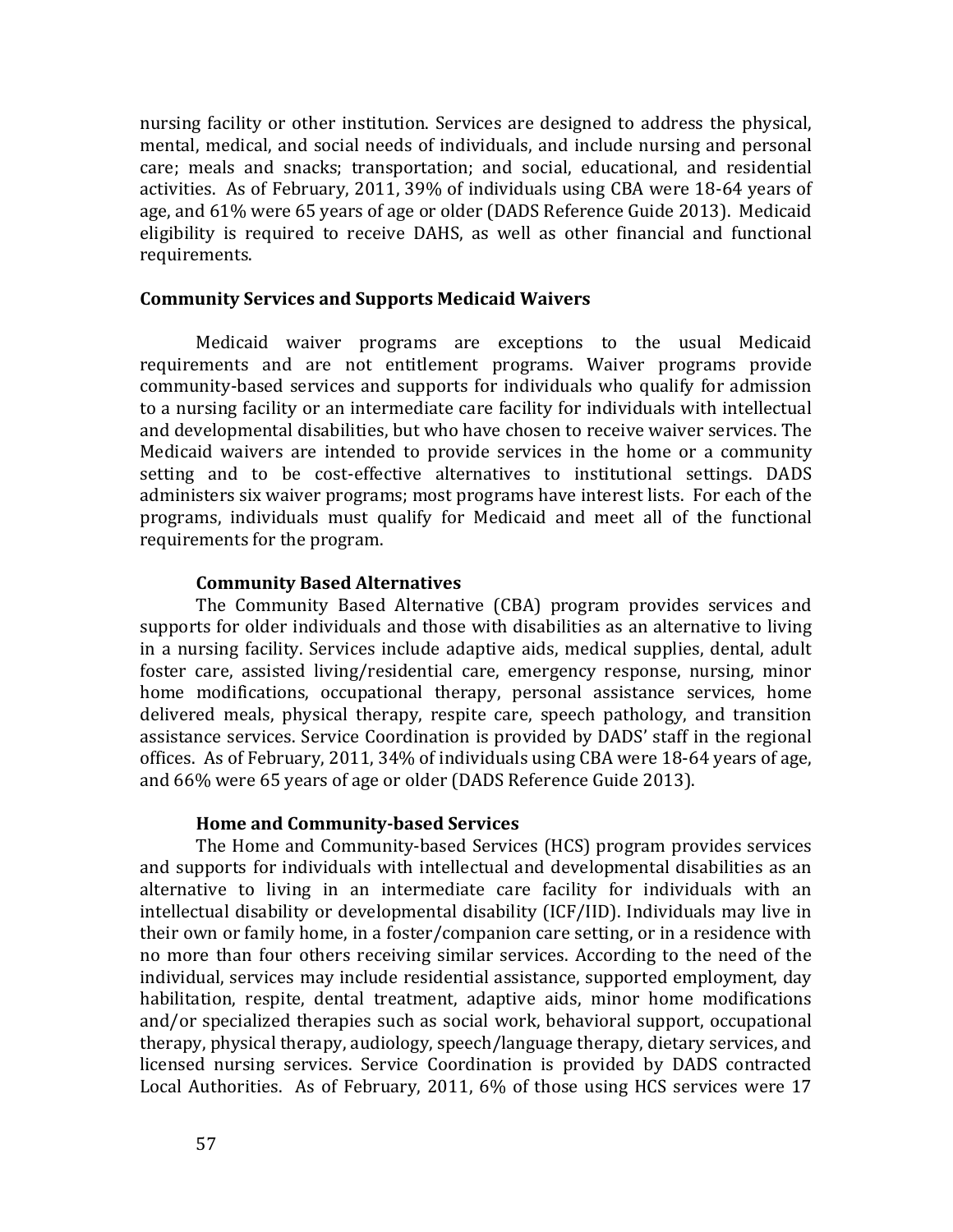years or younger, 91% were 18 to 64 years of age, and 3% were 65 years of age or older (DADS Reference Guide 2013).

#### **Community Living Assistance and Support Services**

The Community Living Assistance and Support Services (CLASS) provides services and supports to individuals with related conditions as an alternative to living in an ICF/IID. Individuals receiving CLASS may live in their own or family home. Services include adaptive aids and medical supplies, case management, habilitation, minor home modifications, nursing services, behavioral support services, respite, occupational therapy, physical therapy, speech/language therapy, pre-vocational services, supported employment, support family service, and transition assistance services. As of February, 2011, 41% of those using CLASS services were 17 years or younger, 59% were 18 to 64 years of age, and less than 1% were 65 years of age or older (DADS Reference Guide 2013).

#### **Deaf -Blind with Multiple Disabilities**

The Deaf Blind with Multiple Disabilities (DBMD) program provides services and supports for individuals with deaf-blindness and one or more other disabilities as an alternative to living in an ICF/IID. Individuals receiving services may reside in their own or family home or in small group homes. Services include adaptive aids and medical supplies; dental services; assisted living; behavior support services; case management; chore services; minor home modifications; residential habilitation; day habilitation; intervener services; nursing services; occupational therapy; physical therapy; orientation and mobility; respite; speech, hearing and language therapy; supported employment; employment assistance; dietary services; and financial management services. As of February, 2011, 98% were 18 to 64 years of age, and 2% were 65 years of age or older (DADS Reference Guide 2013).

### **Medically Dependent Children Program**

The Medically Dependent Children (MDCP) program provides a variety of services to support families caring for children who are medically dependent and to encourage the deinstitutionalization of children currently receiving services in nursing facilities. Specific services include adaptive aids, flexible family support services, minor home modifications, respite, financial management services, and transition assistance services. Service Coordination is provided by DADS staff in the regional offices. As of February, 2011, 92% of those using MDCP were 17 years of age or younger, and 8% were 18 to 20 years of age (DADS Reference Guide 2013).

#### **Texas Home Living**

The Texas Home Living (TxHmL) program provides services and supports for individuals with intellectual disabilities as an alternative to living in an ICF/IID. Individuals must live in their own or family homes. Services include community support, day habilitation, employment assistance, supported employment, respite services, financial management service, skilled nursing, adaptive aids, minor home modification, dental treatment, and specialized services such as occupational therapy, physical therapy, audiology, speech/language pathology, dietary services,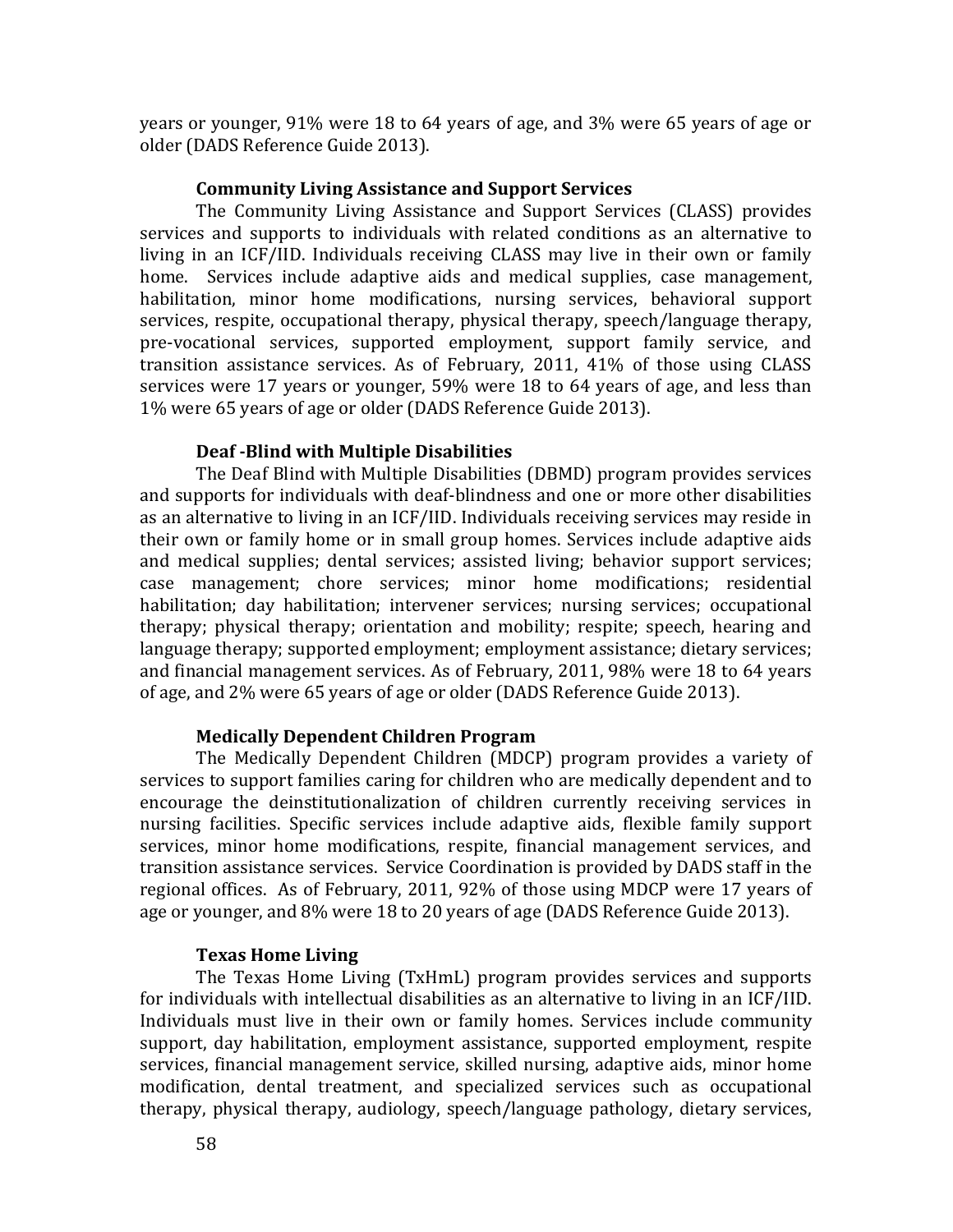and behavioral support services. Service coordination is included through the local authority. As of February, 2011, 13% of those using TxHmL services were 17 years or younger, 87% were 18 to 64 years of age, and 1% were 65 years of age or older (DADS Reference Guide 2013).

### **Star+Plus**

Star+Plus is a Medicaid managed care program in Texas that combines longterm services and supports with health care services. It provides service coordination, adaptive aids, medical supplies, assisted living support, emergency response systems, nursing services, minor home modifications, therapies, respite services, dental care, and personal assistance services. Long-term services and supports often enable an individual to live in the community rather than in an institution or facility.

#### **Community Services and Supports - Non-Medicaid**

Non-Medicaid services and supports are provided in community settings to enable individuals with disabilities and those who are aging to remain in the community, maintain their independence, and avoid institutionalization. There are functional and financial requirements to be eligible for these services. As of February, 2011, 38% of those using non-Medicaid community services and supports were 18-64 years of age, and 62% were 65 years or older.

### **Adult Foster Care**

Adult Foster Care (AFC) provides a 24 hour living arrangement with supervision in an adult foster home for individuals who are unable to continue independent functioning in their own homes. Services may include assistance with activities of daily living activities and provision of or arrangement for transportation. Service recipients pay room and board to the provider.

#### **Client Managed Personal Attendant Services**

This program provides personal attendant services to people with physical disabilities who are willing and able to supervise the attendant (or have another person who can). Individuals receiving services interview, select, train, supervise, and terminate their attendants.

#### **Emergency Response Services (ERS)**

ERS provides a 24-hour electronic monitoring system for adults with functional impairments who are living alone or are socially isolated for assistance in emergency situations.

### **Family Care**

Family Care provides attendant care services to eligible adults with limitations in performing activities of daily living. Services include assistance with personal care activities, home management tasks, meal preparation, and escort services.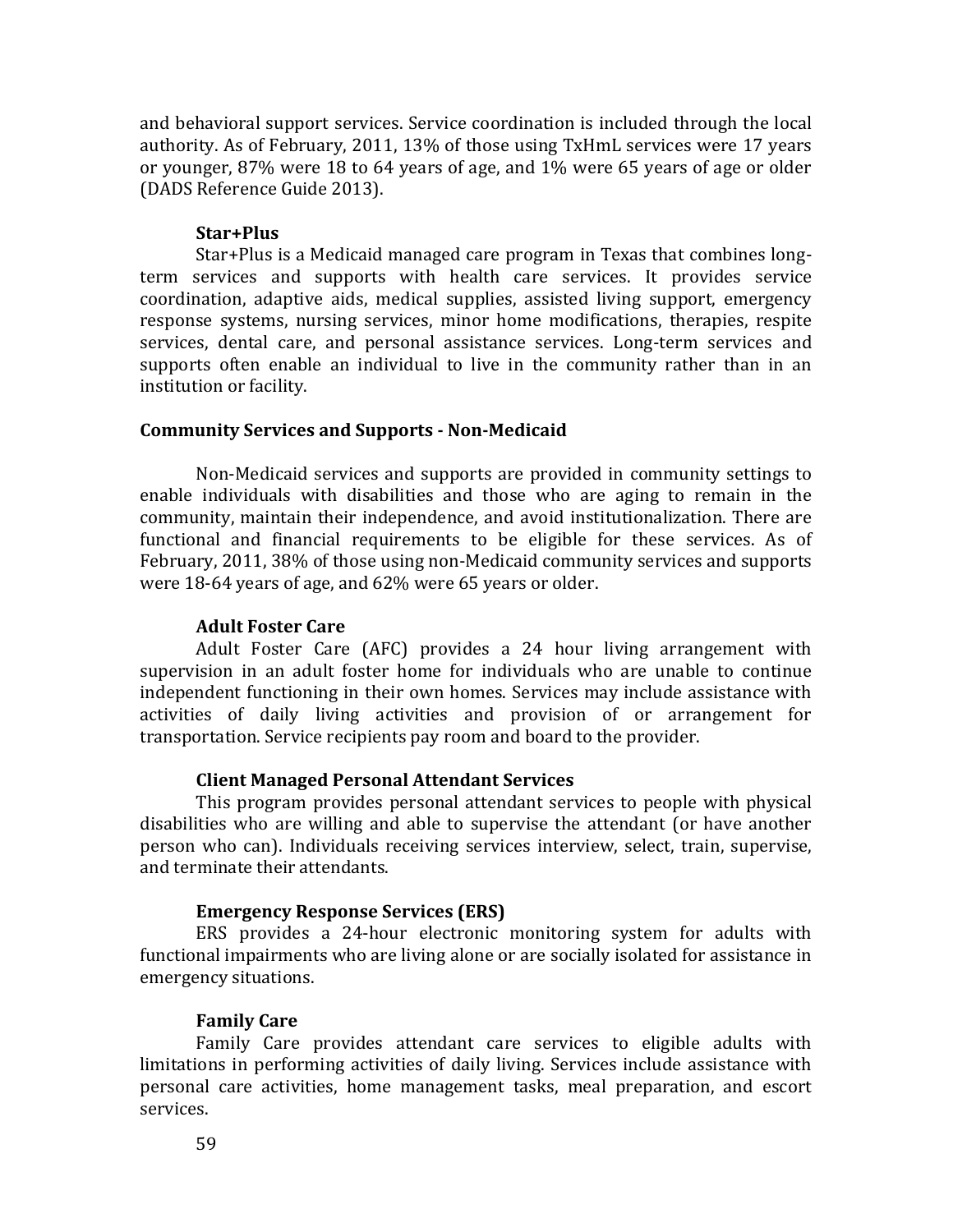### **Special Services for Persons with Disabilities**

These services are provided in a variety of settings, and are not available in all areas of the state. The services are designed to assist individuals to stay in the community as independently as possible.

#### **Community Supports for Older Americans - Non-Medicaid**

The Older Americans Act (OAA) authorizes a wide range of services and supports to individuals over the age of 60, allowing them to lead independent, meaningful, and dignified lives in their own homes for as long as is possible. DADS Access and Intake and the 28 Area Agencies on Aging (AAA) administer a statewide system of supportive and in-home services under the OAA. The service array includes adult day services, in-home caregiver respite care, chore maintenance, emergency response services, disease prevention services, health maintenance services, health screening and monitoring, homemaker services, hospice, personal assistance, residential repair, senior centers, and transportation and homedelivered meals. Contact the local AAA to determine service availability for individuals 60 years of age and older.

### **PACE: Program of All-Inclusive Care for the Elderly**

PACE is an integrated managed care system providing community-based services in El Paso, Amarillo, and Lubbock for individuals 55 years of age or older who qualify for nursing facility admission. PACE uses a comprehensive care approach, providing an array of services for a pre-determined monthly fee. PACE provides all health-related services, in-patient and out-patient medical care, and specialty services (dentistry, podiatry, social services, in-home care, meals, transportation, day activities, and housing assistance). As of February 2011, 9% of individuals using PACE services were 55-64 years of age, and 91% were 65 years and older (DADS Reference Guide 2013).

#### **Non-Medicaid Intellectual Disability Community Services**

This array includes services and supports provided by the Local Authorities to those in the DADS intellectual and developmental disability priority population who live in the community. These services are not entitlement and do not include those provided through an ICF/IID or Medicaid waiver program. These services help individuals participate in age-appropriate community activities and services. These services include:

#### **Community Supports**

Community supports are individualized activities provided in an individual's home or at community locations to facilitate the ability to perform functional living skills and other daily living activities.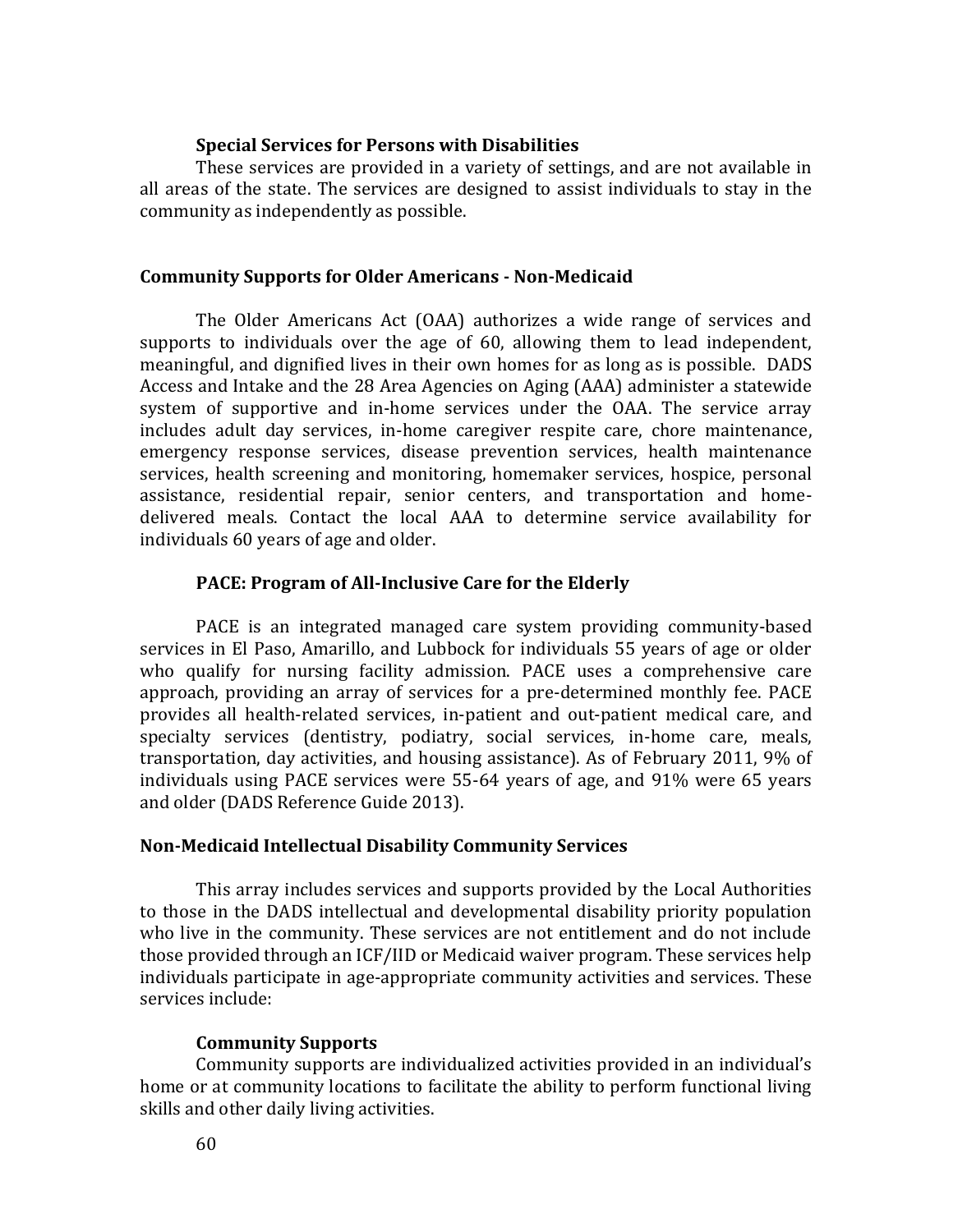### **Day Habilitation Services**

Day habilitation services are provided in a group setting away from an individual's home to help in developing and refining skills necessary to live and work in the community.

#### **Eligibility Determination**

These assessments are conducted by the local authority to determine if an individual has an intellectual disability or related condition and is a member of the DADS intellectual and developmental disability priority population.

#### **Employment Services**

These are support services to help individuals in securing and maintaining community employment.

#### **Respite**

Respite services can be provided in or out of an individual's home to temporarily relieve family members or other unpaid primary caregivers of their responsibilities for providing care.

#### **Behavioral Support**

These are specialized interventions by professionals with required credentials to assist an individual to increase adaptive behaviors and to replace or modify maladaptive behaviors that prevent or interfere with the individual's inclusion in home and family life or community life.

#### **Therapies**

Support services provided by licensed or certified professionals, including psychology, nursing, social work, occupational therapy, speech therapy, physical therapy, dietary services and certain behavioral health services.

#### **In-Home and Family Support Program (IHFSP)**

The IHFSP provides individuals with physical disabilities (without a primary diagnosis of intellectual disability) with a means to purchase the support they need in order to remain in the community. Direct grant benefits are provided to eligible individuals with physical disabilities to purchase services that enable them to live in the community. The services include: attendant care, home health services, home health aide services, homemaker services and chore services; medical, surgical, therapeutic, diagnostic and other health services; pre-approved transportation and room and board cost incurred by the individual with a physical disability or his family during evaluation or treatment; purchase or lease of special equipment or architectural modifications of a home to facilitate the care, treatment therapy or general living conditions of an individual with a disability; respite care; and counseling and training programs that help provide proper care of an individual with a disability. The IHFSP provides up to \$1,200 per certification year in funds for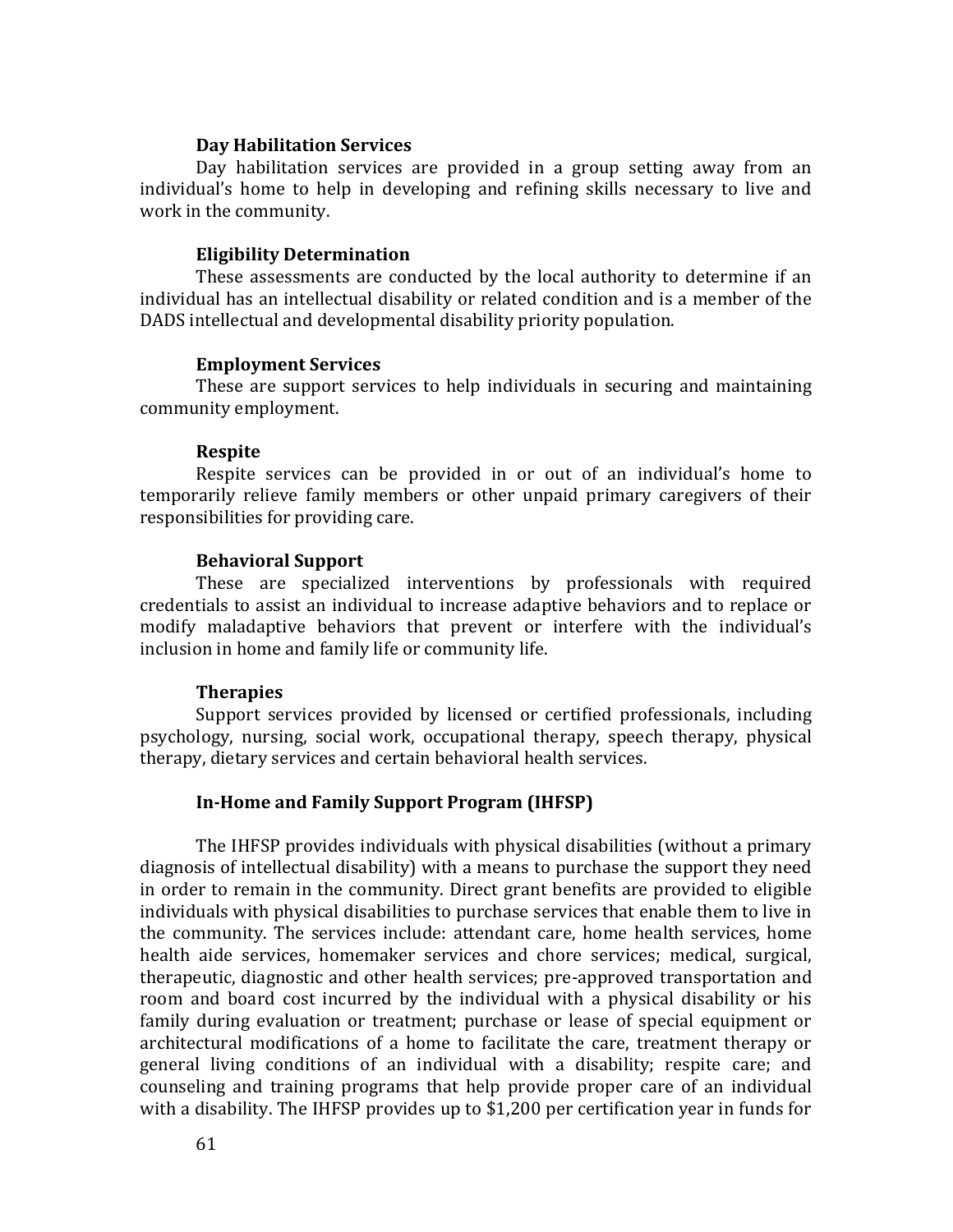eligible individuals. As of February 2011, 1% of individuals using IHFSP services were 17 years old or younger, 38% were 18-64, and 60% were 65 or older (DADS Reference Guide 2013).

### **Important Opportunities for Input – Making a Difference at the Local Level**

Fortunately, there are many opportunities for individuals to have their voices heard and make an impact on policies and procedures that affect them and their families. First, it is important to become knowledgeable regarding existing resources in your community, existing priorities, and the existing barriers to services and supports that facilitate living in the community. Each Texas State Agency has multiple Advisory groups, Task Forces, and other opportunities to provide input regarding services and supports. The following is a partial list of some of these legislatively mandated groups. Some of these advisory bodies were recently established in the 83rd Texas Legislative Session, and have not started to meet at this point. Complete information about these groups can be found through the web links provided below.

### **Health and Human Services Commission Council**

This group assists the executive commissioner in developing rules and policies for the Commission.

### http://www.hhsc.state.tx.us/about\_hhsc/hhsc\_council.shtml

# **Behavioral Health Integration Advisory Committee**

The Behavioral Health Integration Advisory Committee is charged with addressing planning and development needs to integrate Medicaid behavioral health services, including targeted case management, mental health rehabilitative services and physical health services, by September 1, 2014. The committee must seek input from the behavioral health community on these issues and produce formal recommendations to HHSC on how to accomplish integrating behavioral and physical health within Medicaid managed care.

[http://www.hhsc.state.tx.us/about\\_hhsc/AdvisoryCommittees/bhiac.shtml](http://www.hhsc.state.tx.us/about_hhsc/AdvisoryCommittees/bhiac.shtml)

# **Children's Policy Council**

The Children's Policy Council assists health and human services agencies in developing, implementing, and administering family support policies and related long-term care and health programs for children. The Council produces a biennial report with recommendations to the HHSC Executive Commissioner and the Texas Legislature.

<http://www.hhsc.state.tx.us/si/cpc/index.shtml>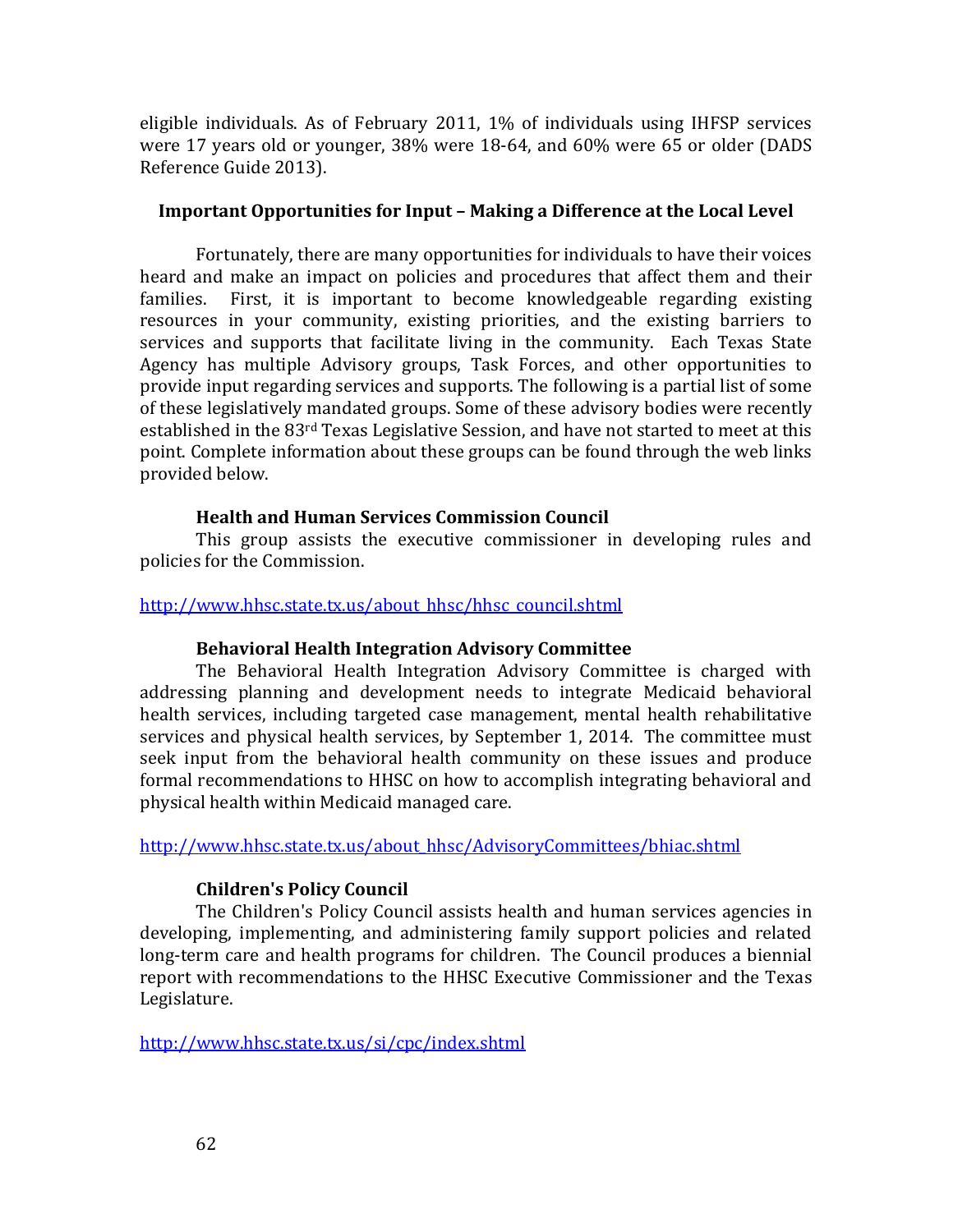### **Consumer Direction Workgroup**

The Consumer Direction Workgroup (CDW) is established to advise the Health and Human Services Commission (HHSC) about the delivery of services through consumer direction in all programs offering long-term services and support. Consumer-directed services (CDS)—when compared to agency-directed services—offer more freedom, choice, and control to people that use long-term services and supports and mental health services. They have more say in deciding who provides their services and supports and when those services will be delivered.

[http://www.hhsc.state.tx.us/about\\_hhsc/AdvisoryCommittees/cdw/index.shtml](http://www.hhsc.state.tx.us/about_hhsc/AdvisoryCommittees/cdw/index.shtml)

### **Council on Children and Families**

The Council on Children and Families was established to help improve the coordination of state services for children, by providing all children, youth and their families a seamless linkage to coordinated, comprehensive and effective services resulting in stronger families, children and youth.

[http://www.hhsc.state.tx.us/about\\_hhsc/AdvisoryCommittees/Council.shtml](http://www.hhsc.state.tx.us/about_hhsc/AdvisoryCommittees/Council.shtml) 

### **Intellectual and Developmental Disability System Redesign Advisory Committee**

The newly formed Intellectual and Developmental Disability (IDD) System Redesign Advisory Committee will advise HHSC and the Department of Aging and Disability Services (DADS) on the implementation of the acute care services and long-term services and supports (LTSS) system redesign for individuals with intellectual and developmental disabilities. The Texas Legislature requires HHSC and DADS to design and implement an acute care services and LTSS system for individuals with IDD that supports goals affecting all areas of the individual's life.

[http://www.hhsc.state.tx.us/about\\_hhsc/AdvisoryCommittees/iddsrac.shtml](http://www.hhsc.state.tx.us/about_hhsc/AdvisoryCommittees/iddsrac.shtml)

### **Medicaid and CHIP Regional Advisory Committees**

The Texas Health and Human Services Commission (HHSC) is accepting applications for membership to the Medicaid and CHIP Regional Advisory Committees for 13 service delivery areas across the state. The committees will discuss and provide recommendations related to Medicaid and CHIP.

[http://www.hhsc.state.tx.us/about\\_hhsc/AdvisoryCommittees/MedicaidCHIP\\_RAC.](http://www.hhsc.state.tx.us/about_hhsc/AdvisoryCommittees/MedicaidCHIP_RAC.shtml) [shtml](http://www.hhsc.state.tx.us/about_hhsc/AdvisoryCommittees/MedicaidCHIP_RAC.shtml)

### **STAR+PLUS Quality Council**

The newly formed STAR+PLUS Quality Council will advise HHSC on the development of policy recommendations to ensure eligible Medicaid consumers receive quality, person-centered, consumer-directed acute care and long-term services and supports in an integrated setting under the STAR+PLUS Medicaid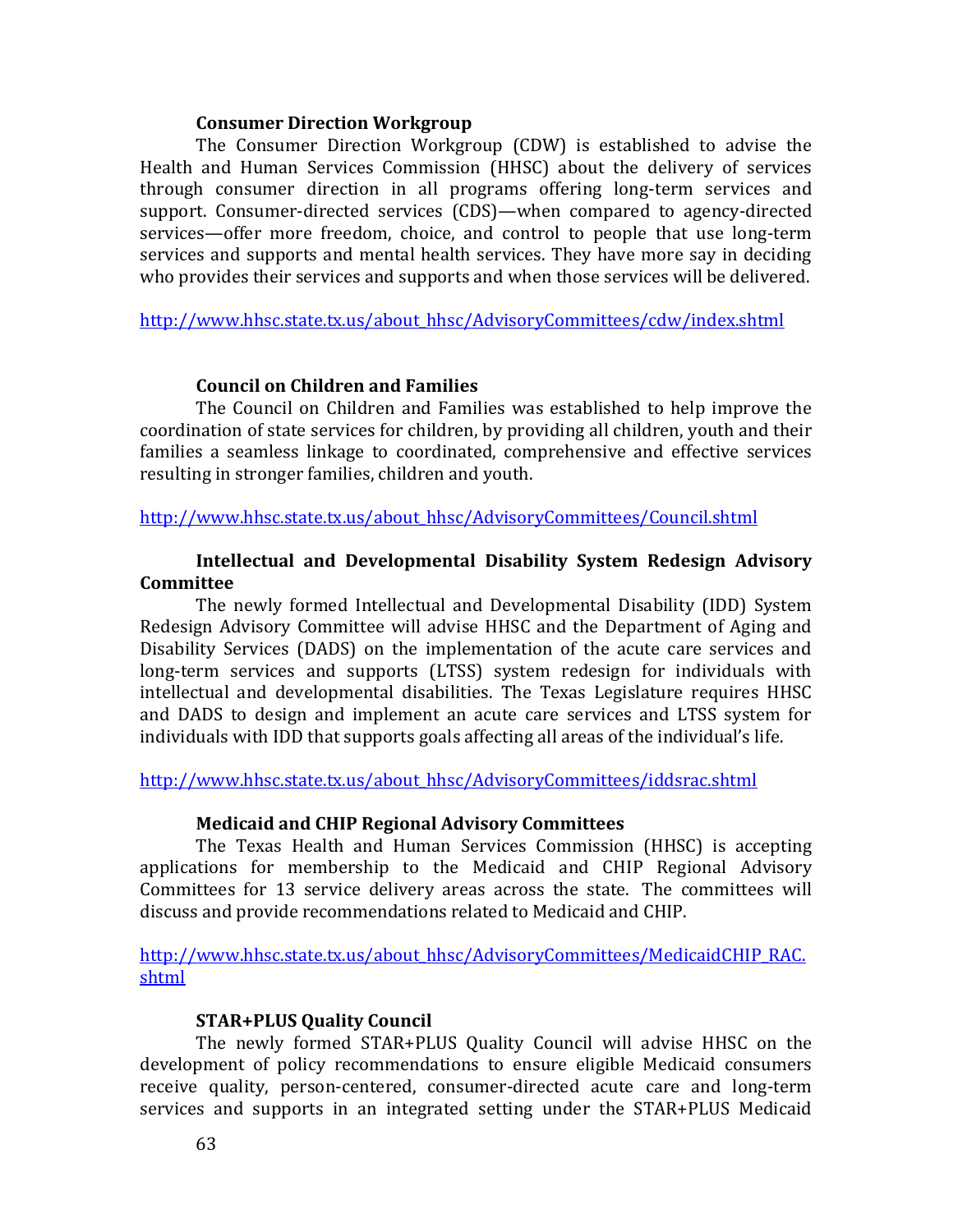managed care program. The council is legislatively mandated to annually report to the HHSC executive commissioner an analysis and assessment of the quality of acute care services and long-term services and supports provided by STAR+PLUS, recommendations on how to improve STAR+PLUS services, and recommendations to ensure STAR+PLUS consumers receive person-centered, consumer-directed care in the most integrated setting achievable. The STAR+PLUS Quality Council, in conjunction with HHSC, is also legislatively mandated to report to the legislature every even numbered year the assessments and recommendations contained in the annual reports to the HHSC executive commissioner.

### http://www.hhsc.state.tx.us/about\_hhsc/AdvisoryCommittees/STARPLUS-qc.shtml

### **State Medicaid Managed Care Advisory Committee**

The newly formed State Medicaid Managed Care Advisory Committee will provide recommendations and ongoing input to HHSC on the statewide implementation and operation of Medicaid managed care. The committee looks at a range of issues, including program design and benefits, systemic concerns from consumers and providers, efficiency and quality of services delivered by Medicaid managed care organizations, contract requirements for Medicaid managed care, provider network adequacy, and trends in claims processing.

The committee also will help HHSC with policies related Medicaid managed care and share information on best practices with the Medicaid Regional Advisory Committees. The State Medicaid Managed Care Advisory Committee serves as the central source for stakeholder input on the implementation and operation of Medicaid managed care.

[http://www.hhsc.state.tx.us/about\\_hhsc/AdvisoryCommittees/smmcac.shtml](http://www.hhsc.state.tx.us/about_hhsc/AdvisoryCommittees/smmcac.shtml) 

### **Promoting Independence Advisory Committee**

The Texas Promoting Independence Initiative began in January 2000, in response to the U.S. Supreme Court ruling in Olmstead v. Zimring. The Court ruled in June 1999 that states must provide community-based services for persons with disabilities who would otherwise be entitled to institutional services, when the state's treatment professionals determine that such placement is appropriate; the affected persons do not oppose such treatment; and the placement can be reasonably accommodated, taking into account the resources available to the state and the needs of others who are receiving state supported disability services. Texas' Promoting Independence initiative supports allowing an individual with a disability to live in the most appropriate care setting available. The Promoting Independence Advisory Committee develops an annual report that is submitted to the Commissioner of HHSC.

<http://www.dads.state.tx.us/providers/pi/>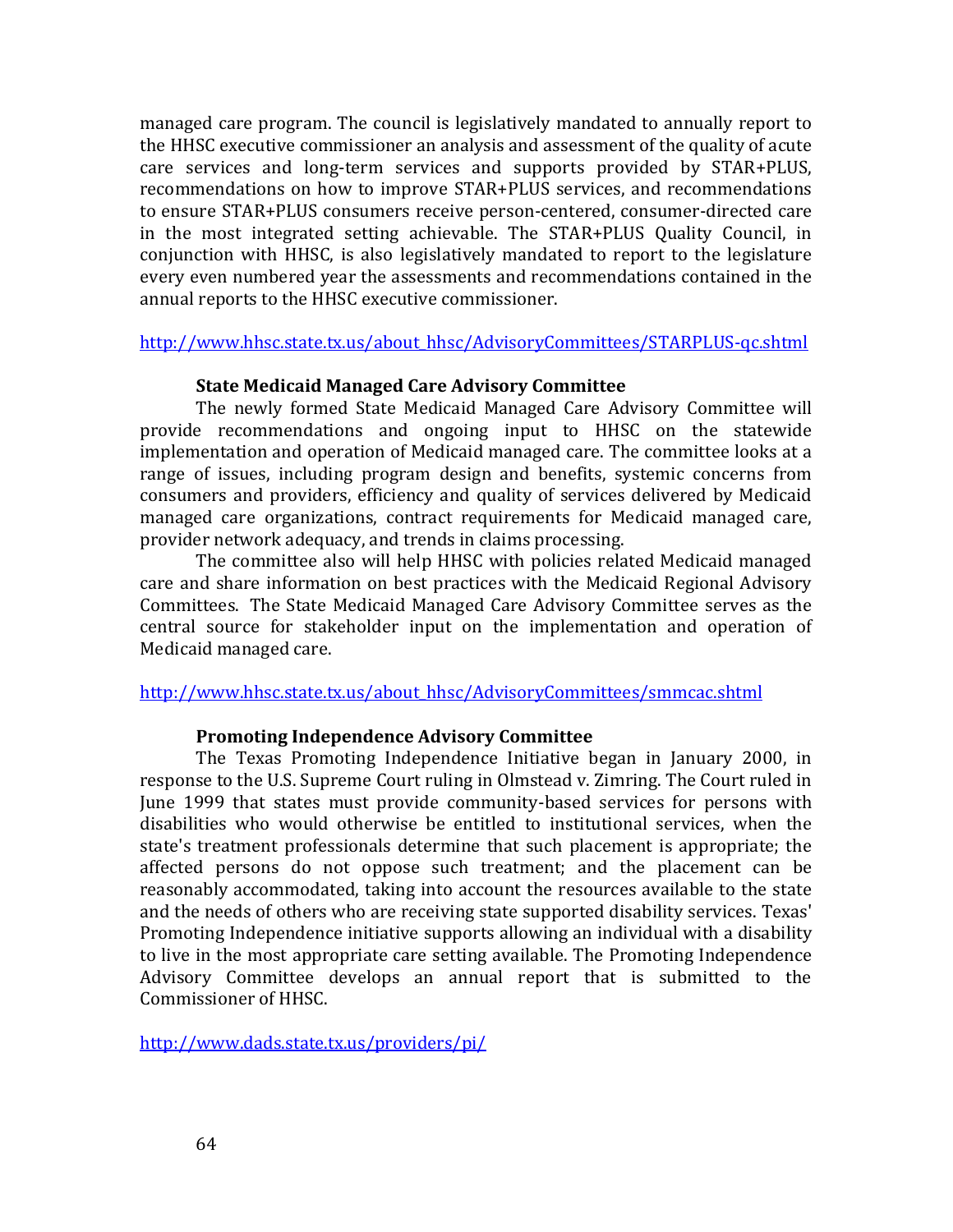### **Traumatic Brain Injury Advisory Council**

The Texas Traumatic Brain Injury Advisory Council works to inform state leadership of the needs of people with brain injuries and their families; recommend policies and practices to meet those needs; encourage research into the cause, prevention and treatment of traumatic brain injury and care of people with a traumatic brain injury; promote brain injury prevention and awareness throughout the state; and identify people with traumatic brain injuries, their family members and care-givers and to improve their access to supports and services.

### [http://www.hhsc.state.tx.us/hhsc\\_projects/abj/Council.shtml](http://www.hhsc.state.tx.us/hhsc_projects/abj/Council.shtml)

### **Council on Planning & Advising (CAP) For the Prevention & Treatment of Mental Health & Substance Use Disorders**

The CAP, formerly the Mental Health Planning and Advisory Council, serves to review, evaluate and make recommendations regarding the allocation and adequacy of mental and substance use disorder prevention, treatment, recovery and resilience support services in Texas.

#### [www.dshs.state.tx.us/mhsa/cap/](https://www.dshs.state.tx.us/mhsa/cap/)

#### **Local Authority Network Advisory Committee**

The Local Authority Network Advisory Committee advises on technical and administrative issues that directly affect local mental health authority responsibilities, evaluation and coordination of initiatives, and development of flexible and responsive contracts. Reviews rules related to local mental health authority operations.

#### [www.dshs.state.tx.us/mhcommunity/LANAC/](http://www.dshs.state.tx.us/mhcommunity/LANAC/)

#### **Texas Aging and Disability Services Council**

The Texas Aging and Disability Services Council makes recommendations to the executive commissioner of HHSC and the commissioner of DADS regarding the management and operation of the department, including policies and rules governing the delivery of services to persons who are served by the department and the rights and duties of persons who are served or regulated by the department.

#### [http://www.dads.state.tx.us/news\\_info/council/index.html#aboutcouncil](http://www.dads.state.tx.us/news_info/council/index.html#aboutcouncil)

#### **Texas Department of Assistive and Rehabilitative Services**

The DARS Council helps the DARS commissioner and the Health and Human Services executive commissioner develop rules and policies for the Department. The council is composed of nine members of the public appointed by the Governor. To be eligible for appointment to the council, a person must have demonstrated an interest in and knowledge of problems and available services related to early childhood intervention services or to people with disabilities other than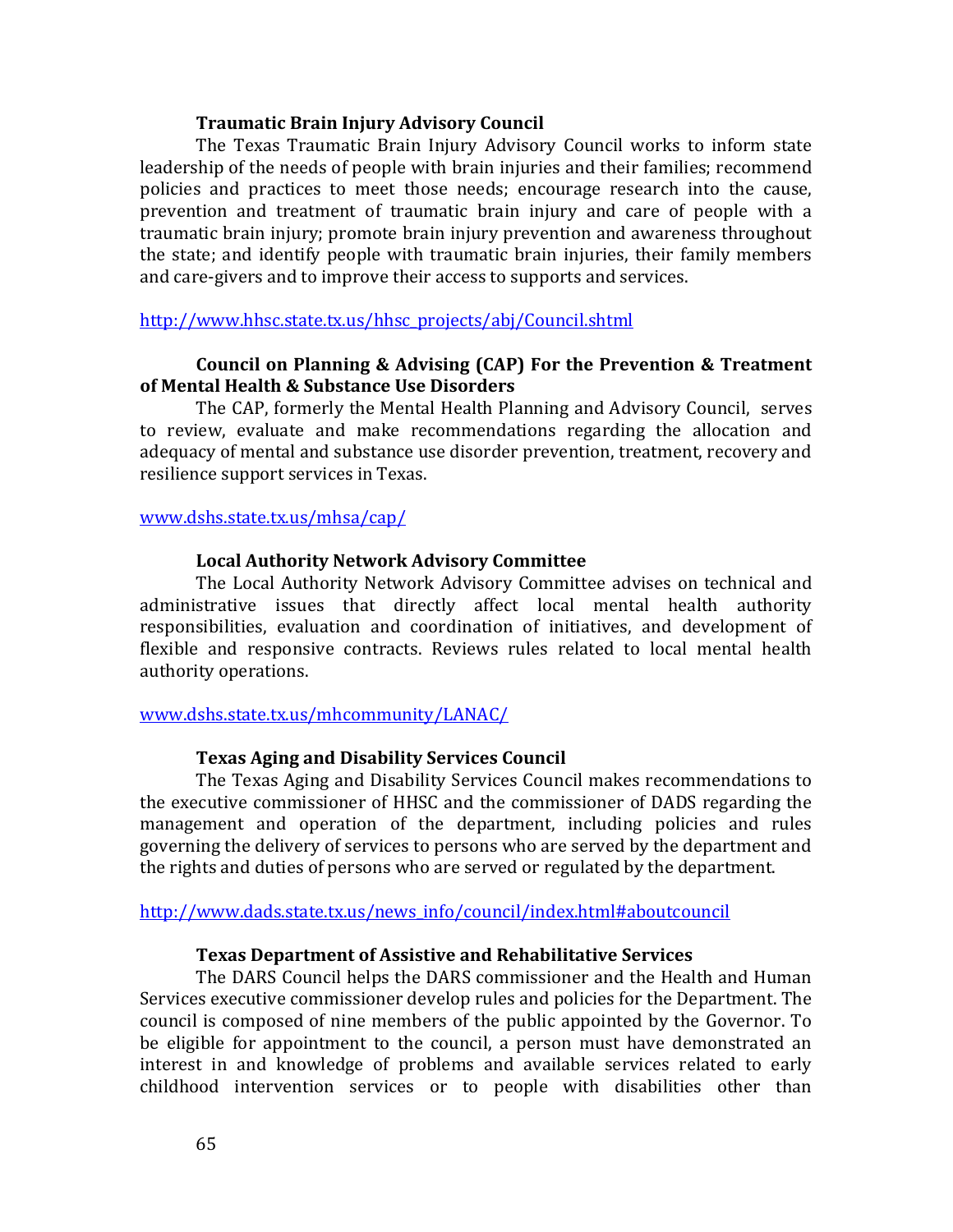developmental delay and mental retardation and people who are blind, deaf, or hard of hearing.

<http://www.dars.state.tx.us/councils/darscouncil/dc.shtml>

# **Rehabilitation Council of Texas**

The Rehabilitation Council of Texas (RCT) advises DARS on policy and the scope and effectiveness of vocational rehabilitation services and eligibility requirements. The RCT works with the divisions to develop, agree to, and review state goals and priorities. The council also contributes to the preparation of the state plans for vocational rehabilitation.

<http://www.dars.state.tx.us/councils/rct/rct.shtml>

# **State Independent Living Council**

The State Independent Living Council (SILC) is an equal partner with DARS in the development, approval, and implementation of the State Plan for Independent Living. The Texas SILC leads, promotes, and advances the independent living philosophy and advocates for the rights of individuals with disabilities. The Governor appoints council members, with the majority being individuals with disabilities.

<http://www.dars.state.tx.us/councils/silc/silc.shtml>